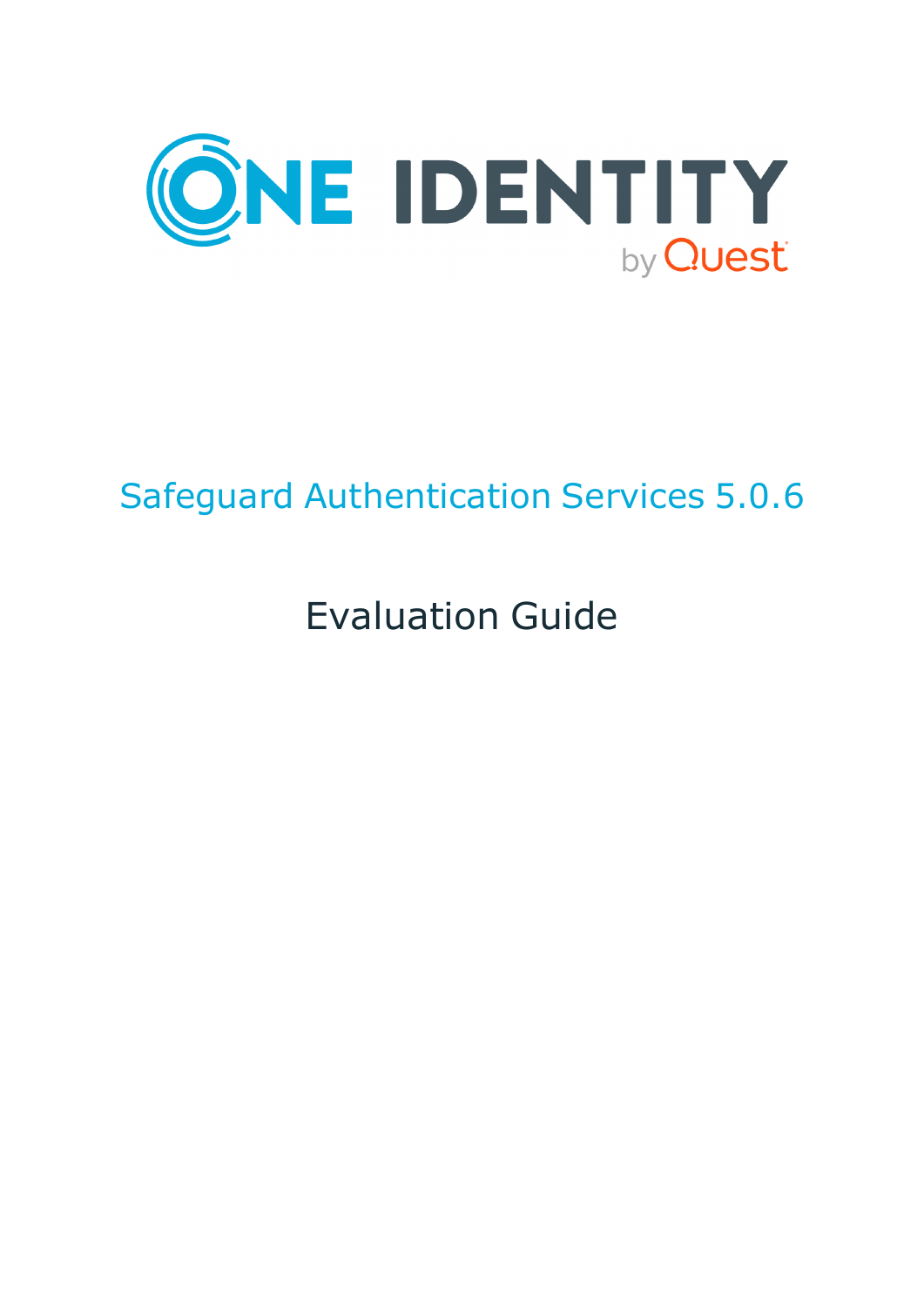#### **Copyright 2022 One Identity LLC.**

#### **ALL RIGHTS RESERVED.**

This guide contains proprietary information protected by copyright. The software described in this guide is furnished under a software license or nondisclosure agreement. This software may be used or copied only in accordance with the terms of the applicable agreement. No part of this guide may be reproduced or transmitted in any form or by any means, electronic or mechanical, including photocopying and recording for any purpose other than the purchaser's personal use without the written permission of One Identity LLC .

The information in this document is provided in connection with One Identity products. No license, express or implied, by estoppel or otherwise, to any intellectual property right is granted by this document or in connection with the sale of One Identity LLC products. EXCEPT AS SET FORTH IN THE TERMS AND CONDITIONS AS SPECIFIED IN THE LICENSE AGREEMENT FOR THIS PRODUCT, ONE IDENTITY ASSUMES NO LIABILITY WHATSOEVER AND DISCLAIMS ANY EXPRESS, IMPLIED OR STATUTORY WARRANTY RELATING TO ITS PRODUCTS INCLUDING, BUT NOT LIMITED TO, THE IMPLIED WARRANTY OF MERCHANTABILITY, FITNESS FOR A PARTICULAR PURPOSE, OR NON-INFRINGEMENT. IN NO EVENT SHALL ONE IDENTITY BE LIABLE FOR ANY DIRECT, INDIRECT, CONSEQUENTIAL, PUNITIVE, SPECIAL OR INCIDENTAL DAMAGES (INCLUDING, WITHOUT LIMITATION, DAMAGES FOR LOSS OF PROFITS, BUSINESS INTERRUPTION OR LOSS OF INFORMATION) ARISING OUT OF THE USE OR INABILITY TO USE THIS DOCUMENT, EVEN IF ONE IDENTITY HAS BEEN ADVISED OF THE POSSIBILITY OF SUCH DAMAGES. One Identity makes no representations or warranties with respect to the accuracy or completeness of the contents of this document and reserves the right to make changes to specifications and product descriptions at any time without notice. One Identity does not make any commitment to update the information contained in this document.

If you have any questions regarding your potential use of this material, contact:

One Identity LLC. Attn: LEGAL Dept 4 Polaris Way Aliso Viejo, CA 92656

Refer to our Web site [\(http://www.OneIdentity.com](http://www.oneidentity.com/)) for regional and international office information.

#### **Patents**

One Identity is proud of our advanced technology. Patents and pending patents may apply to this product. For the most current information about applicable patents for this product, please visit our website at [http://www.OneIdentity.com/legal/patents.aspx.](http://www.oneidentity.com/legal/patents.aspx)

#### **Trademarks**

One Identity and the One Identity logo are trademarks and registered trademarks of One Identity LLC. in the U.S.A. and other countries. For a complete list of One Identity trademarks, please visit our website at [www.OneIdentity.com/legal](http://www.oneidentity.com/legal). All other trademarks are the property of their respective owners.

#### **Legend**

**WARNING: A WARNING icon highlights a potential risk of bodily injury or property** œ **damage, for which industry-standard safety precautions are advised. This icon is often associated with electrical hazards related to hardware.**

**CAUTION: A CAUTION icon indicates potential damage to hardware or loss of data if instructions are not followed.**

Safeguard Authentication Services Evaluation Guide Updated - 17 March 2022, 15:58 Version - 5.0.6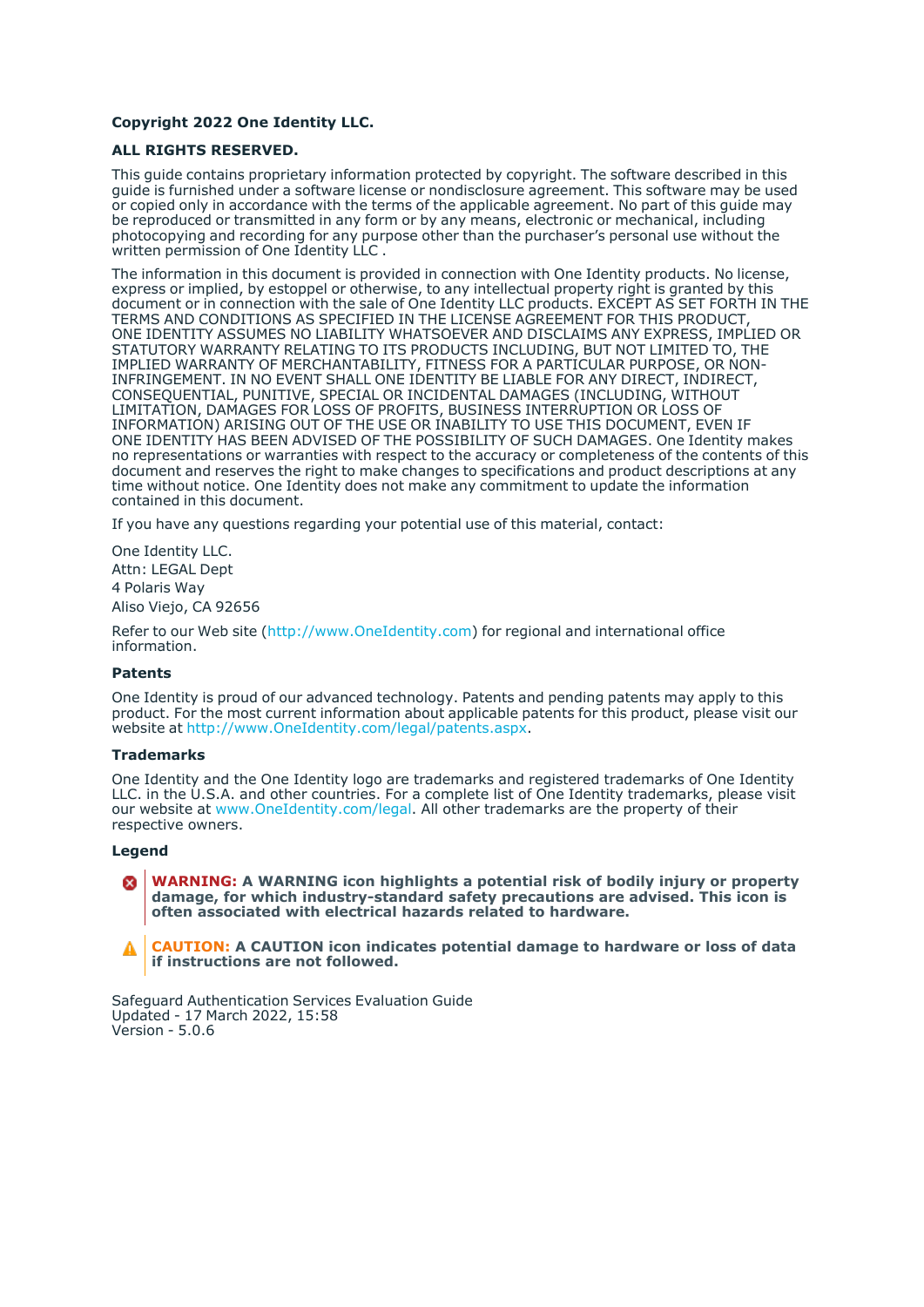# **Contents**

| Installing and configuring Safeguard Authentication Services 19               |  |
|-------------------------------------------------------------------------------|--|
| Install Safeguard Authentication Services Windows components  19              |  |
|                                                                               |  |
|                                                                               |  |
|                                                                               |  |
|                                                                               |  |
| Join the host to AD without the Safeguard Authentication Services application |  |
| Getting started with Safeguard Authentication Services 25                     |  |
|                                                                               |  |
|                                                                               |  |
|                                                                               |  |
|                                                                               |  |
|                                                                               |  |
|                                                                               |  |
|                                                                               |  |
|                                                                               |  |

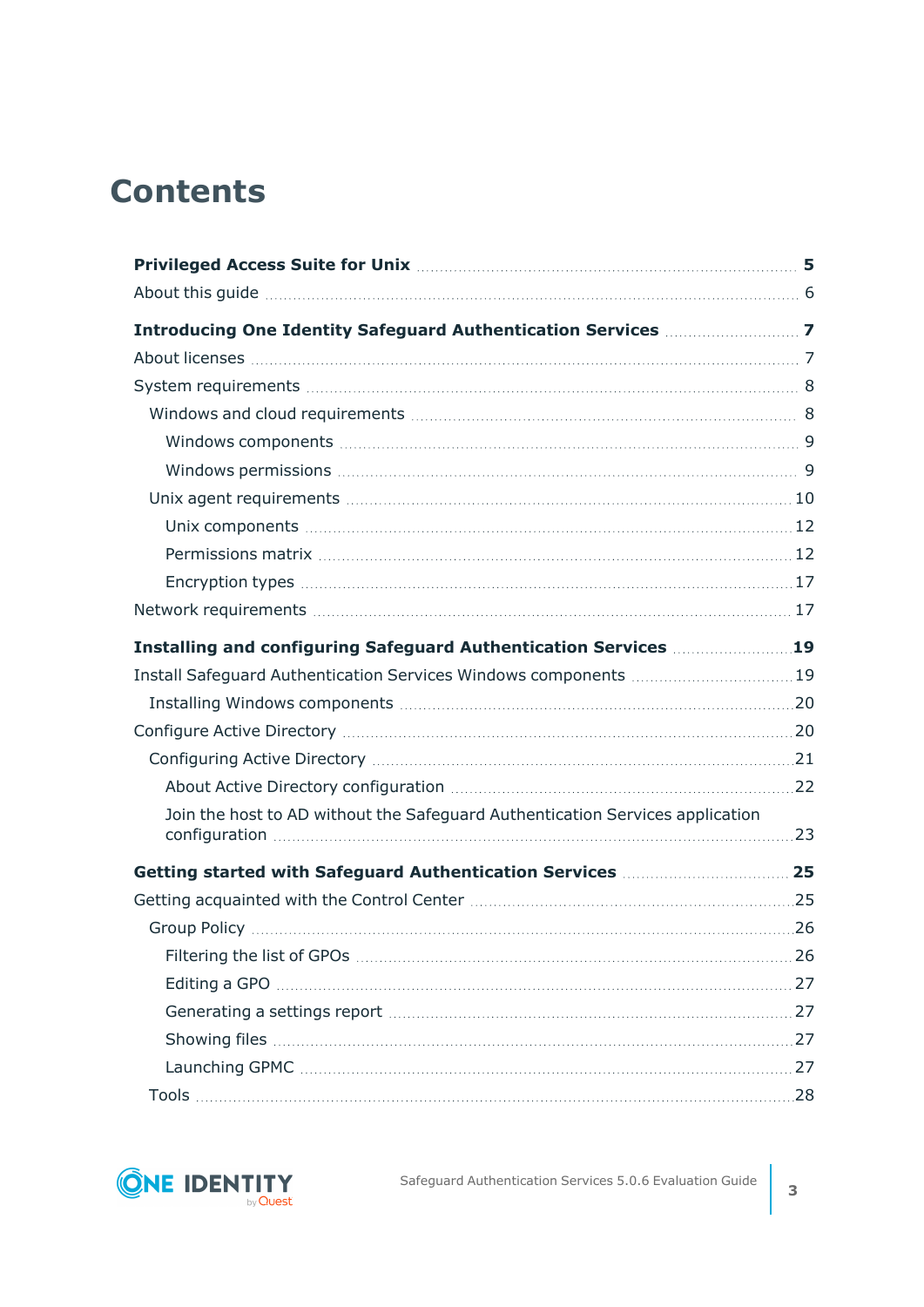| Technical support resources ……………………………………………………………………………57 |  |
|-------------------------------------------------------------|--|
|                                                             |  |

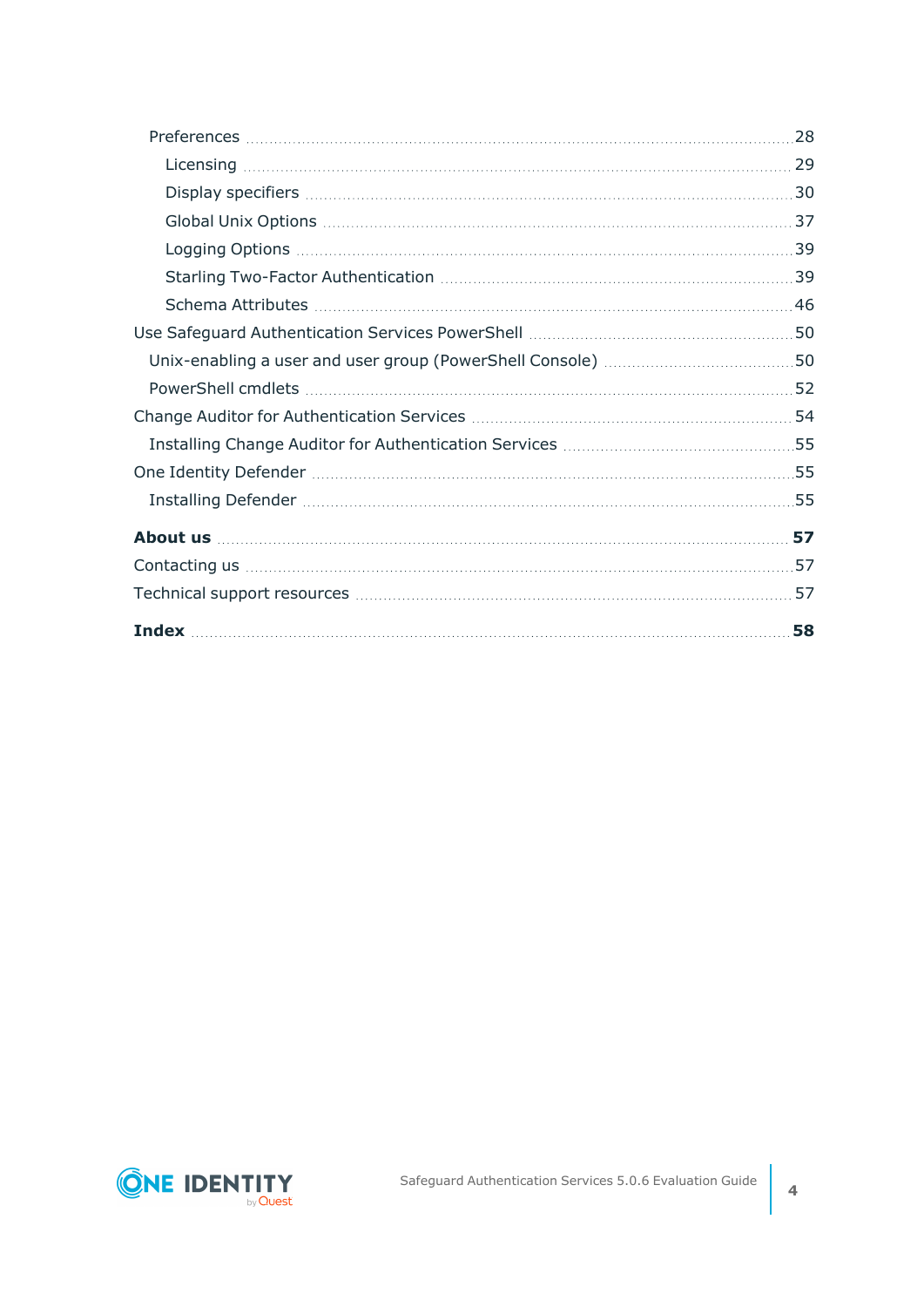# <span id="page-4-0"></span>**Privileged Access Suite for Unix**

#### **Unix security simplified**

Privileged Access Suite for Unix solves the intrinsic security and administration issues of Unix-based systems (including Linux and macOS) while making satisfying compliance requirements easier. It unifies and consolidates identities, assigns individual accountability, and enables centralized reporting for user and administrator access to Unix. The Privileged Access Suite for Unix combines an Active Directory bridge and root delegation solutions under a unified console that grants organizations centralized visibility and streamlined administration of identities and access rights across their entire Unix environment.

#### **Active Directory bridge**

Achieve unified access control, authentication, authorization, and identity administration for Unix, Linux, and macOS systems by extending them into Active Directory (AD) and taking advantage of AD's inherent benefits. Patented technology allows non-Windows resources to become part of the AD trusted realm, and extends AD's security, compliance, and Kerberos-based authentication capabilities to Unix, Linux, and macOS. See [www.oneidentity.com/products/safeguard-authentication-services/](https://www.oneidentity.com/products/safeguard-authentication-services/) for more information about the Active Directory Bridge product.

#### **Root delegation**

The Privileged Access Suite for Unix offers two different approaches to delegating the Unix root account. The suite either *enhances* or *replaces* sudo, depending on your needs.

• By choosing to enhance sudo, you will keep everything you know and love about sudo while enhancing it with features like a central sudo policy server, centralized keystroke logs, a sudo event log, and compliance reports for who can do what with sudo.

See [www.oneidentity.com/products/privilege-manager-for-sudo/](https://www.oneidentity.com/products/privilege-manager-for-sudo/) for more information about enhancing sudo.

• By choosing to replace sudo, you will still be able to delegate the Unix root privilege based on centralized policy reporting on access rights, but with a more granular permission and the ability to log keystrokes on all activities from the time a user logs in, not just the commands that are prefixed with "sudo." In addition, this option

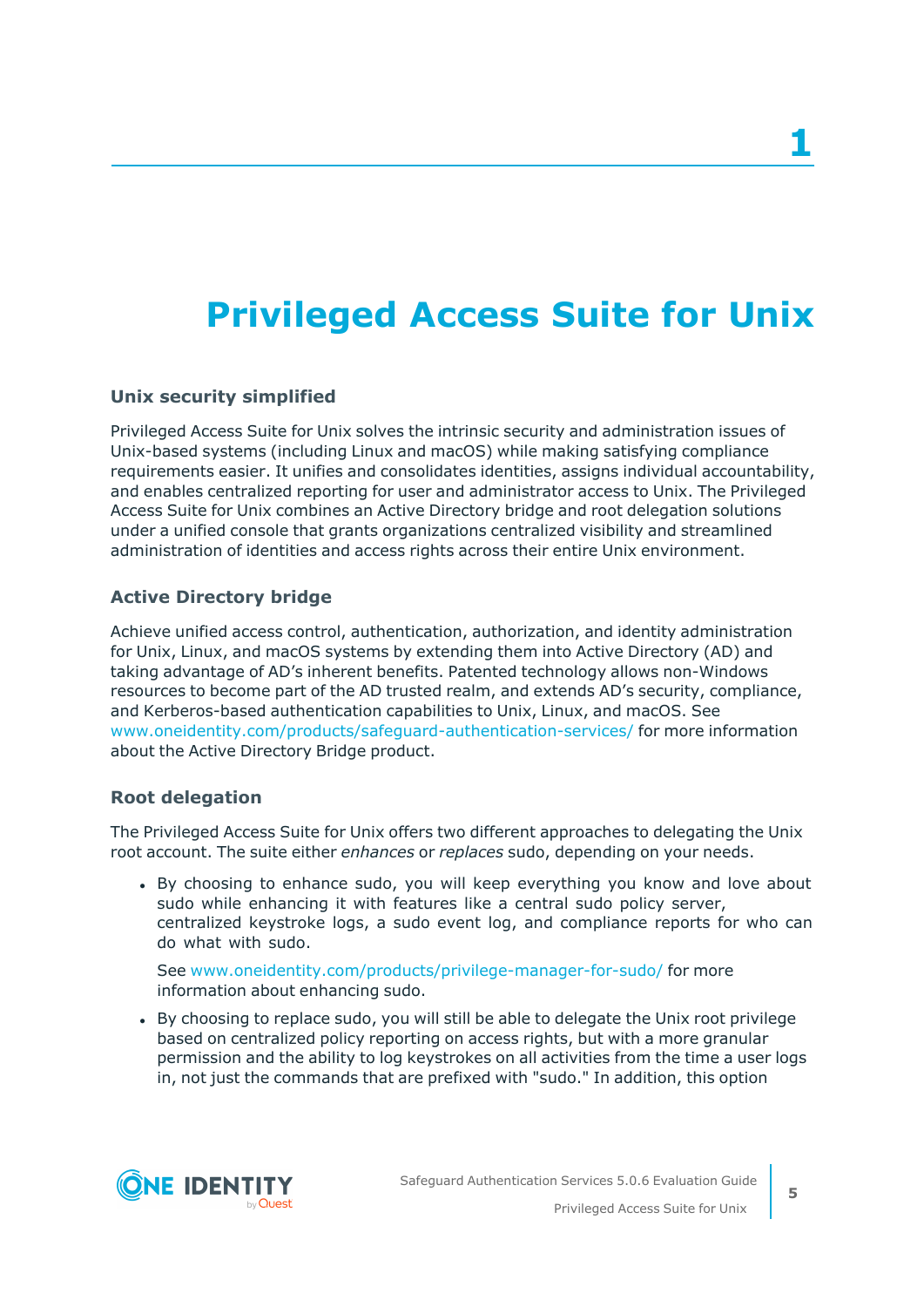implements several additional security features like restricted shells, remote host command execution, and hardened binaries that remove the ability to escape out of commands and gain undetected elevated access.

See [www.oneidentity.com/products/privilege-manager-for-unix/](https://www.oneidentity.com/products/privilege-manager-for-unix/) for more information about replacing sudo.

#### **Privileged Access Suite for Unix**

Privileged Access Suite for Unix offers two editions: *Standard* edition and *Advanced* edition. Both editions include the Safeguard Authentication Services patented technology that allows organizations to extend the security and compliance of Active Directory to Unix, Linux, and macOS platforms and enterprise applications. In addition:

- **.** The *Standard* edition licenses you for Safeguard for Sudo.
- **.** The *Advanced* edition licenses you for Privilege Manager for Unix.

# <span id="page-5-0"></span>**About this guide**

Welcome to the *Safeguard Authentication Services Evaluation Guide*.

This is a self-directed, hands-on evaluation of Safeguard Authentication Services. The content includes a product overview, installation instructions, and a *Getting Started* section that will help you get acquainted with the Control Center, and how to use Safeguard Authentication Services to accomplish basic system administration tasks.

The guide is divided into three sections:

- Introducing One Identity Safeguard [Authentication](#page-6-0) Services on page 7
- Installing and configuring Safeguard [Authentication](#page-18-0) Services on page 19
- Getting started with Safeguard [Authentication](#page-24-0) Services on page 25

NOTE: The term "Unix" is used informally throughout the Safeguard Authentication Services documentation to denote any operating system that closely resembles the trademarked system, UNIX.

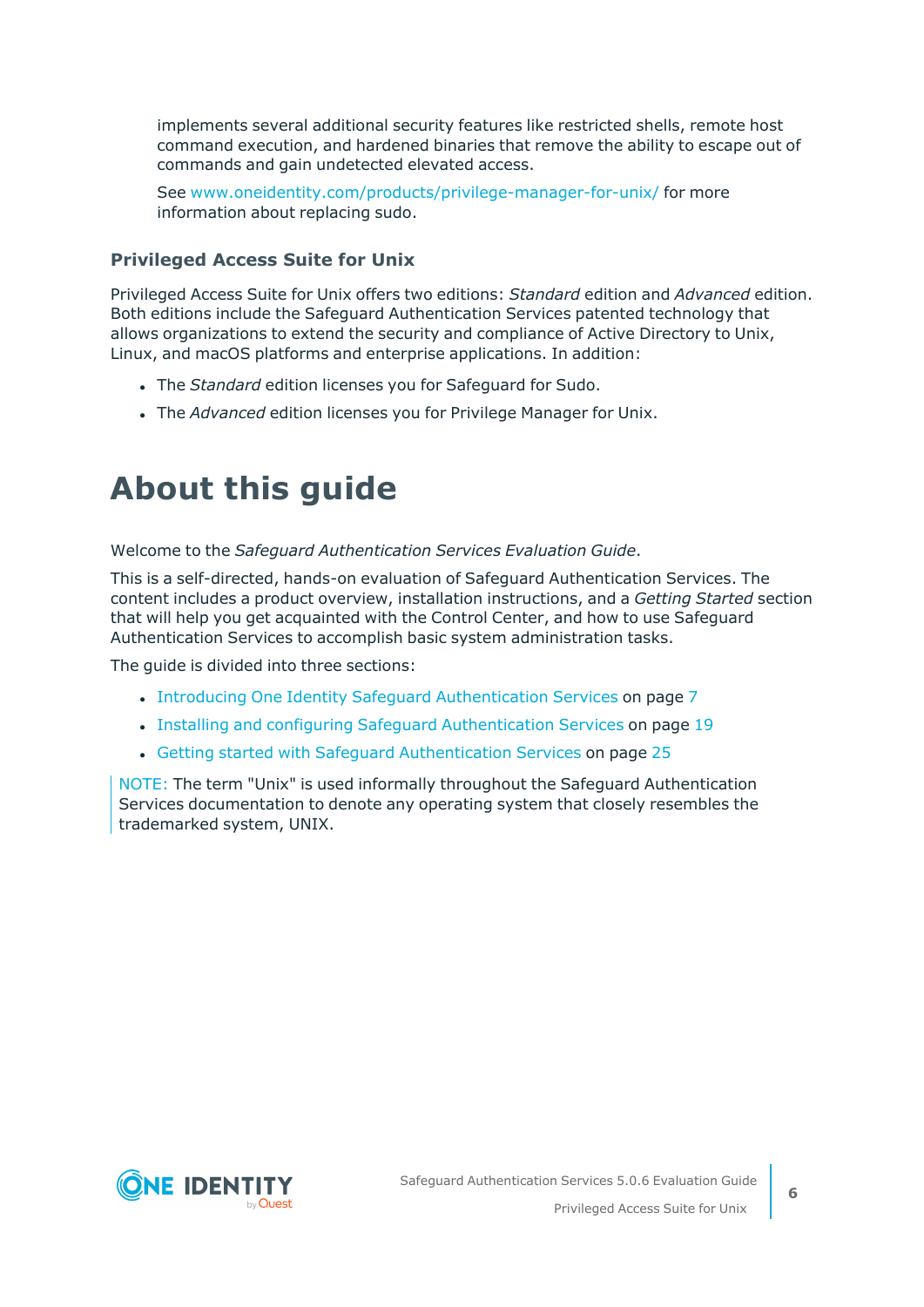# <span id="page-6-0"></span>**Introducing One Identity Safeguard Authentication Services**

One Identity Safeguard Authentication Services is patented technology that enables organizations to extend the security and compliance of Active Directory to Unix, Linux, and macOS platforms and enterprise applications. It addresses the compliance need for crossplatform access control, the operational need for centralized authentication and single signon, and enables the unification of identities and directories for simplified identity and access management.

# <span id="page-6-1"></span>**About licenses**

Safeguard Authentication Services must be licensed in order for Active Directory users to authenticate on Unix and macOS hosts.

Considerations:

- New licenses have to be added prior to upgrade.
- You can install and configure Safeguard Authentication Services on Windows and use the included management tools to Unix-enable users and groups in Active Directory without installing a license. However, you must have a valid Safeguard Authentication Services license installed for full functionality.
- In order to use Starling Two-Factor Authentication, you must have a valid license for Safeguard Authentication Services.

To obtain a license, use the Licensing [Assistance](https://support.oneidentity.com/contact-us/licensing) page on the One Identity support page or contact your account representative.

For more information on installing Safeguard Authentication Services licenses, see [Adding](#page-28-1) [licenses](#page-28-1) using the Control Center.

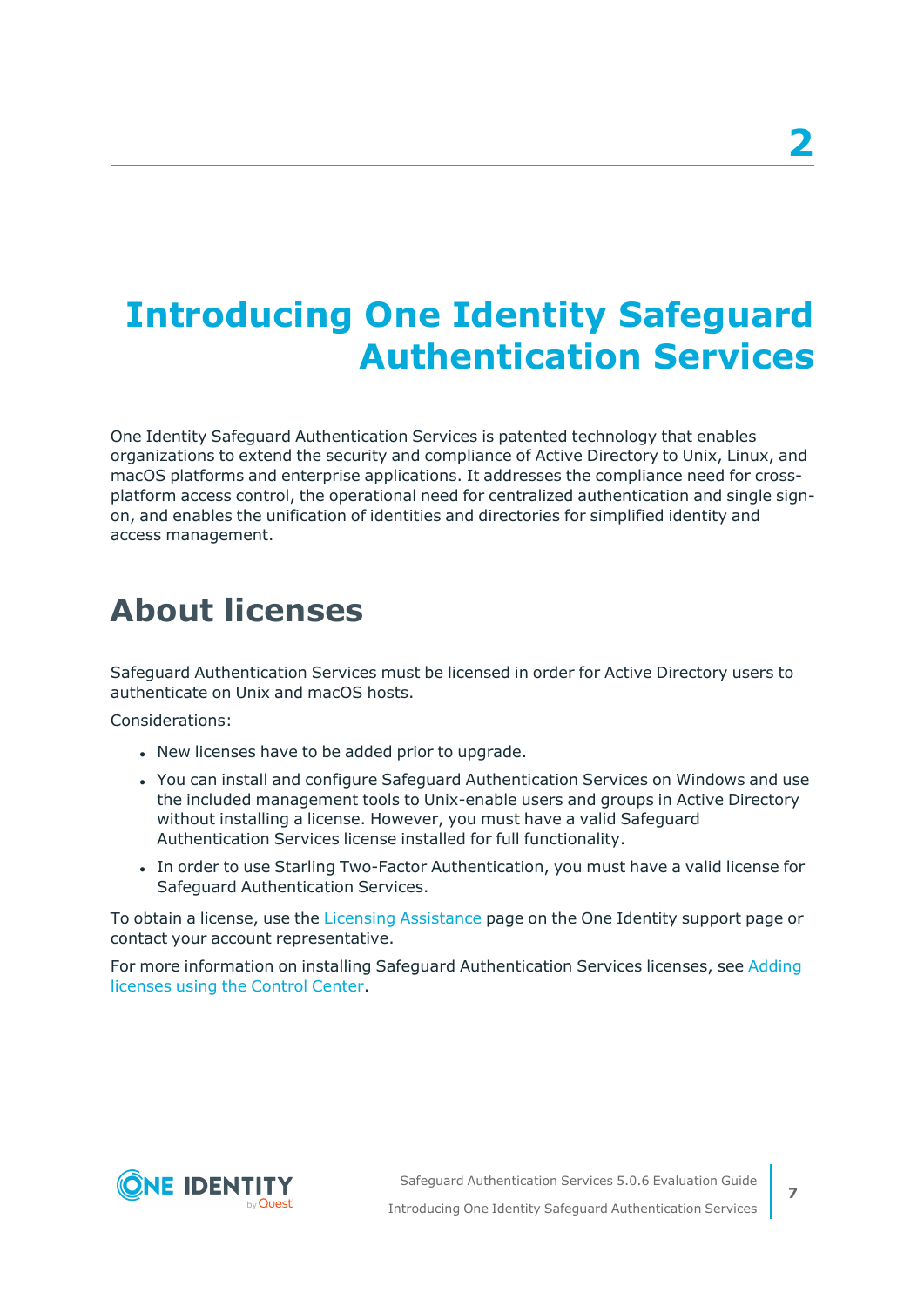# <span id="page-7-0"></span>**System requirements**

Prior to installing Safeguard Authentication Services, ensure your system meets the minimum hardware and software requirements for your platform. Safeguard Authentication Services consists of Windows management tools and Unix client agent components.

# <span id="page-7-1"></span>**Windows and cloud requirements**

The following are the minimum requirements for using Safeguard Authentication Services in your environment.

#### **Table 1: Authentication Services requirements**

| <b>System requirements</b>        |                                                                                                                                                                                                                                                                                                                                                                                                                                                                                                                                                                                                                                                        |  |
|-----------------------------------|--------------------------------------------------------------------------------------------------------------------------------------------------------------------------------------------------------------------------------------------------------------------------------------------------------------------------------------------------------------------------------------------------------------------------------------------------------------------------------------------------------------------------------------------------------------------------------------------------------------------------------------------------------|--|
| Supported<br>Windows<br>Platforms | Prerequisite Windows software                                                                                                                                                                                                                                                                                                                                                                                                                                                                                                                                                                                                                          |  |
|                                   | If the following prerequisite is missing, the Safeguard Authentication<br>Services installer suspends the installation process to allow you to<br>download the required component. It then continues the install:                                                                                                                                                                                                                                                                                                                                                                                                                                      |  |
|                                   | • Microsoft .NET Framework 4.5                                                                                                                                                                                                                                                                                                                                                                                                                                                                                                                                                                                                                         |  |
|                                   | You can install Safeguard Authentication Services on 64-bit editions of the<br>following configurations:                                                                                                                                                                                                                                                                                                                                                                                                                                                                                                                                               |  |
|                                   | • Windows Server 2008 R2                                                                                                                                                                                                                                                                                                                                                                                                                                                                                                                                                                                                                               |  |
|                                   | • Windows Server 2012                                                                                                                                                                                                                                                                                                                                                                                                                                                                                                                                                                                                                                  |  |
|                                   | • Windows Server 2012 R2                                                                                                                                                                                                                                                                                                                                                                                                                                                                                                                                                                                                                               |  |
|                                   | • Windows Server 2016                                                                                                                                                                                                                                                                                                                                                                                                                                                                                                                                                                                                                                  |  |
|                                   | • Windows Server 2019                                                                                                                                                                                                                                                                                                                                                                                                                                                                                                                                                                                                                                  |  |
|                                   | NOTE: Due to tightened security, when running Safeguard<br>Authentication Services Control Center on Windows 2008 R2 (or later)<br>operating system, functioning as a domain controller, the process must<br>be elevated or you must add authenticated users to the Distributed COM<br>Users group on the computer. As a best practice, One Identity does not<br>recommend that you install or run the Safeguard Authentication<br>Services Windows components on Active Directory domain controllers.<br>The recommended configuration is to install the Safeguard<br>Authentication Services Windows components on an administrative<br>workstation. |  |
| Supported<br>cloud                | • AWS Directory Service for Microsoft Active Directory (also called AWS<br>Managed Microsoft AD)                                                                                                                                                                                                                                                                                                                                                                                                                                                                                                                                                       |  |



**8**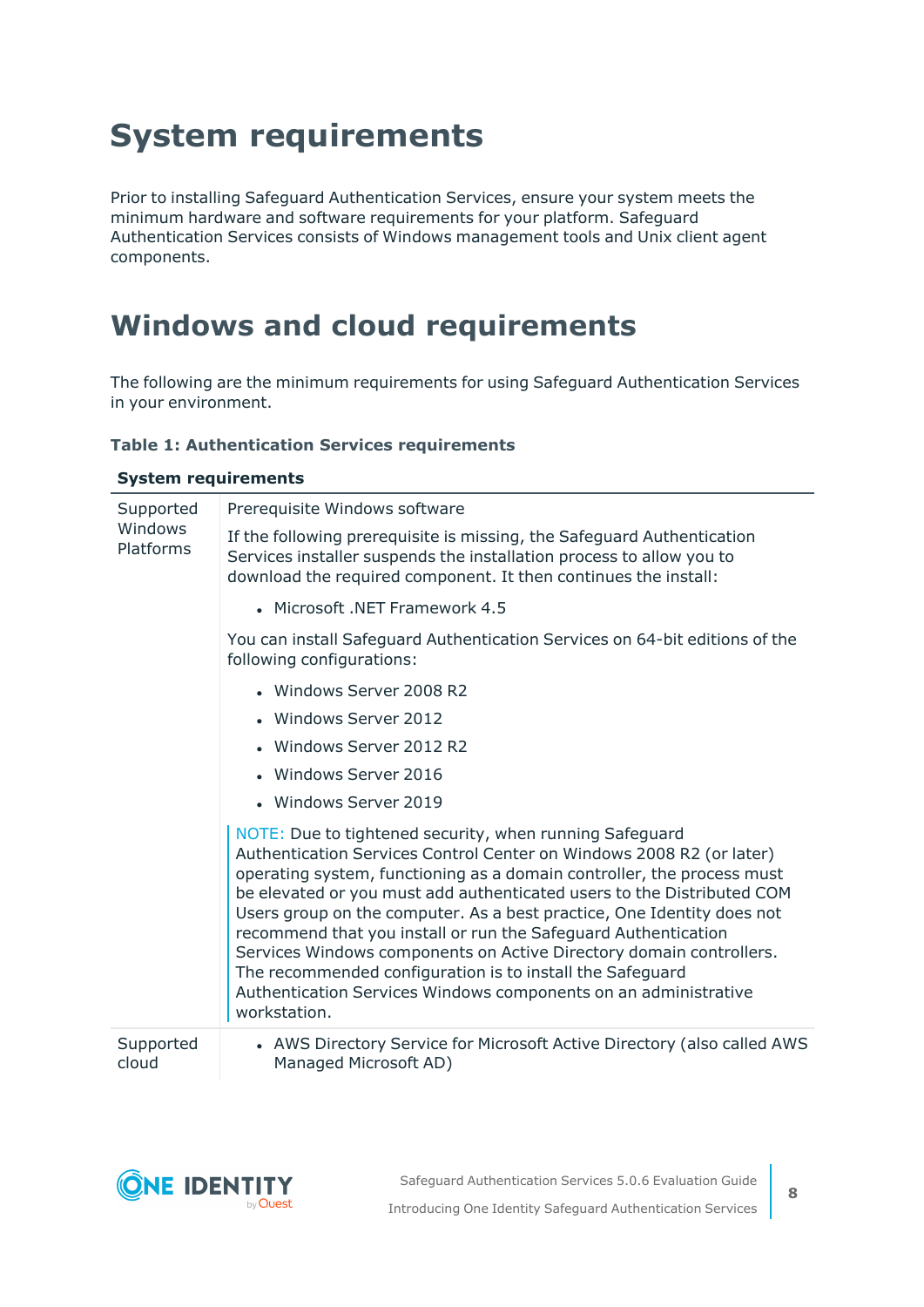#### **System requirements**

- services **and Azure Active Directory Domain Services** 
	- Google Cloud Platform Managed Service for Microsoft Active Directory

### <span id="page-8-0"></span>**Windows components**

Safeguard Authentication Services includes the following Windows components.

|  | <b>Table 2: Windows components</b> |  |
|--|------------------------------------|--|
|  |                                    |  |

| <b>Windows component</b>                                                       | <b>Description</b>                                                                                                      |
|--------------------------------------------------------------------------------|-------------------------------------------------------------------------------------------------------------------------|
| Safeguard Authentication<br><b>Services Control Center</b>                     | A single console for access to all of the tools and<br>configuration settings for Safeguard Authentication<br>Services. |
| <b>Active Directory Users and</b><br><b>Computers MMC Snapin</b><br>Extensions | Unix management extensions for Active Directory users<br>and groups.                                                    |
| Group Policy Management<br><b>Editor MMC Snapin Extensions</b>                 | Group Policy extensions for management of Unix, Linux,<br>and macOS.                                                    |
| RFC2307 NIS Map Editor MMC<br>Snapin                                           | Provides the ability to manage NIS data in Active<br>Directory.                                                         |
| NIS Map Import Wizard                                                          | Imports NIS data into Active Directory.                                                                                 |
| Unix Account Import Wizard                                                     | Imports Unix identity data into Active Directory.                                                                       |
| Safeguard Authentication<br>Services PowerShell cmdlets                        | Provides the ability to script Unix management tasks.                                                                   |
| Documentation                                                                  | Full product documentation and online help.                                                                             |

## <span id="page-8-1"></span>**Windows permissions**

To install Safeguard Authentication Services on Windows, you must have:

- Local administrator rights
- Rights to create and delete all child objects in the container where you will install the configuration settings (first-time only)

Authenticated Users must have rights to read cn, displayName, description, and whenCreated attributes for container objects in the application configuration location. To change Active Directory configuration settings, Administrators must have rights to Create

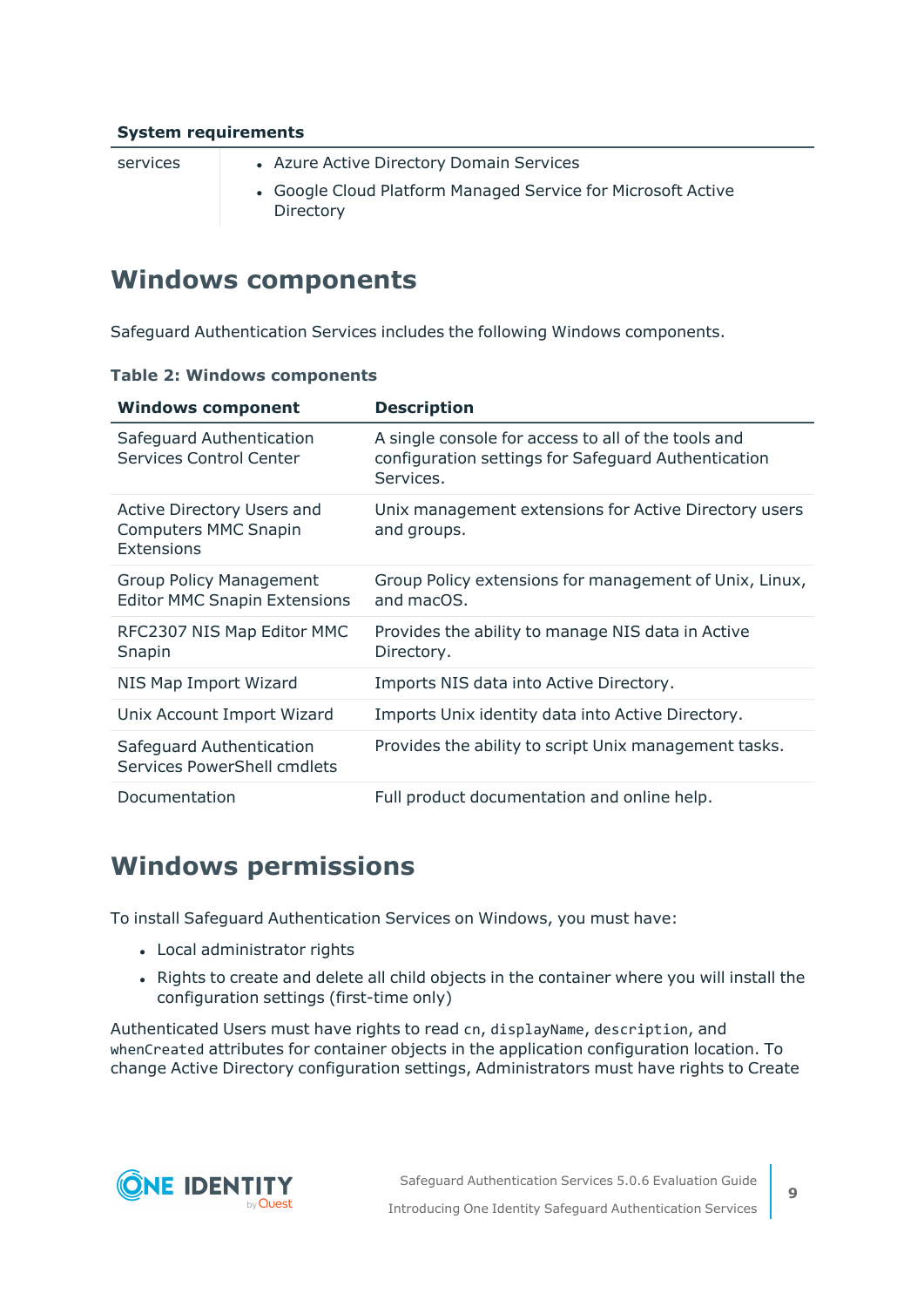Child Object (container) and Write Attribute for cn, displayName, description, and showInAdvancedViewOnly in the application configuration location.

| <b>Rights</b><br>required | For user                                                 | <b>Object</b><br>class | <b>Attributes</b>                                          |
|---------------------------|----------------------------------------------------------|------------------------|------------------------------------------------------------|
| Create<br>Child<br>Object | Safeguard Authentication<br>Services Administrators Only | Container              |                                                            |
| Delete<br>Child<br>Object | Safeguard Authentication<br>Services Administrators Only | Container              |                                                            |
| Delete<br>Child<br>Object | Safeguard Authentication<br>Services Administrators Only | Container              |                                                            |
| Write<br>Attribute        | Safeguard Authentication<br>Services Administrators Only | Container              | cn, displayName,<br>description,<br>showInAdvancedViewOnly |
| Read<br>Attribute         | <b>Authenticated Users</b>                               | Container              | cn, displayName,<br>description, whenCreated               |

#### **Table 3: Required Windows permissions**

## <span id="page-9-0"></span>**Unix agent requirements**

NOTE: To install Safeguard Authentication Services on Unix, Linux, or macOS, you must have root access rights.

NOTE: With Safeguard Authentication Services 4.2 and later, Linux platforms require glibc 2.4 (or later).

The following table provides a list of supported Unix and Linux platforms for Safeguard Authentication Services.

| <b>Platform</b> | <b>Version</b> | <b>Architecture</b>                                                              |  |
|-----------------|----------------|----------------------------------------------------------------------------------|--|
| Alma Linux      | 8              | x86 64, AARCH64, PPC64le                                                         |  |
| Amazon Linux    | AMI, 2         | x86 64                                                                           |  |
| Apple MacOS     | 10.14 or later | X86 64, ARM64                                                                    |  |
| CentOS Linux    | 5, 6, 7, 8     | Current Linux architectures: s390, s390x,<br>PPC64, PPC64le, IA-64, x86, x86 64, |  |

#### **Table 4: Unix agent: Supported platforms**

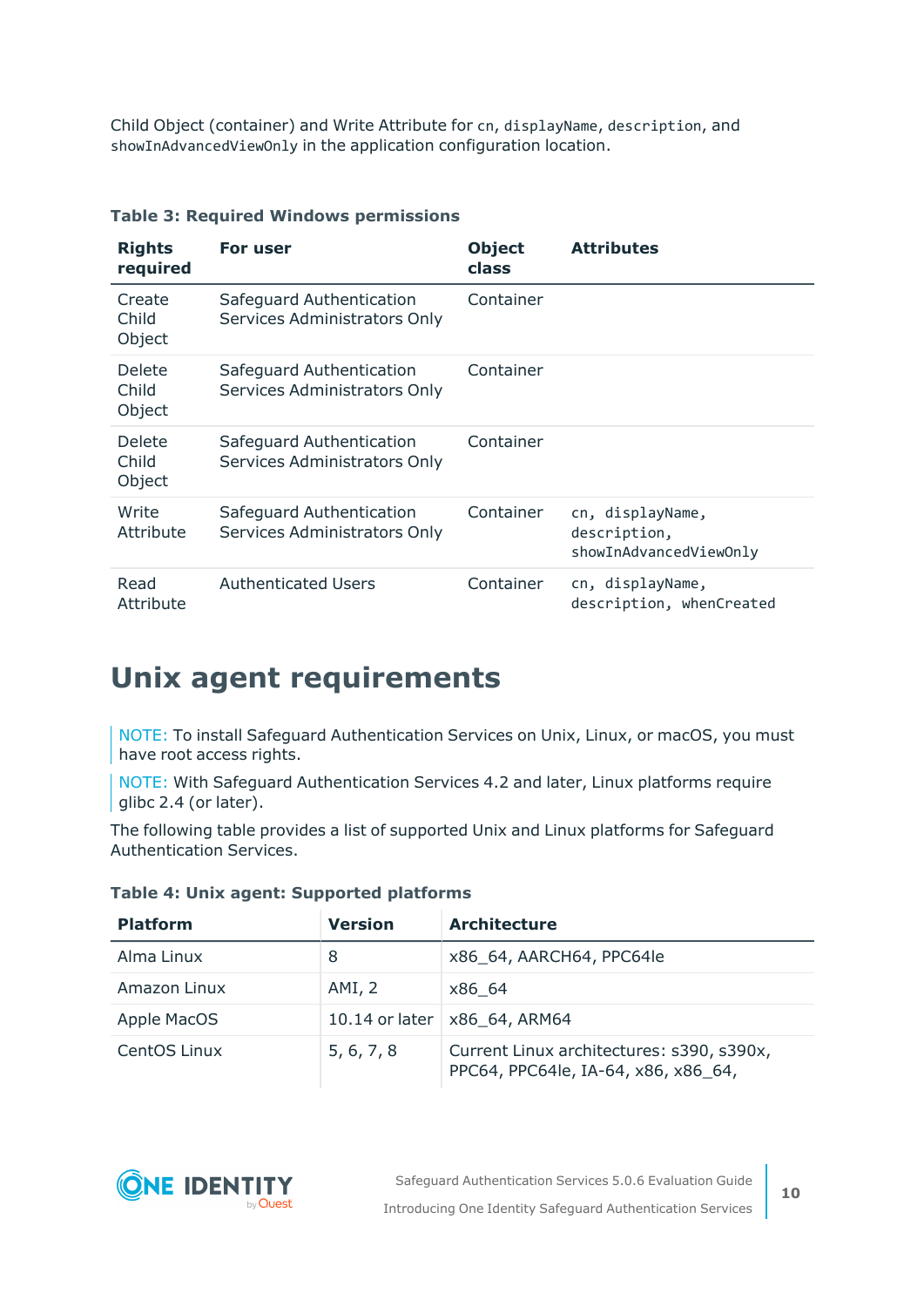| <b>Platform</b>                                                | <b>Version</b>                          | <b>Architecture</b>                                                                         |
|----------------------------------------------------------------|-----------------------------------------|---------------------------------------------------------------------------------------------|
|                                                                |                                         | AARCH64                                                                                     |
| CentOS Stream                                                  | 8                                       | $x86_64,$                                                                                   |
| Debian                                                         | <b>Current</b><br>supported<br>releases | x86_64, x86, AARCH64                                                                        |
| Fedora Linux                                                   | Current<br>supported<br>releases        | x86_64, x86, AARCH64                                                                        |
| FreeBSD                                                        | 10.x, 11.x,<br>12.x                     | x32, x64                                                                                    |
| HP-UX                                                          | 11.31                                   | PA, IA-64                                                                                   |
| <b>IBM AIX</b>                                                 | 6.1, 7.1, 7.2                           | Power 4+                                                                                    |
| OpenSuSE                                                       | <b>Current</b><br>supported<br>releases | x86_64, x86, AARCH64                                                                        |
| Oracle Enterprise Linux<br>(OEL)                               | 5, 6, 7, 8                              | Current Linux architectures: s390, s390x,<br>PPC64, PPC64le, IA-64, x86, x86_64,<br>AARCH64 |
| <b>Oracle Solaris</b>                                          | 108/11<br>(Update 10),<br>11.x          | SPARC, x64                                                                                  |
| Red Hat Enterprise Linux<br>(RHEL)                             | 5, 6, 7, 8                              | Current Linux architectures: s390, s390x,<br>PPC64, PPC64le, IA-64, x86, x86_64,<br>AARCH64 |
| Rocky Linux                                                    | 8                                       | x86_64, AARCH64                                                                             |
| <b>SuSE Linux Enterprise</b><br>Server (SLES)/Work-<br>station | 11, 12, 15                              | Current Linux architectures: s390, s390x,<br>PPC64, PPC64le, IA-64, x86, x86_64,<br>AARCH64 |
| Ubuntu                                                         | <b>Current</b><br>supported<br>releases | x86_64, x86, AARCH64                                                                        |

NOTE: For maximum security and performance, before you begin the installation, make sure that you have the latest patches for your operating system version. One Identity recommends that you run the Preflight utility to check for supported operating systems and correct operating system patches.

For more information, see *Running Preflight* in the *Safeguard Authentication Services Installation Guide*.

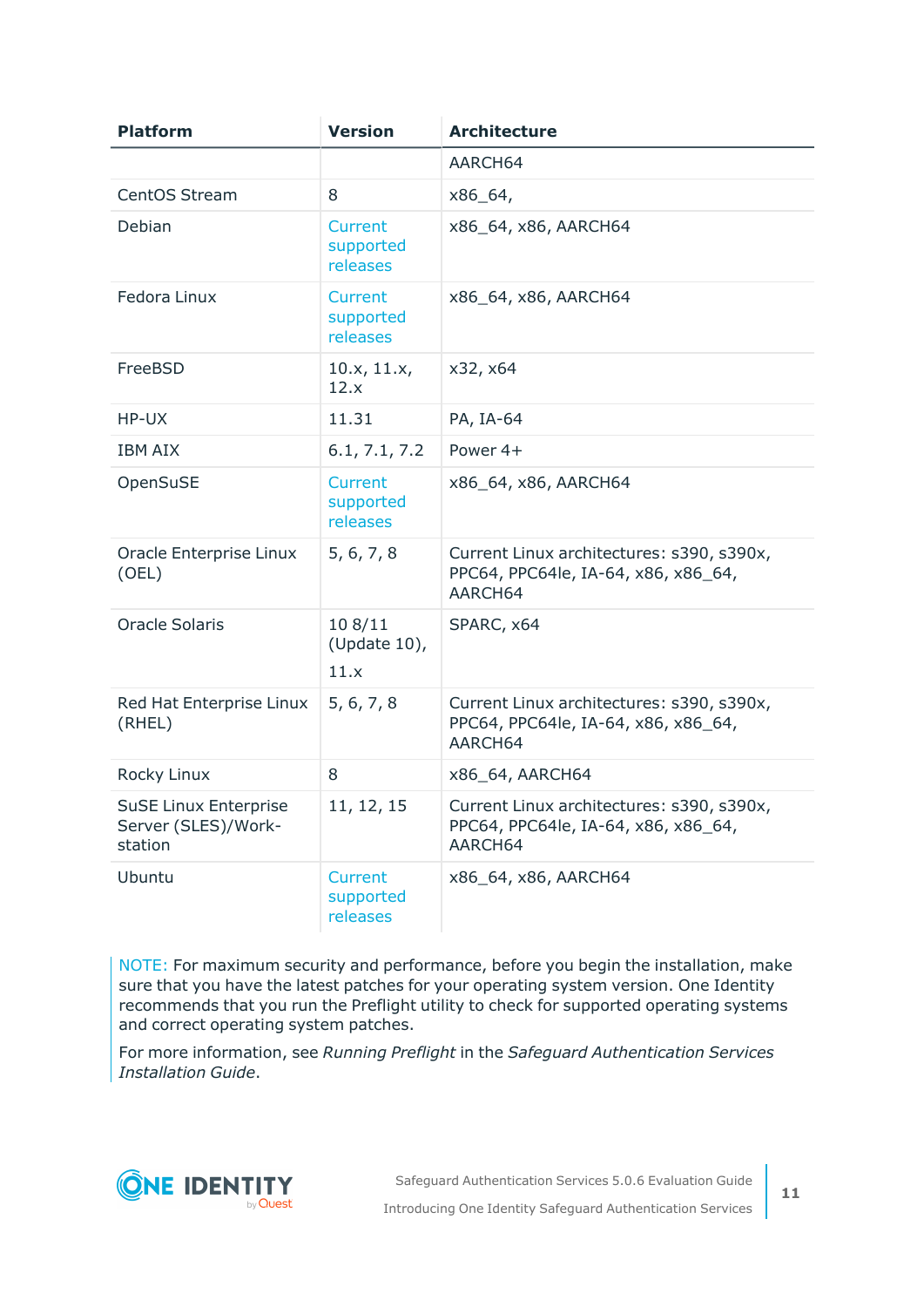## <span id="page-11-0"></span>**Unix components**

Safeguard Authentication Services includes the following Unix components.

| <b>Unix</b><br>component                | <b>Description</b>                                                                                                                                                                                                                                                                                                                                                                                                    |
|-----------------------------------------|-----------------------------------------------------------------------------------------------------------------------------------------------------------------------------------------------------------------------------------------------------------------------------------------------------------------------------------------------------------------------------------------------------------------------|
| vasd                                    | The Safeguard Authentication Services agent background process that<br>manages the persistent cache of Active Directory information used by the<br>other Safeguard Authentication Services components. vasd is installed as<br>a system service. You can start and stop vasd using the standard service<br>start/stop mechanism for your platform. vasd is installed by the vascint<br>package.                       |
| vastool                                 | The Safeguard Authentication Services command line administration<br>utility that allows you to join a Unix host to an Active Directory Domain;<br>access and modify information about users, groups, and computers in<br>Active Directory; and configure the Safeguard Authentication Services<br>components. vastool is installed at /opt/quest/bin/vastool. vastool is<br>installed by the <b>vascint</b> package. |
| vgptool                                 | A command line utility that allows you to manage the application of<br>Group Policy settings to Safeguard Authentication Services clients.<br>vgptool is installed at /opt/quest/bin/vgptool. vgptool is installed by the<br>vasgp package.                                                                                                                                                                           |
| oat<br>(Ownership<br>Alignment<br>Tool) | A command line utility that allows you to modify file ownership on local<br>Unix hosts to match user accounts in Active Directory. oat is installed at<br>/opt/quest/libexec/oat/oat. oat is installed by the vascint package.                                                                                                                                                                                        |
| LDAP proxy                              | A background process that secures the authentication channel for<br>applications using LDAP bind to authenticate users without introducing<br>the overhead of configuring secure LDAP (LDAPS). The LDAP proxy is<br>installed by the vasproxy package.                                                                                                                                                                |
| NIS proxy                               | A background process that acts as a NIS server which can provide<br>backwards compatibility with existing NIS infrastructure. The NIS proxy<br>is installed by the vasyp package.                                                                                                                                                                                                                                     |
| SDK package                             | The <b>vasdev</b> package, the Safeguard Authentication Services<br>programming API.                                                                                                                                                                                                                                                                                                                                  |

**Table 5: Unix components**

## <span id="page-11-1"></span>**Permissions matrix**

The following table details the permissions required for full Safeguard Authentication Services functionality.

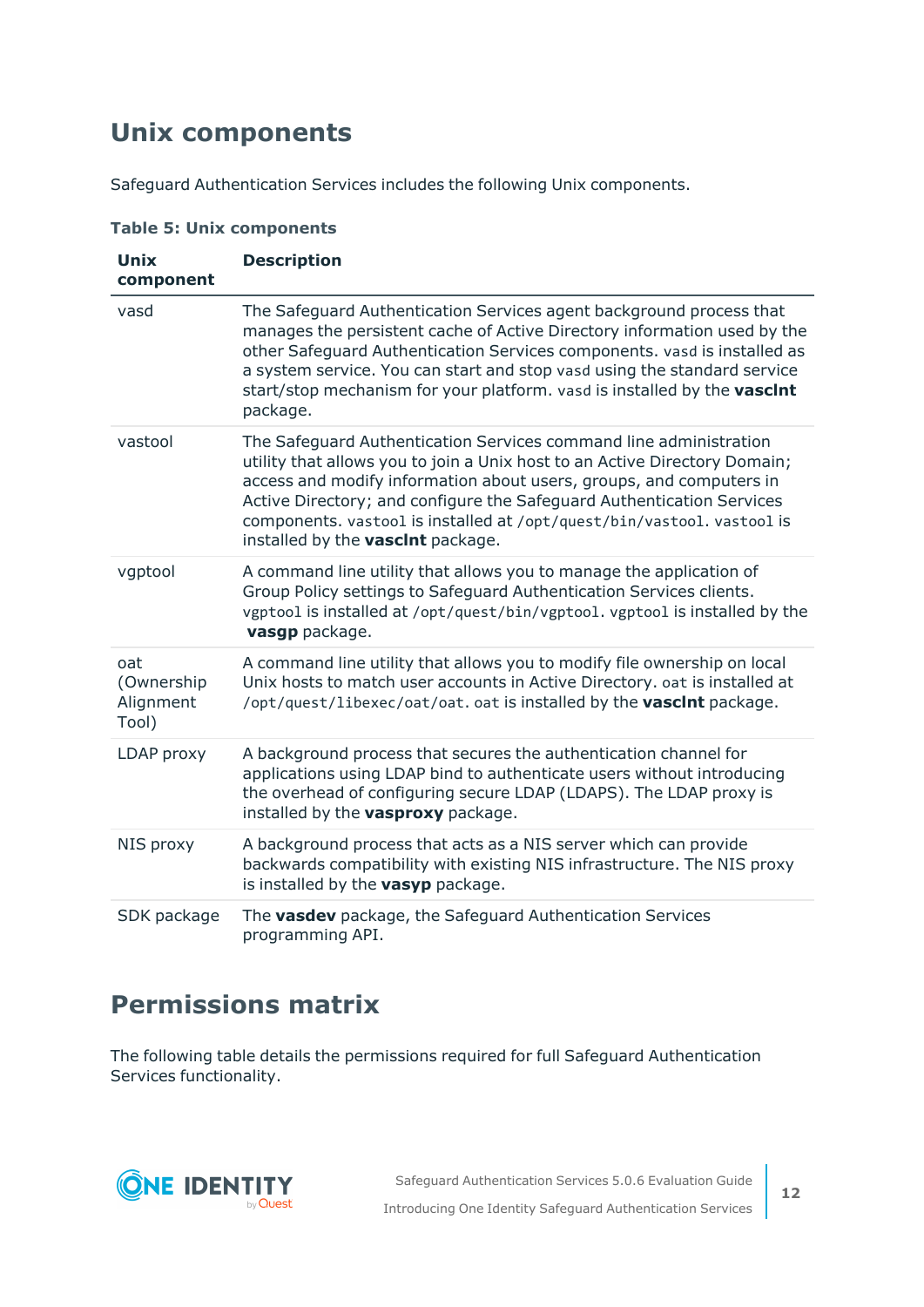#### **Table 6: Required permissions**

| <b>Function</b>                                                                                                   | <b>Active Directory permissions</b>                                                                                                                                       | <b>Local client</b><br>permissions |
|-------------------------------------------------------------------------------------------------------------------|---------------------------------------------------------------------------------------------------------------------------------------------------------------------------|------------------------------------|
| Safeguard<br>Authentication<br>Services Applic-<br>ation Config-<br>uration: creation                             | Location in Active Directory with Create Container<br>Object rights                                                                                                       | N/A                                |
| Safeguard<br>Authentication<br>Services Applic-<br>ation Config-<br>uration: changes<br>• Unix Global<br>Settings | Update permission to the containers created above<br>(no particular permissions if you are the one who<br>created it)                                                     | N/A                                |
| Licensing<br>$\bullet$<br>Schema<br>Attributes,<br>including<br>Unix Attrib-<br>utes                              |                                                                                                                                                                           |                                    |
| Schema optim-<br>ization                                                                                          | Schema Administrator rights                                                                                                                                               | N/A                                |
| Display Specifier<br>Registration                                                                                 | Enterprise Administrator rights                                                                                                                                           | N/A                                |
| <b>Editing Users</b>                                                                                              | Administrator rights                                                                                                                                                      | N/A                                |
| Create any group<br>policy objects                                                                                | <b>Group Policy Creator Owners rights</b>                                                                                                                                 | N/A                                |
| <b>RFC 2307 NIS</b><br><b>Import Map</b><br>Wizard                                                                | Location in Active Directory with Create Container<br>Object rights (you create containers for each NIS<br>map)                                                           | N/A                                |
| Unix Account<br><b>Import Wizard</b>                                                                              | Administrator rights (you are creating new<br>accounts)                                                                                                                   | N/A                                |
| Logging Options                                                                                                   | Write permissions to the file system folder where<br>you want to create the logs                                                                                          | N/A                                |
| vasd daemon                                                                                                       | The client computer object is expected to have read<br>access to user and group attributes, which is the<br>default.<br>In order for Safeguard Authentication Services to | vasd must run<br>as root           |

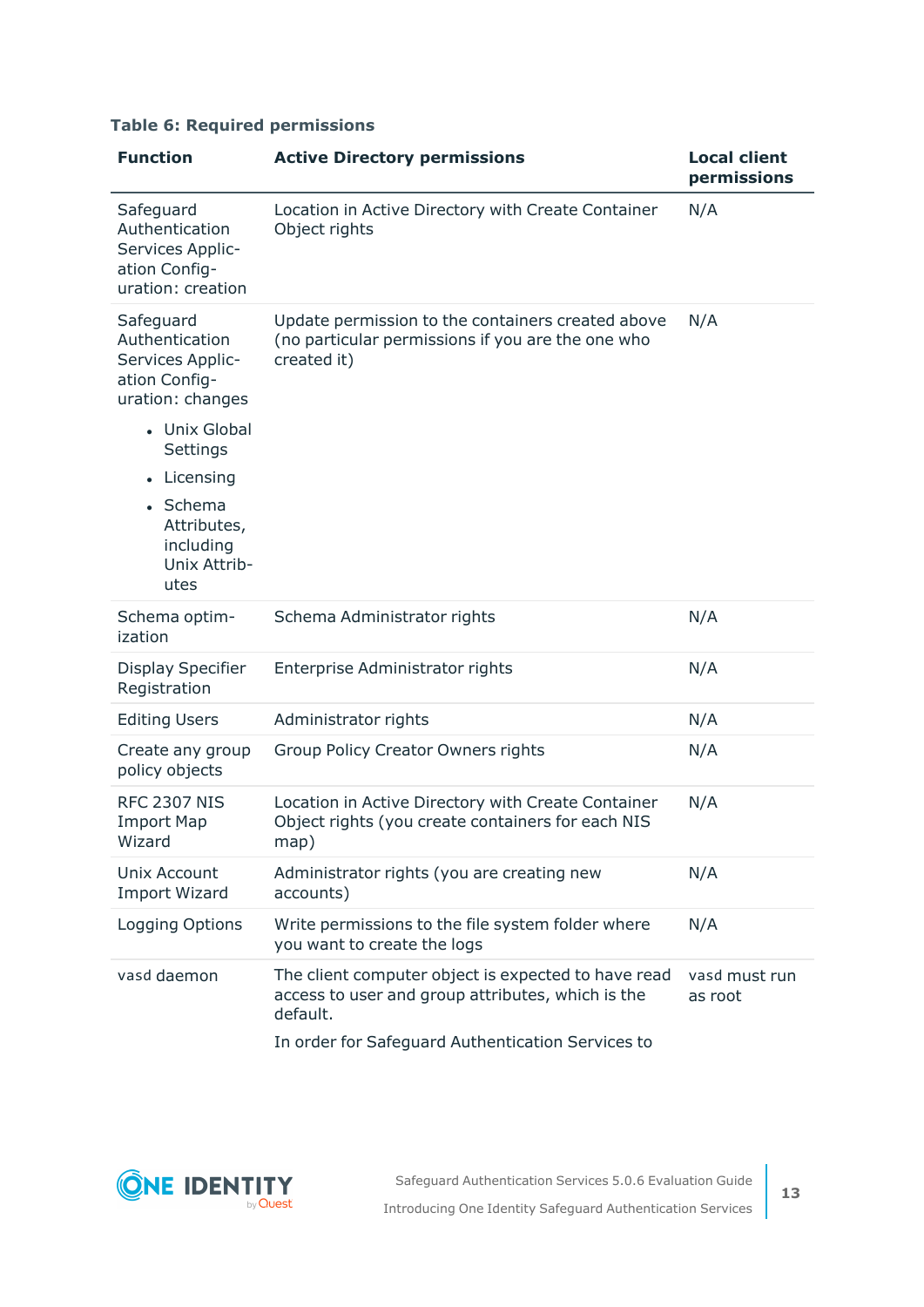| <b>Function</b>                                | <b>Active Directory permissions</b>                                                                                                                                                                                                                | <b>Local client</b><br>permissions                                  |
|------------------------------------------------|----------------------------------------------------------------------------------------------------------------------------------------------------------------------------------------------------------------------------------------------------|---------------------------------------------------------------------|
|                                                | update the host object operating system attributes<br>automatically, set the following rights for "SELF" on<br>the client computer object: Write Operating<br>System, Write operatingSystemHotfix, and<br><b>Write operatingSystemServicePack.</b> |                                                                     |
| QAS/VAS PAM<br>module                          | N/A (updated by means of vasd)                                                                                                                                                                                                                     | Any local user                                                      |
| QAS/VAS NSS<br>module                          | N/A (updated by means of vasd)                                                                                                                                                                                                                     | Any local user                                                      |
| vastool nss                                    |                                                                                                                                                                                                                                                    |                                                                     |
| vastool<br>command-line<br>tool                | Depends on which vastool command is run                                                                                                                                                                                                            | Any local user<br>for most<br>commands                              |
| vastool join<br>vastool unjoin                 | Computer creation or deletion permissions in the<br>desired container                                                                                                                                                                              | root                                                                |
| vastool<br>configure<br>vastool<br>unconfigure | N/A                                                                                                                                                                                                                                                | root                                                                |
| vastool search<br>vastool attrs                | Read permission for the desired objects (regular<br>Active Directory user)                                                                                                                                                                         | Any local user                                                      |
| vastool setattrs                               | Write permissions for the desired object                                                                                                                                                                                                           | Any local user                                                      |
| vastool cache                                  | N/A                                                                                                                                                                                                                                                | Run as root if<br>you want all<br>tables<br>including<br>authcache  |
| vastool create                                 | Permissions to create new users, groups, and<br>computers as specified                                                                                                                                                                             | Any local user;<br>root needed to<br>create a new<br>local computer |
| vastool delete                                 | Permissions to delete existing users, groups, or<br>computers as specified; permissions to remove the<br>keytab entry for the host object created (root or<br>write permissions in the directory and the file)                                     | Any local user                                                      |
| vastool flush                                  | The client computer object is expected to have read<br>access to user and group attributes, which should                                                                                                                                           | root                                                                |

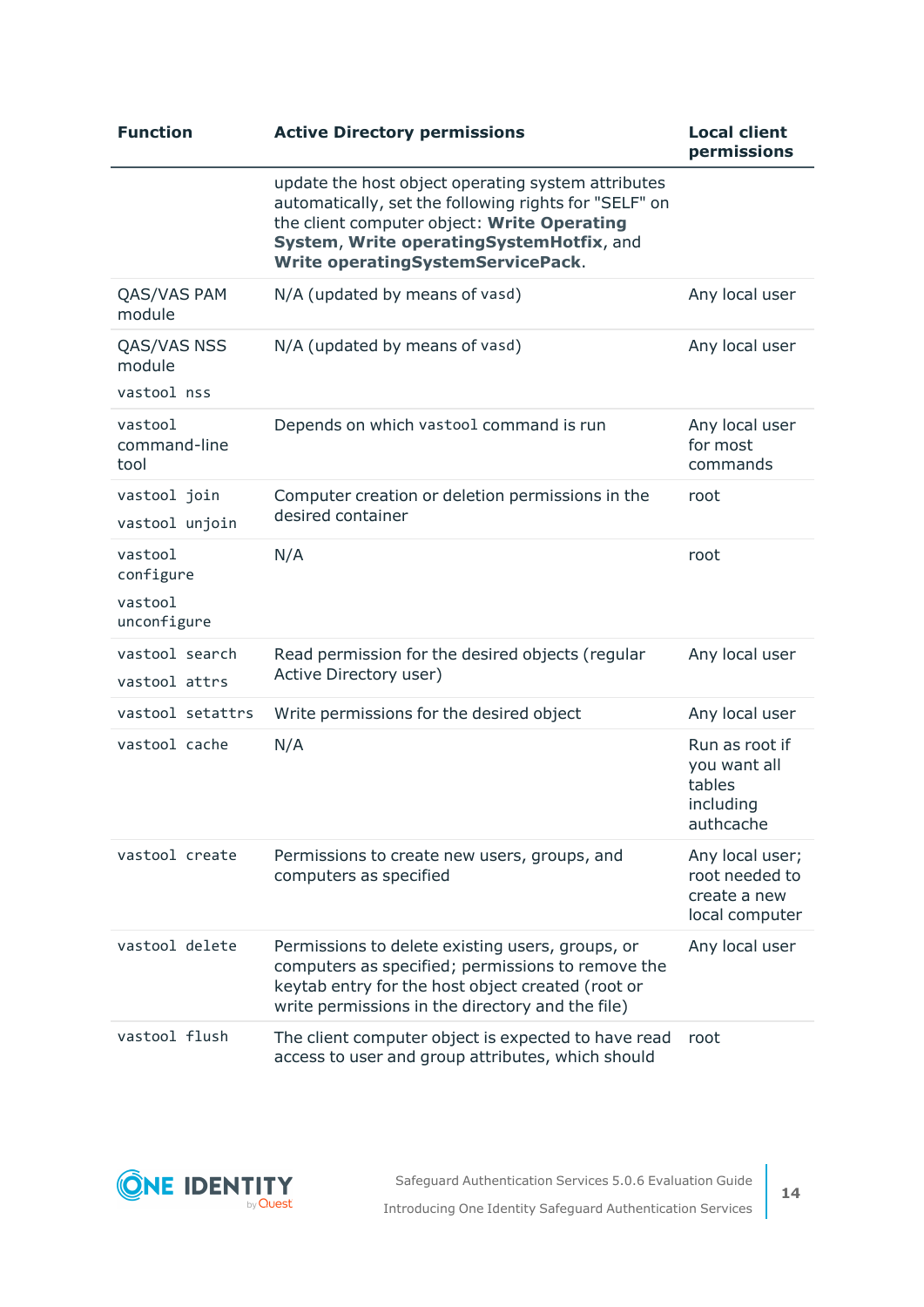| <b>Function</b>                                                                                                         | <b>Active Directory permissions</b>                                                                                 | <b>Local client</b><br>permissions                             |
|-------------------------------------------------------------------------------------------------------------------------|---------------------------------------------------------------------------------------------------------------------|----------------------------------------------------------------|
|                                                                                                                         | be the default                                                                                                      |                                                                |
| vastool group<br>add<br>vastool group<br>de <sub>1</sub>                                                                | Permission to modify group membership                                                                               | Any local user                                                 |
| vastool group<br>hasmember                                                                                              | Read permission for the desired objects (regular<br>Active Directory user)                                          | Any local user                                                 |
| vastool info {<br>$site$   domain  <br>$domain - n$<br>forest-root  <br>forest-root -dn<br>$ $ server $ $ acl $\rbrace$ | N/A                                                                                                                 | Any local user                                                 |
| vastool info {<br>$id$   domains  <br>$domains -dn$<br>adsecurity<br>toconf }                                           | Read permission for the desired objects (regular<br>Active Directory user)                                          | Any local user                                                 |
| vastool isvas<br>vastool inspect<br>vastool license                                                                     | N/A                                                                                                                 | Any local user                                                 |
| vastool kinit<br>vastool klist<br>vastool kdestroy                                                                      | Local client needs permissions to modify the keytab<br>specified; default is the computer object, which is<br>root. | Any local user                                                 |
| vastool ktutil                                                                                                          | N/A                                                                                                                 | root if you are<br>using the<br>default<br>host.keytab<br>file |
| vastool list<br>(with -1 option)                                                                                        | Read permission for the desired objects (regular<br>Active Directory user)                                          | Any local user                                                 |
| vastool load                                                                                                            | Permissions to create users and groups in the<br>desired container                                                  | Any local user                                                 |
| vastool merge<br>vastool unmerge                                                                                        | N/A                                                                                                                 | root                                                           |

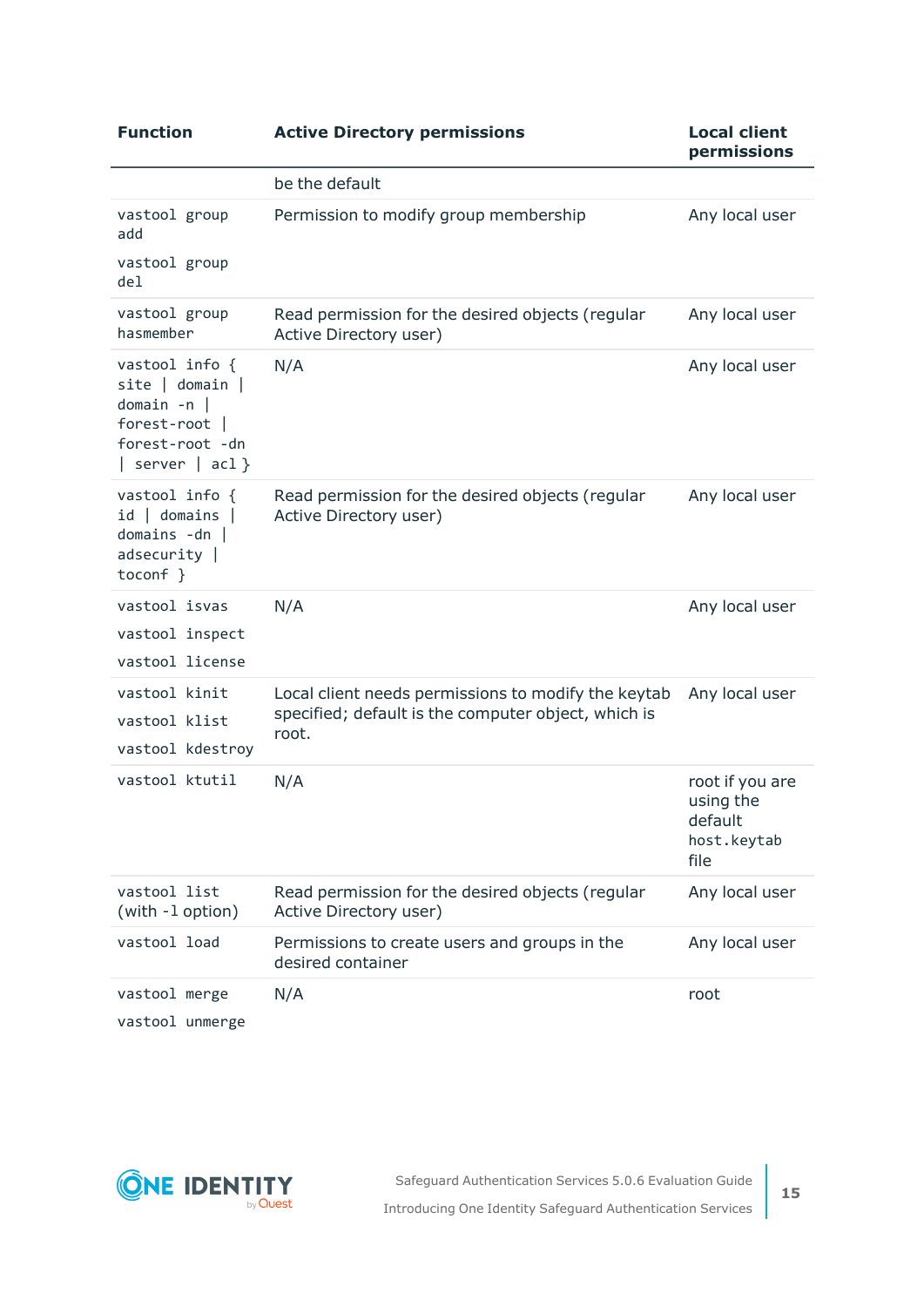| <b>Function</b>                                             | <b>Active Directory permissions</b>                                                                 | <b>Local client</b><br>permissions                                                  |
|-------------------------------------------------------------|-----------------------------------------------------------------------------------------------------|-------------------------------------------------------------------------------------|
| vastool passwd                                              | Regular Active Directory user                                                                       | Any local user                                                                      |
| vastool passwd<br><ad user=""></ad>                         | Active Directory user with password reset permis-<br>sion                                           | Any local user                                                                      |
| vastool schema<br>list<br>vastool schema                    | Regular Active Directory user                                                                       | Any local user                                                                      |
| detect                                                      |                                                                                                     |                                                                                     |
| vastool schema<br>cache                                     | Regular Active Directory user                                                                       | root (to modify<br>the local cache<br>file)                                         |
| vastool service<br>list                                     | Regular Active Directory user                                                                       | Any local user                                                                      |
| vastool service<br>{ $create$  <br>$delete \}$              | Active Directory user with permission to create/de-<br>lete service principals in desired container | N/A                                                                                 |
| vastool<br>smartcard                                        | N/A                                                                                                 | root                                                                                |
| vastool starling<br>{list   detect<br>$[-d \text{ domain}]$ | Regular Active Directory user                                                                       | Any local user<br>(for list, detect,<br>check)                                      |
| cache   check                                               |                                                                                                     | root (for<br>cache)                                                                 |
| vastool status                                              | N/A                                                                                                 | root                                                                                |
| vastool timesync                                            | N/A                                                                                                 | root, if you<br>only query the<br>time from AD,<br>you can run as<br>any local user |
| vastool user {<br>enable   disable<br>}                     | Modify permissions on the AD Object                                                                 | Any local user                                                                      |
| vastool user {<br>checkaccess  <br>checkconflict }          | N/A                                                                                                 | Any local user                                                                      |
| vastool user<br>checklogin                                  | Access to Active Directory users password                                                           | Any local user                                                                      |

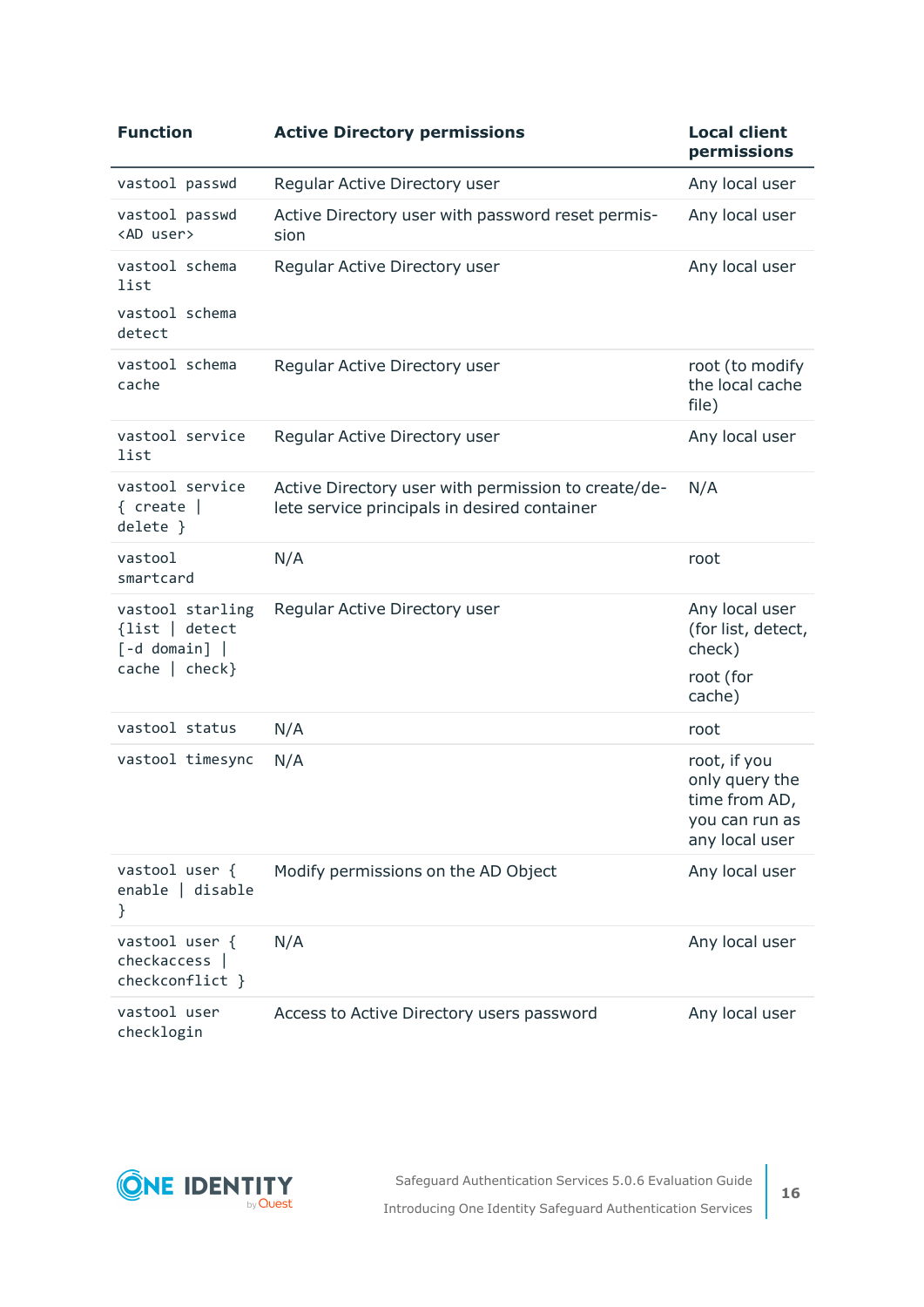## <span id="page-16-0"></span>**Encryption types**

The following table details the encryption types used in Safeguard Authentication Services.

|  |  | <b>Table 7: Encryption types</b> |  |
|--|--|----------------------------------|--|
|--|--|----------------------------------|--|

| <b>Encryption</b><br>types              |          | <b>version</b>                    | Specification Active Directory Safeguard Authentication<br><b>Services version</b> |
|-----------------------------------------|----------|-----------------------------------|------------------------------------------------------------------------------------|
| KERB_ENCTYPE_DES_CBC_CRC                |          |                                   |                                                                                    |
| CRC32                                   | RFC 3961 | All                               | All                                                                                |
| KERB_ENCTYPE_DES_CBC_MD5                |          |                                   |                                                                                    |
| RSA-MD5                                 | RFC 3961 | All                               | All                                                                                |
| KERB_ENCTYPE_RC4_HMAC_MD5               |          |                                   |                                                                                    |
| RC4-HMAC-MD5 RFC 4757                   |          | All                               | All                                                                                |
| KERB_ENCTYPE_AES128_CTS_HMAC_SHA1_96    |          |                                   |                                                                                    |
| HMAC-SHA1-96- RFC 3961<br><b>AES128</b> |          | Windows Server 3.3.2+<br>$2008 +$ |                                                                                    |
| KERB_ENCTYPE_AES256_CTS_HMAC_SHA1_96    |          |                                   |                                                                                    |
| HMAC-SHA1-96- RFC 3961<br>AES256        |          | Windows Server 3.3.2+<br>$2008 +$ |                                                                                    |

# <span id="page-16-1"></span>**Network requirements**

Safeguard Authentication Services must be able to communicate with Active Directory, including domain controllers, global catalogs, and DNS servers using Kerberos, LDAP, and DNS protocols. The following table summarizes the network ports that must be open and their function.

#### **Table 8: Network ports**

| <b>Port</b> | <b>Function</b>                                                                                                                                                    |
|-------------|--------------------------------------------------------------------------------------------------------------------------------------------------------------------|
| 389         | Used for LDAP searches against Active Directory Domain Controllers. TCP is<br>normally used, but UDP is used when detecting Active Directory site member-<br>ship. |
| 3268        | Used for LDAP searches against Active Directory Global Catalogs. TCP is always<br>used when searching against the Global Catalog.                                  |
| 88          | Used for Kerberos authentication and Kerberos service ticket requests against                                                                                      |

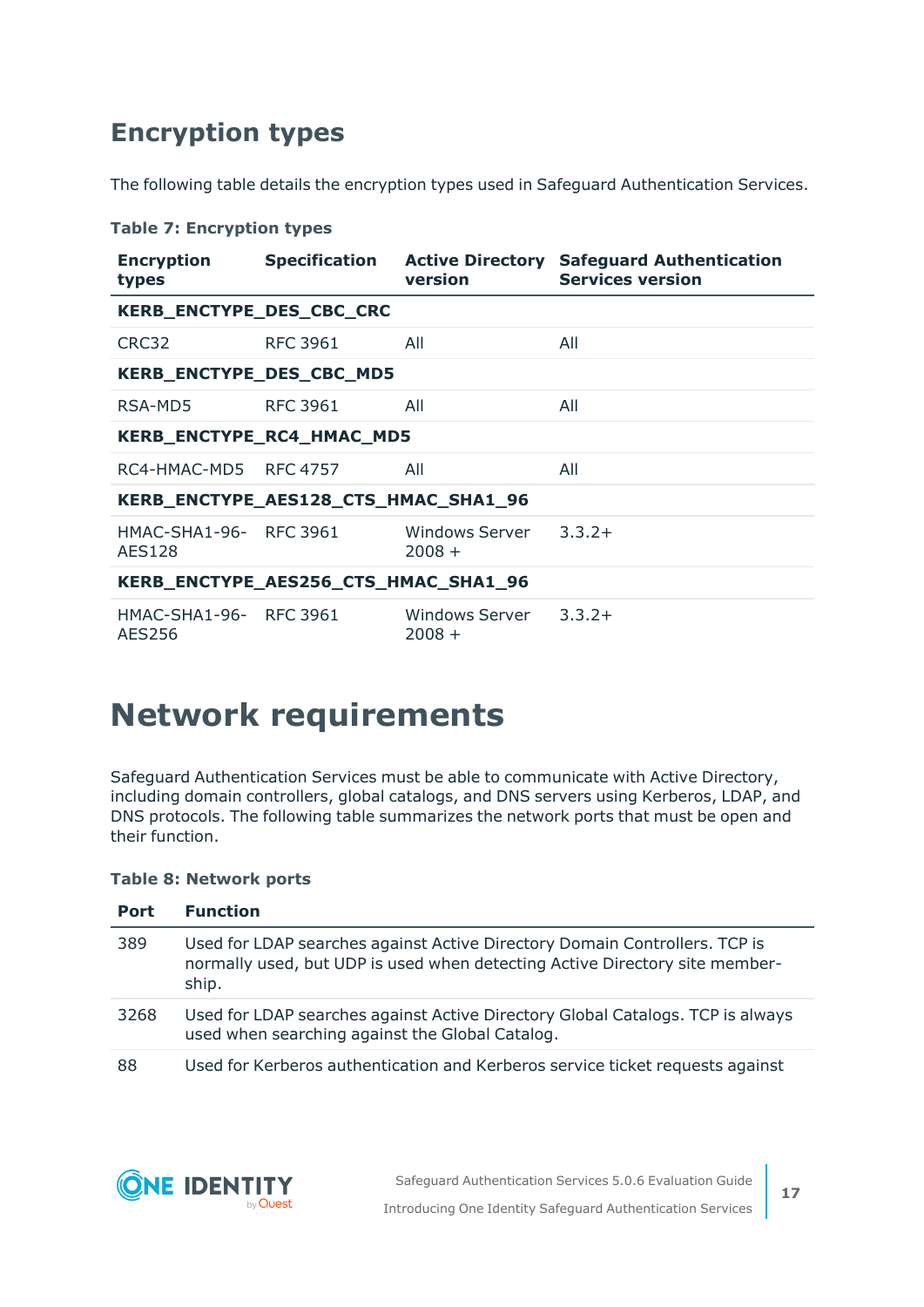| <b>Port</b> | <b>Function</b>                                                                                                                                                                                               |
|-------------|---------------------------------------------------------------------------------------------------------------------------------------------------------------------------------------------------------------|
|             | Active Directory Domain Controllers. TCP is used by default.                                                                                                                                                  |
| 464         | Used for changing and setting passwords against Active Directory using the<br>Kerberos change password protocol. Safeguard Authentication Services always<br>uses TCP for password operations.                |
| 53          | Used for DNS. Since Safeguard Authentication Services uses DNS to locate<br>domain controllers, DNS servers used by the Unix hosts must serve Active<br>Directory DNS SRV records. Both UDP and TCP are used. |
| 123         | UDP only. Used for time-synchronization with Active Directory.                                                                                                                                                |
| 445         | CIFS port used to enable the client to retrieve configured group policy.                                                                                                                                      |

NOTE: Safeguard Authentication Services, by default, operates as a client, initiating connections. It does not require any firewall exceptions for incoming traffic.

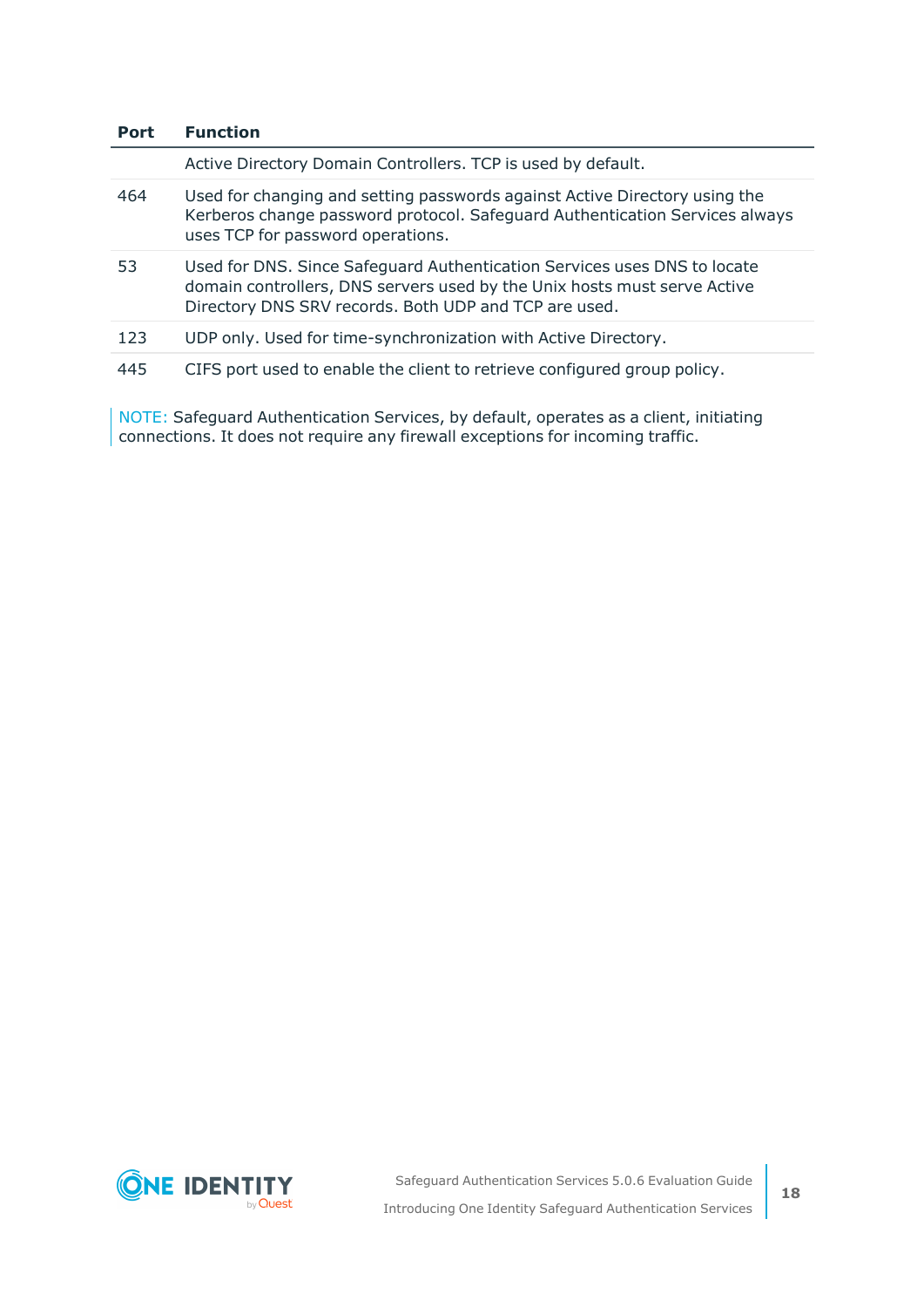# <span id="page-18-0"></span>**Installing and configuring Safeguard Authentication Services**

To extend the authentication, authorization, and administration infrastructure of Active Directory to the rest of your enterprise, allowing Unix, Linux, and macOS systems to act as full citizens within Active Directory, you must install and configure Safeguard Authentication Services:

- 1. Install Safeguard Authentication Services Windows components.
- 2. Configure Active Directory for Safeguard Authentication Services (one time only).
- 3. Configure Unix Agent Components
	- a. Prepare the Unix hosts for Active Directory user access:
		- Add and profile a host.
		- Check the host for readiness to join Active Directory.
		- Install Safeguard Authentication Services agent software packages on the host to allow Active Directory user access.

NOTE: For users to authenticate on Unix, Linux, and macOS hosts with Active Directory credentials, your Unix hosts must have the Safeguard Authentication Services agent installed.

• Join the host to Active Directory.

# <span id="page-18-1"></span>**Install Safeguard Authentication Services Windows components**

One Identity recommends that you install the Windows components and configure Active Directory before you install the Unix components.

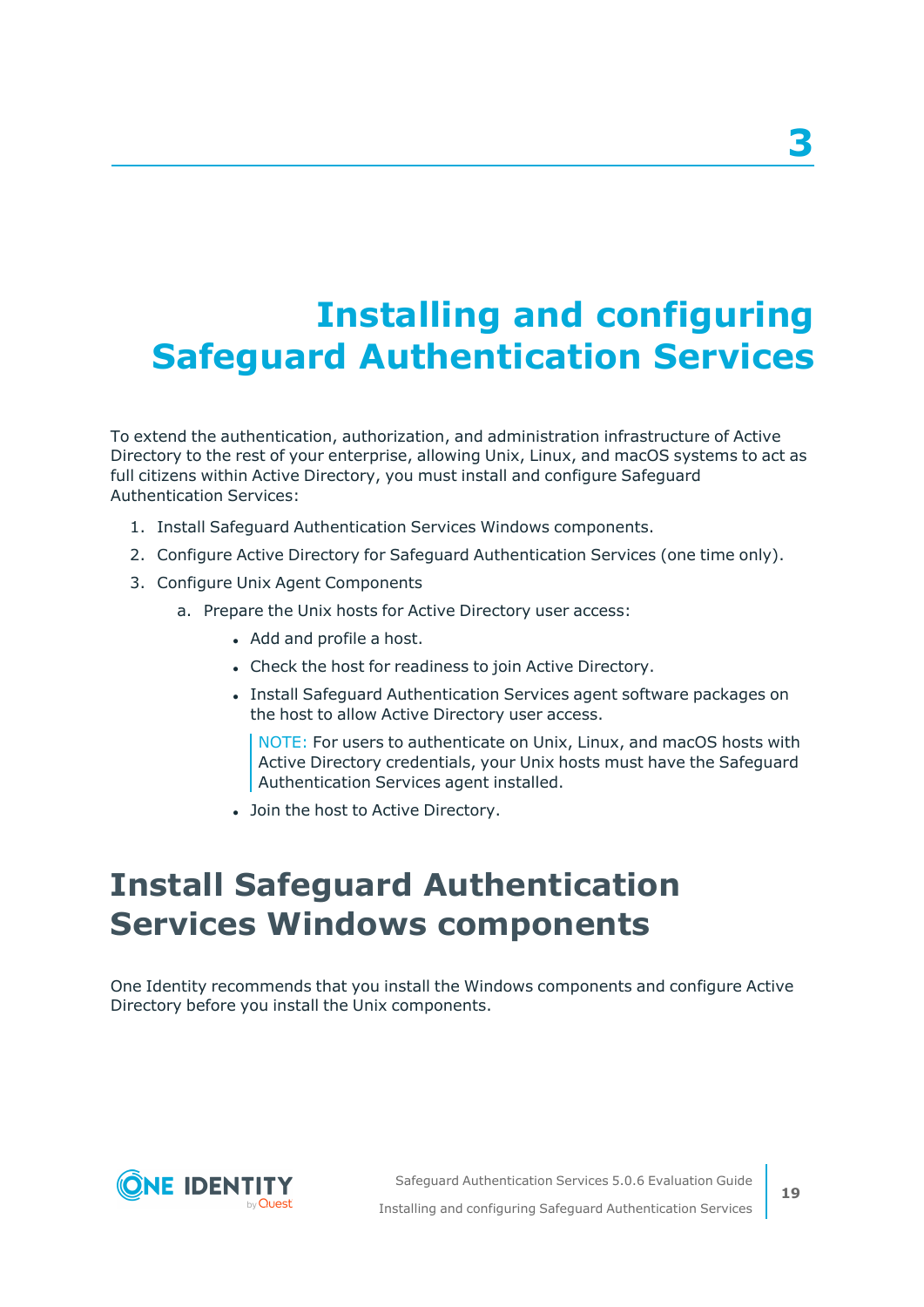# <span id="page-19-0"></span>**Installing Windows components**

Install Safeguard Authentication Services on each Windows Workstation you plan to use to administer Unix data in Active Directory.

#### *To install the Safeguard Authentication Services Windows components*

- 1. From the Autorun **Setup** tab, click **Safeguard Authentication Services** to launch the setup wizard.
- 2. In the **Software License Agreement** dialog, accept the terms of the End User License Agreement and click **Install**.

The Safeguard Authentication Services Setup wizard installs all Safeguard Authentication Services components by default.

To only install specific components, click the **Customize installation options** link. For more information, see *Customize Installation Options* in the *Safeguard Authentication Services Installation Guide*.

3. Once the installation completes successfully, click **Finish** or **Launch Control Center**.

# <span id="page-19-1"></span>**Configure Active Directory**

To utilize full Active Directory functionality, when you install Safeguard Authentication Services in your environment, One Identity recommends that you prepare Active Directory to store the configuration settings that it uses. Safeguard Authentication Services adds the Unix properties of Active Directory users and groups to Active Directory and allows you to map a Unix user to an Active Directory user. This is a one-time process that creates the Safeguard Authentication Services application configuration in your forest.

NOTE: To use the Safeguard Authentication Services Active Directory Configuration Wizard, you must have rights to create and delete all child objects in the Active Directory container.

If you do not configure Active Directory for Safeguard Authentication Services, you can run your Safeguard Authentication Services client agent in Version 3 Compatibility Mode, which allows you to join a host to an Active Directory domain.

For more information, see *Version 3 Compatibility Mode* in the *Safeguard Authentication Services Installation Guide*.

You can also create the Safeguard Authentication Services application configuration from the Unix command line, if you prefer. For more information, see *Creating the Application Configuration from the Unix Command Line* in the *Safeguard Authentication Services Installation Guide*.

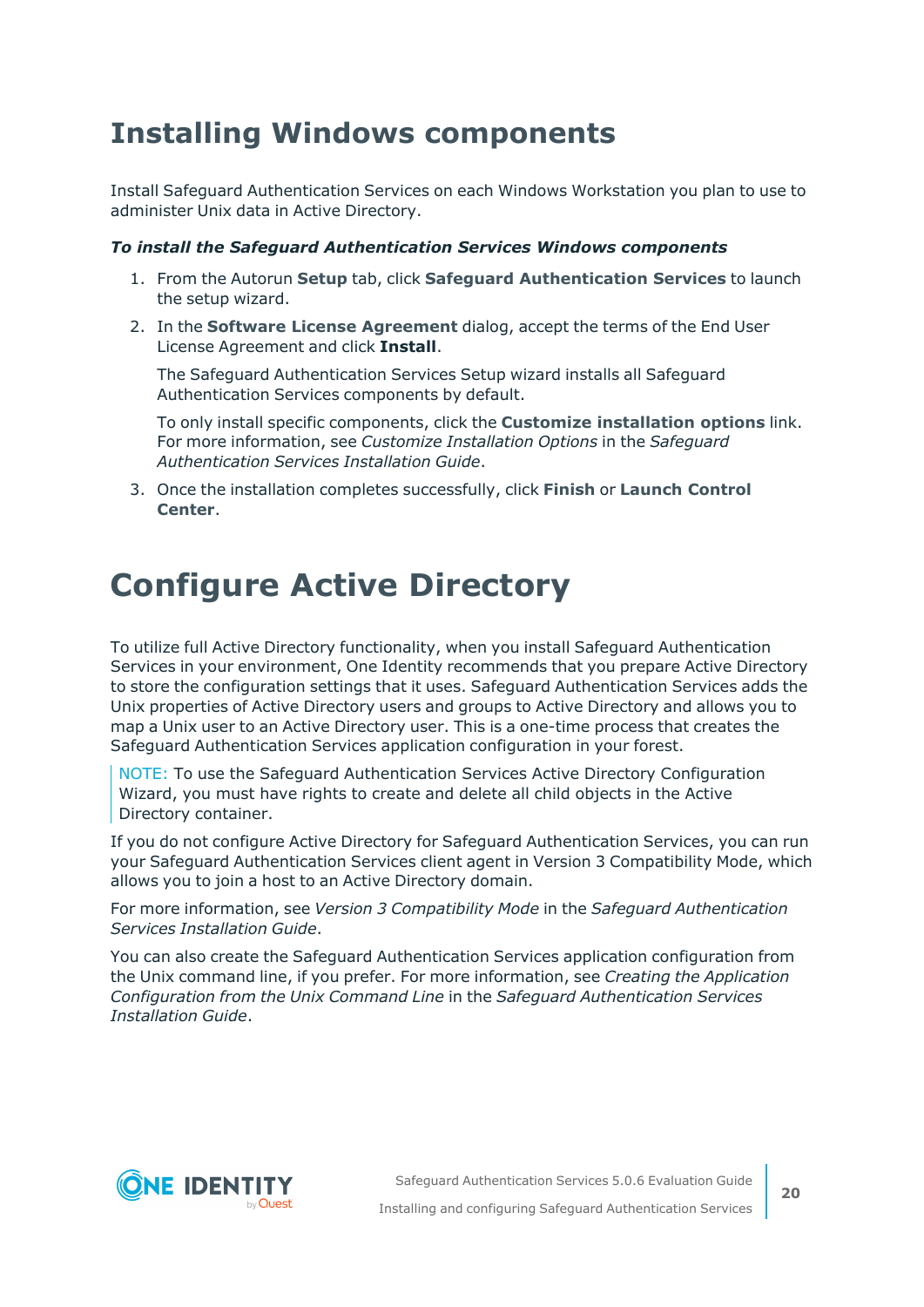# <span id="page-20-0"></span>**Configuring Active Directory**

The first time you install Safeguard Authentication Services in your environment, One Identity recommends that you perform this one-time Active Directory configuration step to utilize full Safeguard Authentication Services functionality.

NOTE: If you do not configure Active Directory for Safeguard Authentication Services, you can run your Safeguard Authentication Services client agent in Version 3 Compatibility Mode, which allows you to join a host to an Active Directory domain.

For more information, see *Version 3 Compatibility Mode* in the *Safeguard Authentication Services Installation Guide*.

#### *To configure Active Directory for Safeguard Authentication Services*

- 1. In the **Safeguard Authentication Services Active Directory Configuration Wizard Welcome** dialog, click **Next**.
- 2. In the **Connect to Active Directory** dialog:
	- a. Provide Active Directory login credentials for the wizard to use for this task:
		- <sup>l</sup> Select **Use my current AD logon credentials** if you are a user with permission to create a container in Active Directory.
		- <sup>l</sup> Select **Use different AD logon credentials** to specify the Active Directory credentials of another user, enter the **User name** and **Password**.

NOTE: The wizard does not save these credentials; it only uses them for this setup task.

b. Indicate how you want to connect to Active Directory:

Select whether to connect to an **Active Directory** Domain Controller or One Identity **Active Roles Server**.

NOTE: If you have not installed the One Identity Active Roles Server MMC Console on your computer, the **ActiveRoles Server** option is not available.

- c. Optionally enter the domain or domain controller and click **Next**.
- 3. In the **License Safeguard Authentication Services** dialog, for **Add a license**, browse to select your license file and click **Next**.

Refer to About licenses on page 7 for more information about licensing requirements.

NOTE: You can add additional licenses later from **Safeguard Authentication Services Control Center | Preferences | Licensing**.

4. In the **Configure Settings in Active Directory** dialog, accept the default location in which to store the configuration or browse to select the Active Directory location where you want to create the container and click **Setup**.

NOTE: You must have rights to create and delete all child objects in the selected location. For more information on the structure and rights required see [Windows](#page-8-1) [permissions](#page-8-1) on page 9.

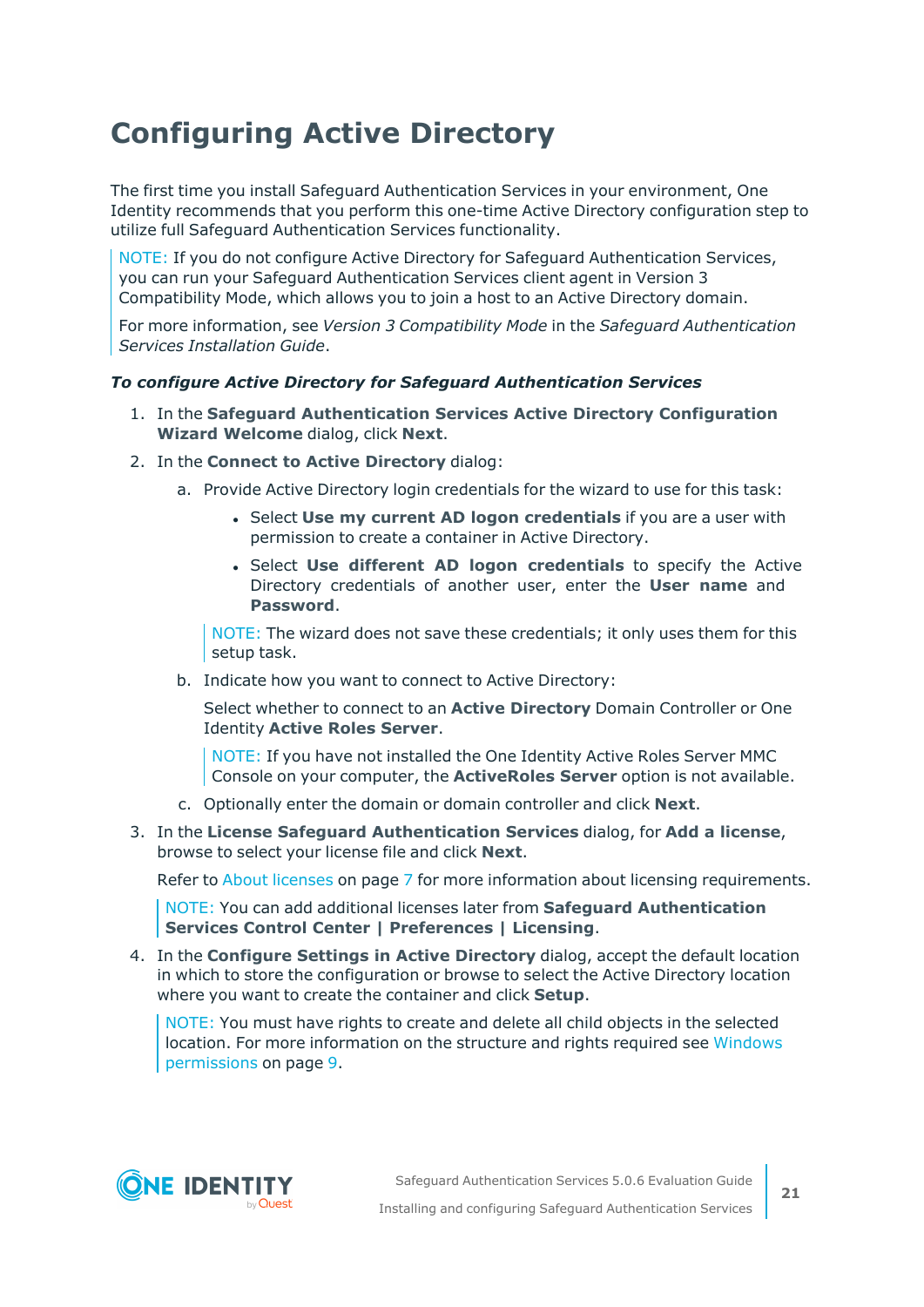5. Once you have configured Active Directory for Safeguard Authentication Services a message like this displays: You've successfully completed the setup. Click **Close**.

The Control Center opens. You are now ready to configure your Unix Agent Components.

Refer to *Configure Unix Agent Components* in the *Safeguard Authentication Services Installation Guide* for more information.

## <span id="page-21-0"></span>**About Active Directory configuration**

The first time you install or upgrade the Safeguard Authentication Services Windows components in your environment, One Identity recommends that you configure Active Directory for Safeguard Authentication Services to utilize full functionality. This is a onetime Active Directory configuration step that creates the application configuration in your forest. Safeguard Authentication Services uses the information found in the application configuration to maintain consistency across the enterprise. Without the application configuration, store UNIX attributes in the RFC2307 standard attributes to achieve the most functionality.

NOTE: If you do not configure Active Directory for Safeguard Authentication Services, you can run your client agent in Version 3 Compatibility Mode, which allows you to join a host to an Active Directory domain.

See *Version 3 Compatibility Mode* in the *Safeguard Authentication Services Installation Guide* for details.

The Safeguard Authentication Services application configuration stores the following information in Active Directory:

- Application Licenses
- Settings controlling default values and behavior for Unix-enabled users and groups
- Schema configuration

The Unix agents use the Active Directory configuration to validate license information and determine schema mappings. Windows management tools read this information to determine the schema mappings and the default values it uses when Unix-enabling new users and groups.

The Safeguard Authentication Services application configuration information is stored inside a container object with the specific naming of: cn={786E0064-A470-46B9-83FB-C7539C9FA27C}. The default location for this container is cn=Program Data,cn=Quest Software,cn=Authentication Services,dc=<your domain>. This location is configurable.

There can only be one Active Directory configuration per forest. If Safeguard Authentication Services finds multiple configurations, it uses the one created first as determined by reading the whenCreated attribute. The only time this would be a problem is if different groups were using different schema mappings for Unix attributes in Active Directory. In that case, standardize on one schema and use local override files to resolve conflicts.

You can use the Set-QasUnixUser and Set-QasUnixGroup PowerShell commands to migrate Unix attributes from one schema configuration to another. Refer to the PowerShell help for more information.

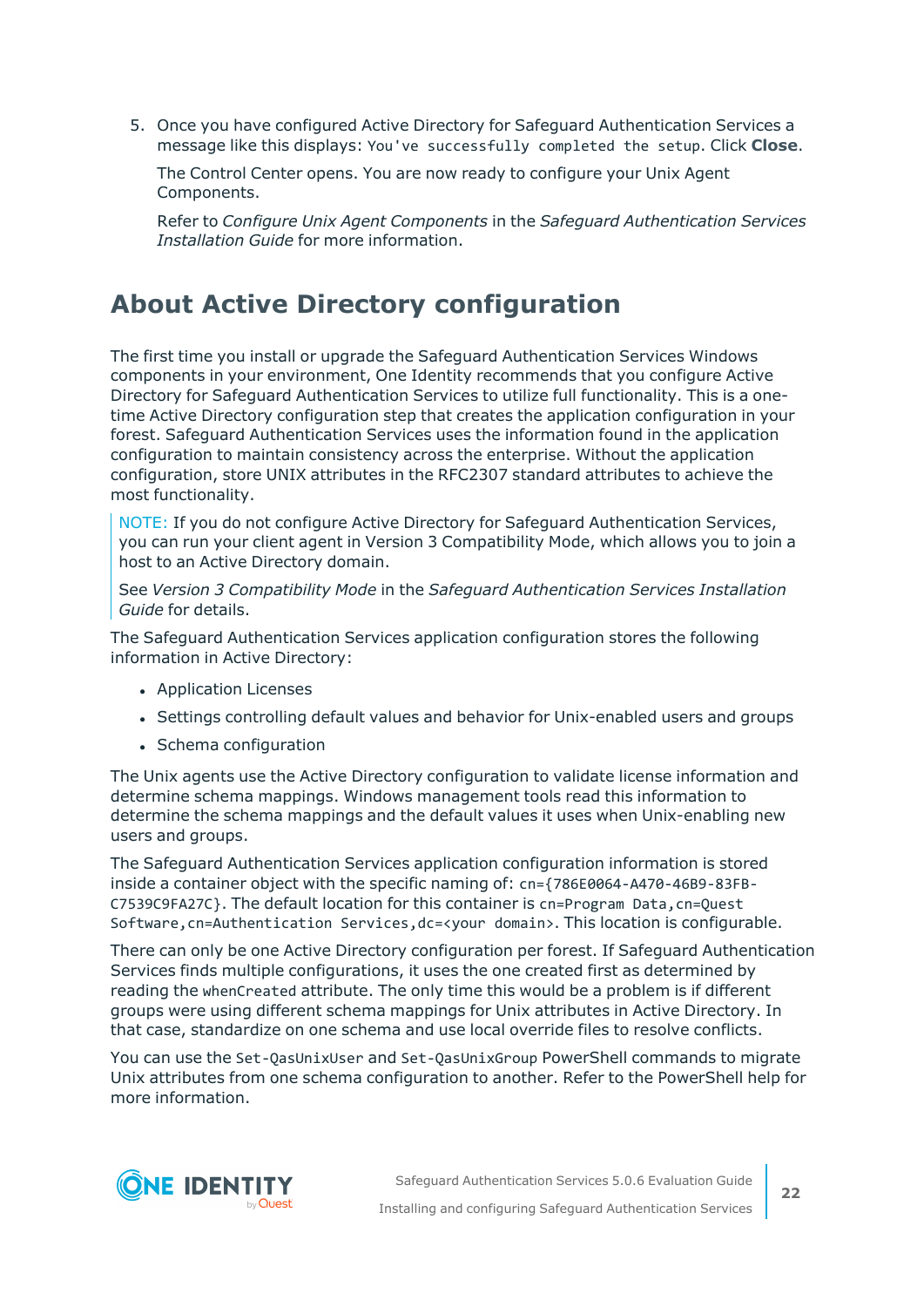The first time you run the Control Center, the Safeguard Authentication Services Active Directory Configuration Wizard walks you through the setup.

NOTE: You can also create the Safeguard Authentication Services application configuration from the Unix command line, if you prefer.

For more information, see *Creating the Application Configuration from the Unix Command Line* in the *Safeguard Authentication Services Installation Guide*.

You can modify the settings using **Safeguard Authentication ServicesControl Center**| **Preferences**. To change Active Directory configuration settings, you must have rights to Create Child Object (container) and Write Attribute for cn, displayName, description, showInAdvancedViewOnly for the Active Directory configuration root container and all child objects.

In order for Unix clients to read the configuration, authenticated users must have rights to read cn, displayName, description, and whenCreated attributes for container objects in the application configuration. For most Active Directory configurations, this does not require any change.

The following table summarizes the required rights.

| <b>Rights</b><br>required | For user                                                 | <b>Object</b><br>class | <b>Attributes</b>                                          |
|---------------------------|----------------------------------------------------------|------------------------|------------------------------------------------------------|
| Create<br>Child<br>Object | Safeguard Authentication<br>Services Administrators Only | Container              | cn, displayName,<br>description,<br>showInAdvancedViewOnly |
| Write<br>Attribute        | Safeguard Authentication<br>Services Administrators Only | Container              |                                                            |
| Read<br>Attribute         | <b>Authenticated Users</b>                               | Container              | cn, displayName,<br>description, whenCreated               |

#### **Table 9: Safeguard Authentication Services Required rights**

At any time you can completely remove the Safeguard Authentication Services application configuration using the Remove-QasConfiguration cmdlet. However, without the application configuration, Safeguard Authentication Services Active Directory-based management tools do not function.

## <span id="page-22-0"></span>**Join the host to AD without the Safeguard Authentication Services application configuration**

You can install the Safeguard Authentication Services Agent on a Unix system and join it to Active Directory without installing Safeguard Authentication Services on Windows and setting up the Safeguard Authentication Services Application Configuration.

The Safeguard Authentication Services 4.x client-side agent required detection of a directory-based Application Configuration data object within the Active Directory forest in order to join the host computer to the Active Directory Domain. Safeguard Authentication

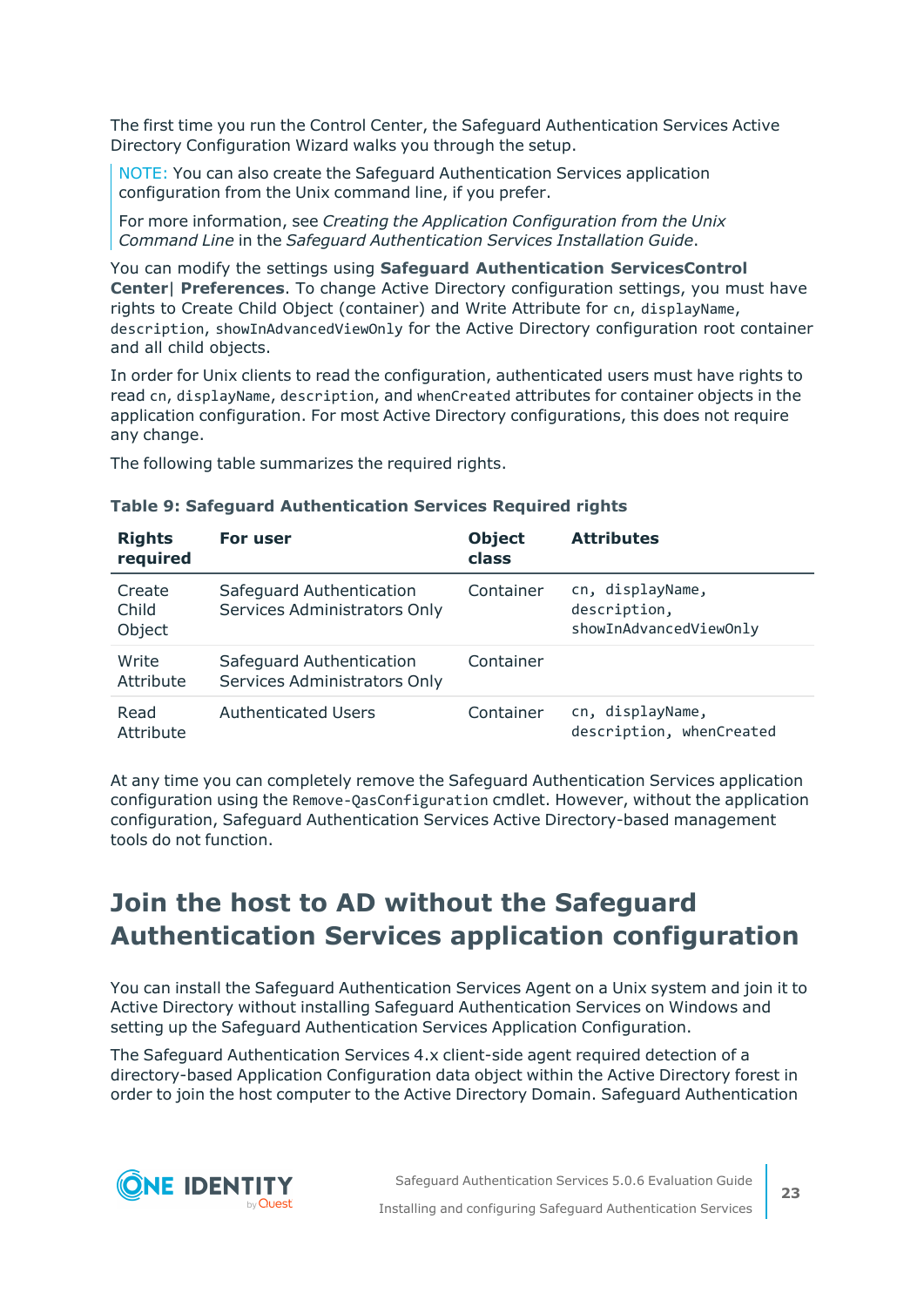Services 4.0.2 removed this requirement for environments where directory-based User and/or Group identity information is not needed on the host Unix computer. These environments include full Mapped-User environments, GSSAPI based authentication-only environments, or configurations where the Safeguard Authentication Services agent will auto-generate posix attributes for Active Directory Users and Groups objects.

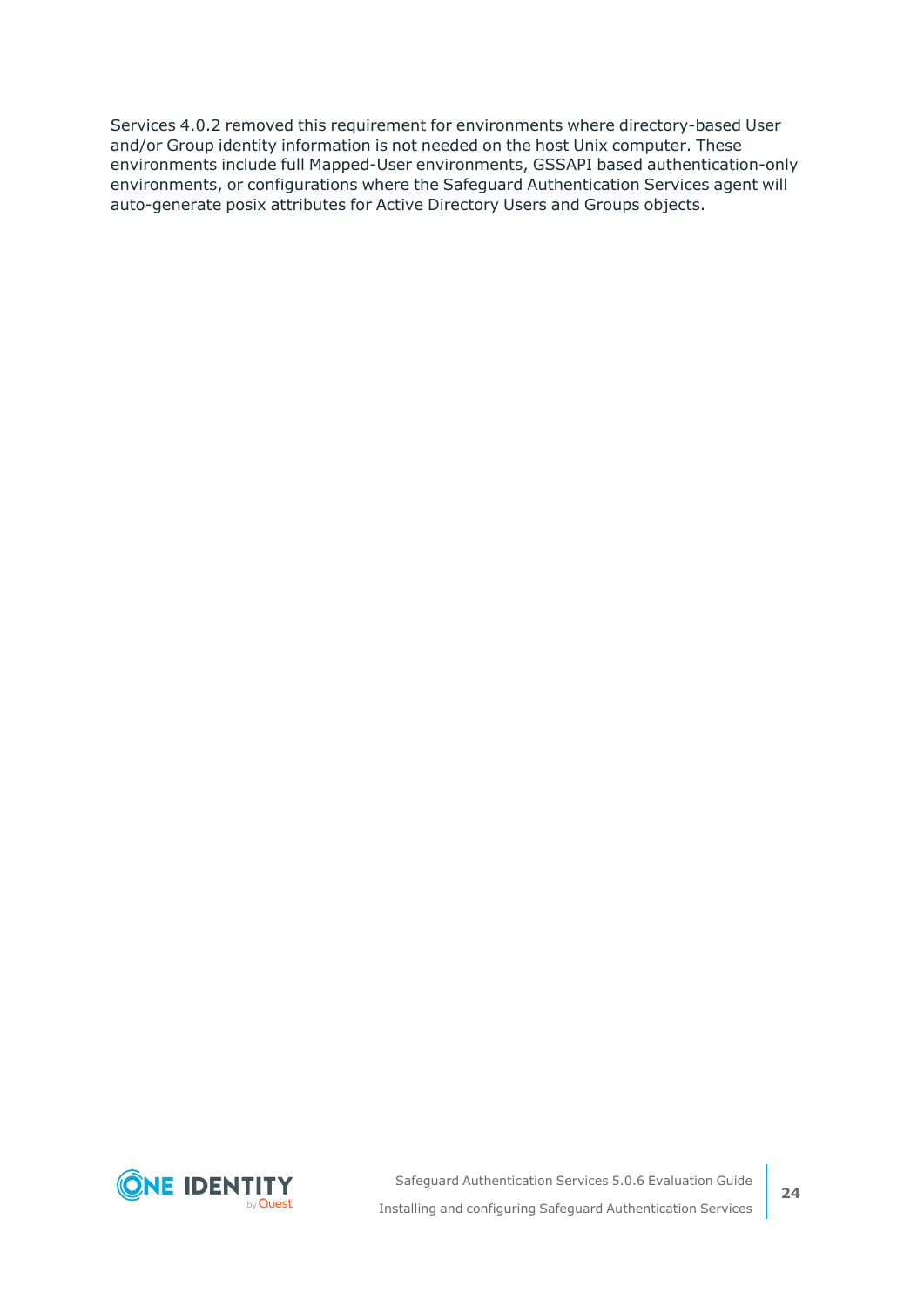# <span id="page-24-0"></span>**Getting started with Safeguard Authentication Services**

Once you have successfully installed Safeguard Authentication Services, you will want to learn how to do some basic system administration tasks.

# <span id="page-24-1"></span>**Getting acquainted with the Control Center**

Safeguard Authentication Services consists of plugins, extensions, security modules, and utilities spread across nearly every operating system imaginable. The Control Center pulls those parts together and provides a single place for you to find the information and resources you need.

Control Center installs on Windows and is a great starting place for new users to get comfortable with some of Safeguard Authentication Services' capabilities.

You can launch the Control Center from the *Start* menu or by double-clicking the desktop icon, or by double-clicking the Control Center application file from %SystemDrive% :\Program Files (x86)\Quest Software\Authentication Services.

| <b>Control</b><br><b>Center pane</b> | <b>Description</b>                                                                                                                                                                                                                                                 |
|--------------------------------------|--------------------------------------------------------------------------------------------------------------------------------------------------------------------------------------------------------------------------------------------------------------------|
| Home                                 | The <b>Welcome</b> page provides information about how to use the Control<br>Center tools and features.                                                                                                                                                            |
| <b>Group Policy</b>                  | The Control Center provides the ability to search on Active Directory<br>Group Policy Objects that have Unix and macOS settings defined. Also<br>provides links to edit these GPOs and run reports that show the detailed<br>settings of the Group Policy Objects. |
| Tools                                | The Control Center provides links to additional tools and resources                                                                                                                                                                                                |

#### **Table 10: Control Center: Navigation links**

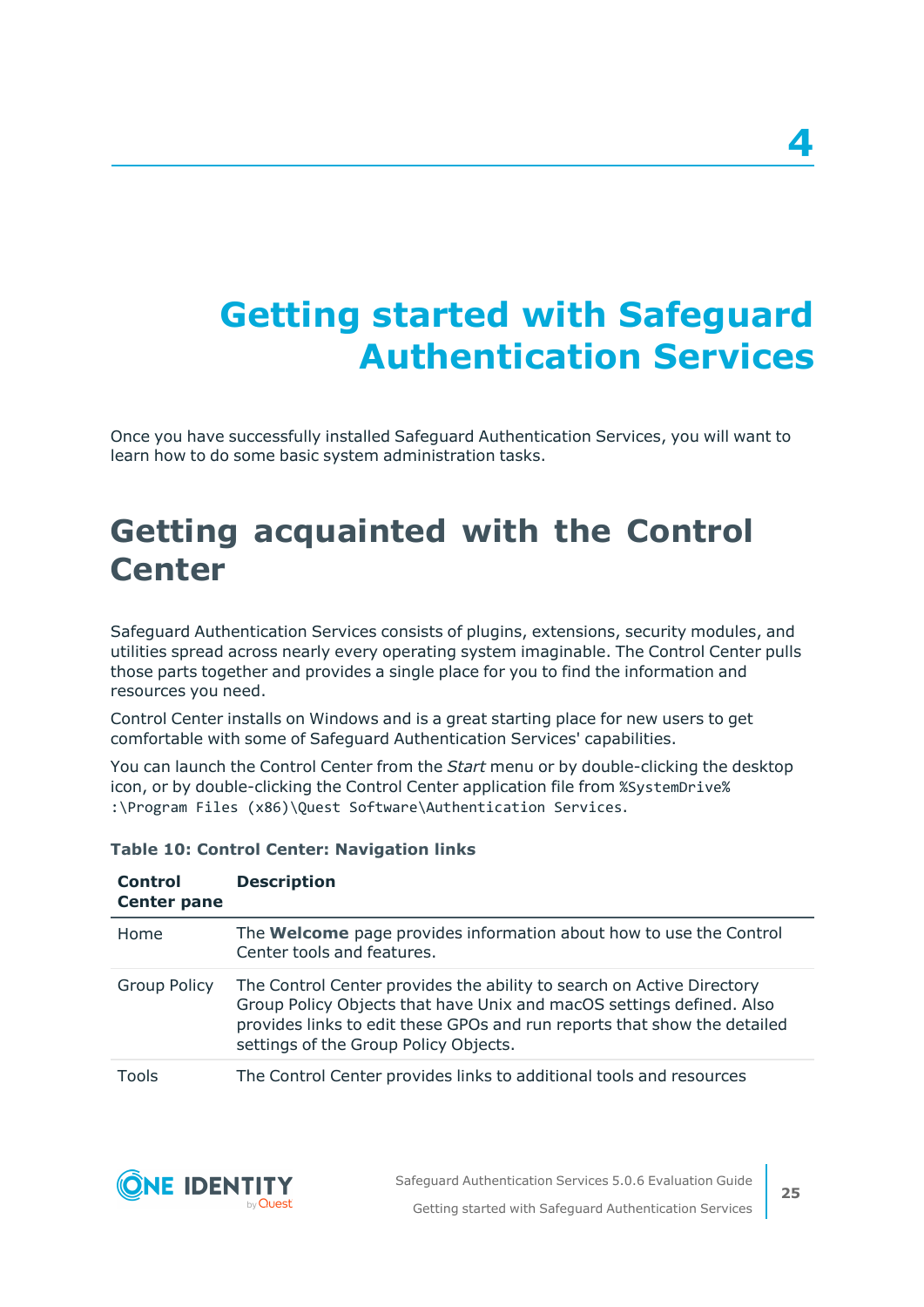#### **Control Center pane Description**

|                         | available with Safeguard Authentication Services. A great starting place<br>for anyone new to the product.                                                                                                                                      |
|-------------------------|-------------------------------------------------------------------------------------------------------------------------------------------------------------------------------------------------------------------------------------------------|
| Preferences             | The Control Center allows you to centrally manage the default values<br>generated by the various Safeguard Authentication Services management<br>tools, including the ADUC snap-in, the PowerShell cmdlets, and the Unix<br>command-line tools. |
| Log into<br>remote host | The Control Center provides a simple SSH client (built on PuTTY) for<br>remote access to Unix systems; simplifies new installs from having to find<br>and install a separate PuTTY client.                                                      |

To run the Control Center, you must be logged in as a domain user. To make changes to global settings, you must have rights in Active Directory to create, delete, and modify objects in the Safeguard Authentication Services configuration area of Active Directory.

# <span id="page-25-0"></span>**Group Policy**

Microsoft Group Policy provides excellent policy-based configuration management tools for Windows. Group Policy allows you to manage Unix resources in much the same way. Group Policy allows you to consolidate configuration management tasks by using the Group Policy functionality of Microsoft Windows Server to manage Unix operating systems and Unix application settings.

To open Group Policy, click **Group Policy** on the left navigation panel of the Safeguard Authentication Services Control Center.

## <span id="page-25-1"></span>**Filtering the list of GPOs**

#### *To filter the list of GPOs*

- 1. Open the Control Center and click **Group Policy** on the left navigation pane.
- 2. Expand the **Filter Options** section.
- 3. Enter all or part of a name to filter the list of GPOs.
- 4. Open the **Domain** drop-down menu to choose a domain.
- 5. Select the **Unix Settings** or **Mac Settings List Only** options to further filter the GPO list.

If you select both options, only the GPOs configured for both Unix and macOS display.

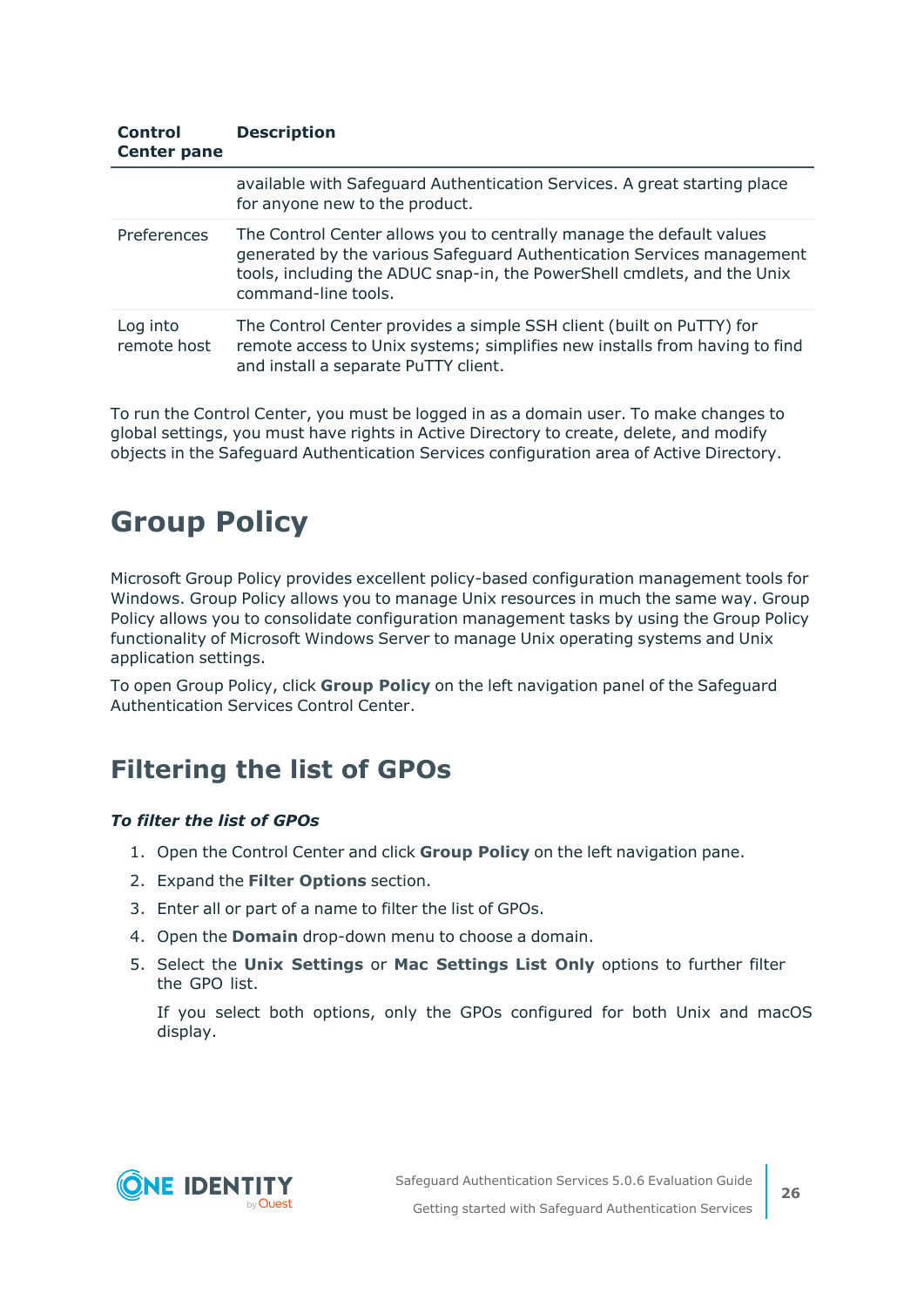## <span id="page-26-0"></span>**Editing a GPO**

#### *To edit a group policy object*

- 1. Open the Control Center and click **Group Policy** on the left navigation pane.
- 2. From the **Group Policy**window, select a GPO in the list and click **Actions | Edit GPO**.

The **Group Policy Object Editor** opens for the selected GPO.

NOTE: For more information about the group policies, refer to the *Safeguard Authentication Services Administration Guide*, which can be found on the Safeguard Authentication Services - Technical [Documentation](https://support.oneidentity.com/authentication-services/technical-documents) page of the One Identity support site.

### <span id="page-26-1"></span>**Generating a settings report**

A settings report displays all of the Safeguard Authentication Services Group Policy object settings that apply to Unix or macOS systems.

#### *To generate a settings report*

- 1. Open the Control Center and click **Group Policy** on the left navigation pane.
- 2. From the **Group Policy** window, select a GPO Name and click **Actions | Settings Report**.

An HTML report of the currently configured Unix and macOS settings displays.

NOTE: You can select multiple GPOs to run several reports simultaneously.

### <span id="page-26-2"></span>**Showing files**

#### *To open the Windows Explorer*

- 1. Open the Control Center and click **Group Policy** on the left navigation pane.
- 2. From the **Group Policy** window, select a GPO in the list and click **Actions | Show Files**.

The Windows Explorer opens and displays the Group Policy Templates for the selected GPO.

### <span id="page-26-3"></span>**Launching GPMC**

NOTE: Microsoft does not support Group Policy Management Console (GPMC) on 64-bit platforms of Windows; thus, One Identity does not support managing group policies through the Control Center on Windows 2003 64-bit and Windows 2003 R2 64-bit, XP 64-

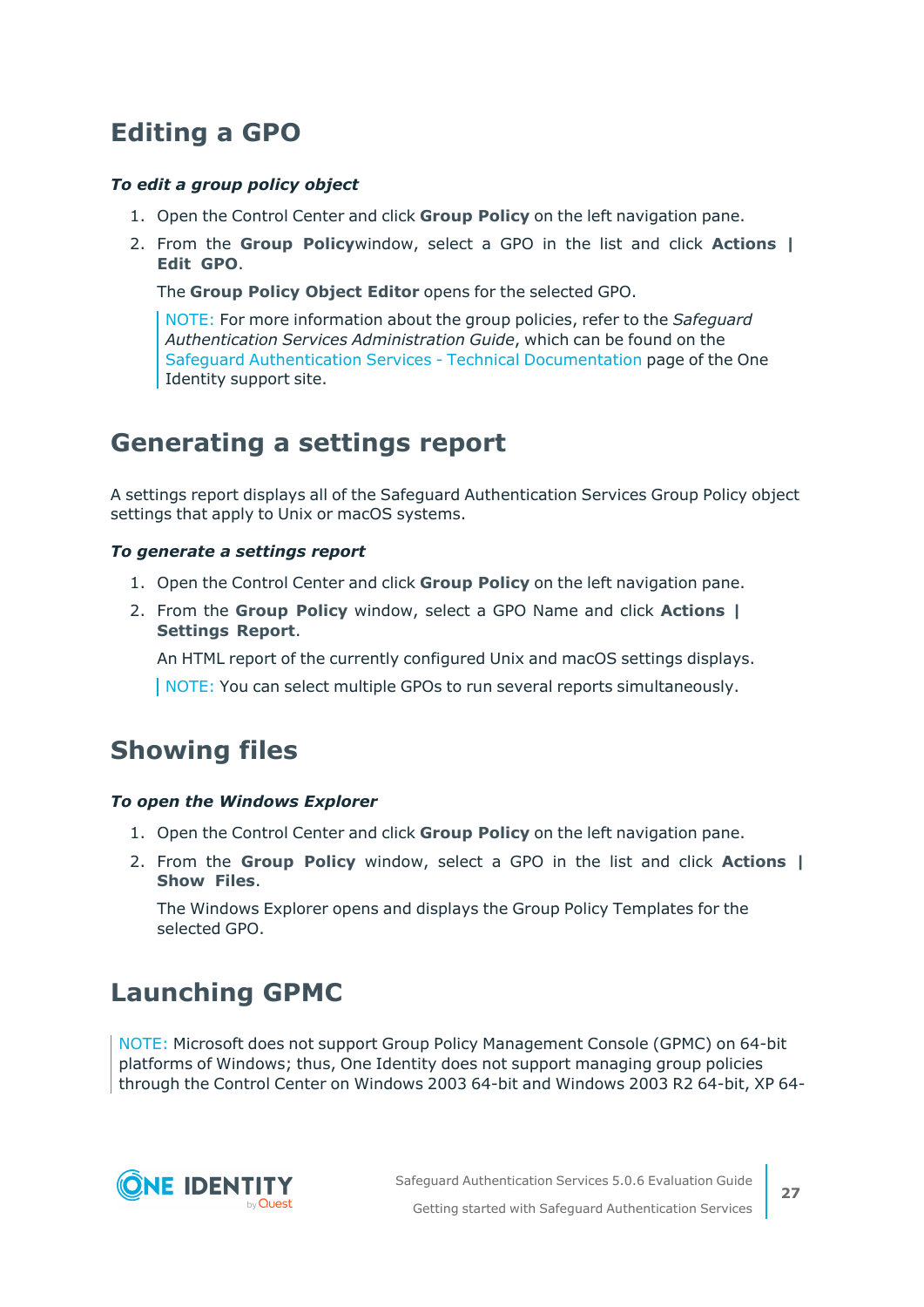bit platforms. See Group Policy [Management](https://www.microsoft.com/en-us/download/details.aspx?id=21895) Console with Service Pack 1 for more information.

#### *To launch the Group Policy Management Console*

- 1. Open the Control Center and click **Group Policy** on the left navigation pane.
- <span id="page-27-0"></span>2. From the**Group Policy**window, click **Actions | Launch GPMC**.

## **Tools**

The **Tools** link on the Control Center gives you access to:

#### <sup>l</sup> **Safeguard Authentication Services**

Direct links to installed applications and tools related to Safeguard Authentication Services.

#### <sup>l</sup> **Additional One Identity Products**

Direct links to other One Identity product plugins. The **Additional One Identity Products** link is only available if you have installed other One Identity products such as Defender, Safeguard Authentication Services for Smart Cards, or One Identity Active Roles.

<sup>l</sup> **Other Tools**

Direct links to tools related to Safeguard Authentication Services. The **Other Tools** link is only available if you have installed the Group Policy Management Console.

<sup>l</sup> **Documentation**

Direct links to Safeguard Authentication Services documentation.

### <span id="page-27-1"></span>**Preferences**

Safeguard Authentication Services stores certain preferences and settings in Active Directory. This information is used by Safeguard Authentication Services clients and management tools so that behavior remains consistent across all platforms and tools. The **Preferences** window allows you to configure these settings and preferences:

- [Licensing](#page-28-0)
- Display [specifiers](#page-29-0)
- **.** Global Unix [Options](#page-36-0)
- [Logging](#page-38-0) Options
- Schema [Attributes](#page-45-0)
- Unix [Attributes](#page-45-1)

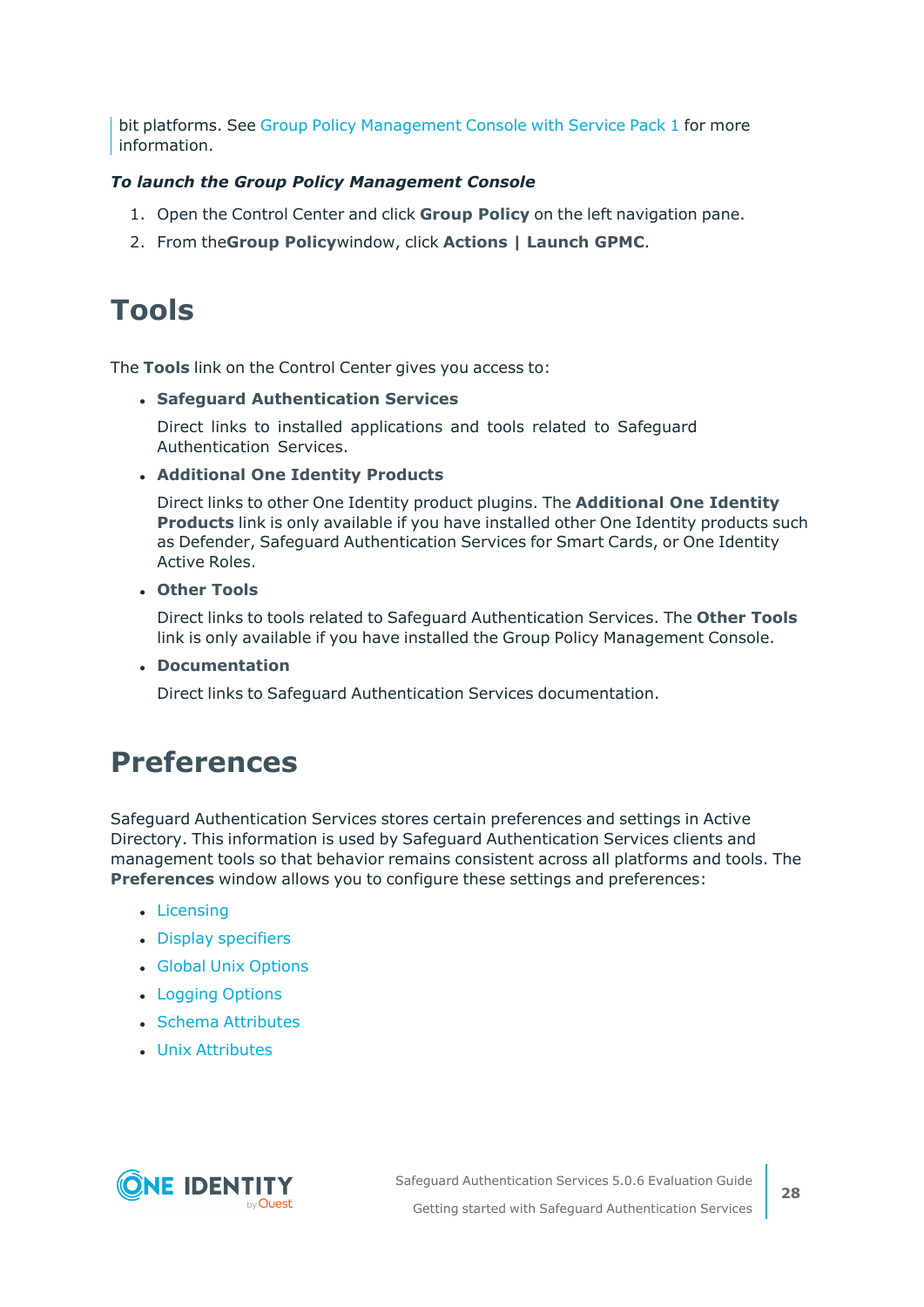## <span id="page-28-0"></span>**Licensing**

The **Licensing** section of the **Preferences** window in the Control Center displays a list of installed license files. You can add and remove license files at any time. The license files are stored in Active Directory and Safeguard Authentication Services Unix hosts automatically download and apply new license files from Active Directory.

<span id="page-28-1"></span>Refer to About licenses on page 7 for more information about licensing requirements.

### **Adding licenses using the Control Center**

#### *To add licenses using the Control Center*

- 1. Open the Control Center and click **Preferences** on the left navigation pane.
- 2. Expand the **Licensing** section. The list box displays all licenses currently installed in

Active Directory. You can click  $\blacktriangledown$  to see the detail information for a license and copy the information, if needed.

- 3. Under **Options**, select **Add a license**.
- 4. Browse for one or more license files and click **Open**. The license appears in the list box.

If the license is not valid, a message like the following displays: Failed to add license. The license file specified is not a valid license. The license number, the product, the reason for the failure (such as not vlaid or duplicate), and the path where the license file resides is shown.

NOTE: Unix hosts check for new licenses when the host is joined to the domain or every 24 hours by default. This can be changed by modifying the configurationrefresh-interval setting in vas.conf.

To remove a license, select the license and click **Remove license**.

To restore a removed license, click **Undo Remove**.

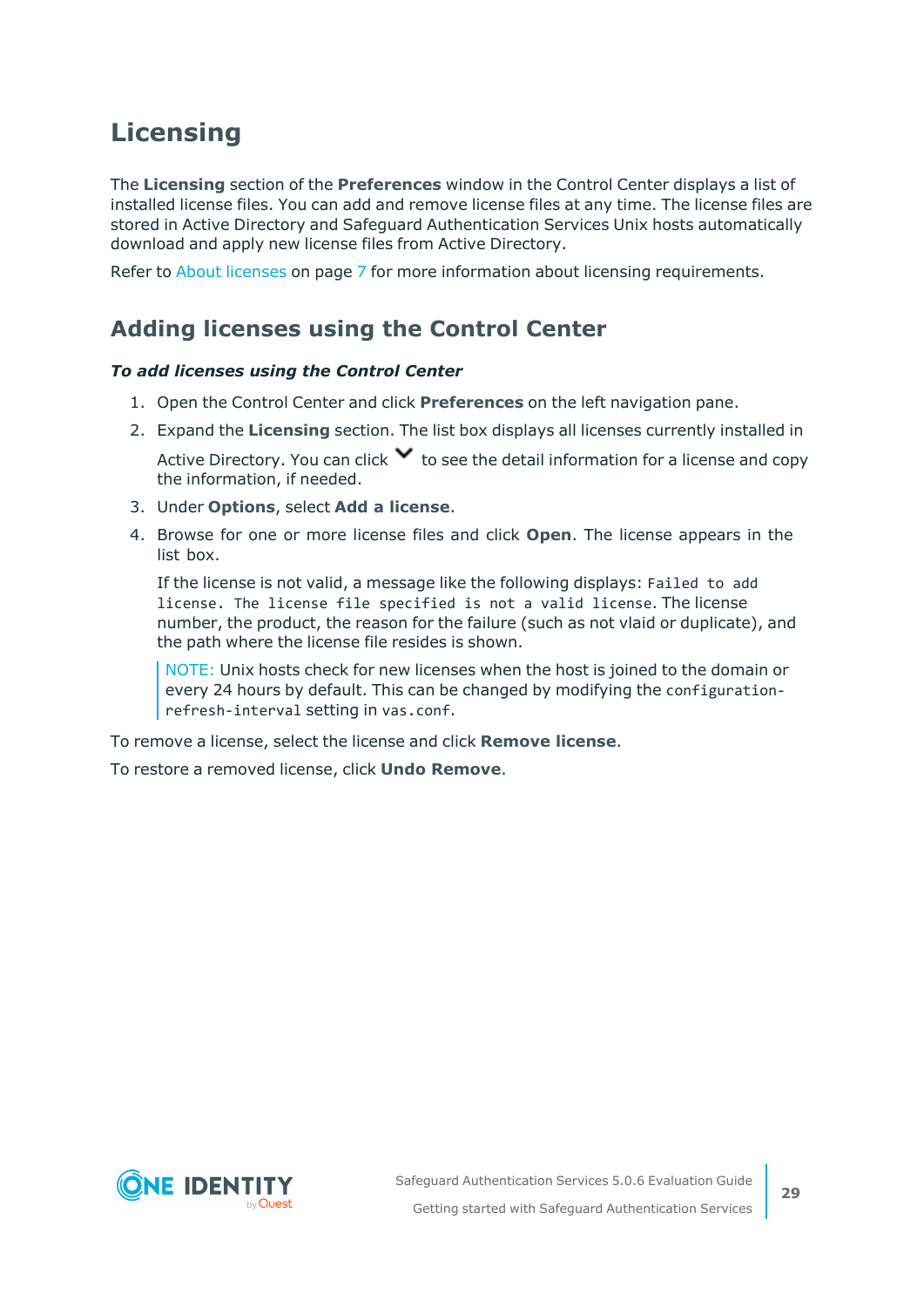# <span id="page-29-0"></span>**Display specifiers**

Display specifiers are Active Directory objects that provide information about how other objects in the directory display in client applications.

NOTE: The **Register Display Specifiers** link only displays in the Control Center when display specifiers are not already registered with Active Directory. If the display specifiers are registered, Control Center does not display the link.

### <span id="page-29-1"></span>**Registering display specifiers**

Because it is common to use the **Find** dialog in ADUC to manage users and groups, One Identity recommends that you register display specifiers with Active Directory. Registering display specifiers provides the following benefits:

- **.** Unix Account properties appear in ADUC Find dialog results.
- Unix Personality objects are displayed correctly in ADUC. This only applies if the Unix Personality schema has been installed.

NOTE: You must have Enterprise Administrator rights to register display specifiers.

You can inspect exactly which changes are made during the display specifier registration process by viewing the DsReg.vbs script found in the Safeguard Authentication Services installation directory. You can use this script to unregister display specifiers at a later time.

#### *To register display specifiers with Active Directory*

- 1. From a Windows management workstation with Safeguard Authentication Services installed, navigate to **Start** > **Quest Software** > **Authentication Services** > **Control Center**.
- 2. Click **Preferences** on the left navigation panel.

Expand the **Display Specifiers** section.

3.

NOTE: The **Register Display Specifiers** link only displays in the Control Center when display specifiers are not already registered with Active Directory. If the display specifiers are registered, Control Center does not display the link.

4. Click the **Register Display Specifiers** link to register display specifiers with Active Directory.

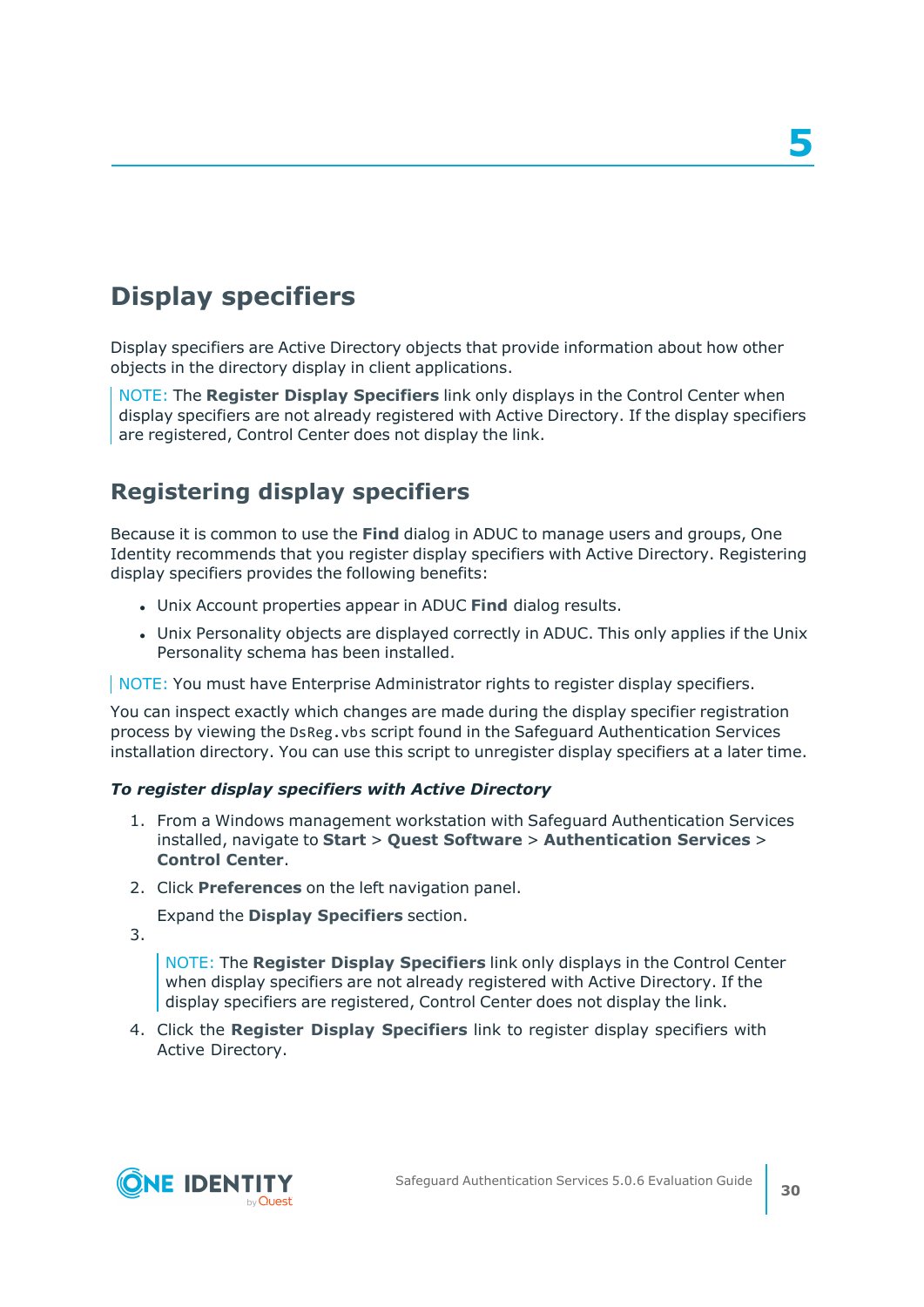While it is registering the display specifiers with Active Directory, Control Center displays a progress indicator. When the process is complete, Control Center indicates that display specifiers are registered.

Alternatively, you can register display specifiers from the command line, as follows:

- a. Log in as a user with Enterprise Administrator rights.
- b. Open a command prompt, navigate to the Safeguard Authentication Services installation directory, and run this command:

DsReg.vbs /add

NOTE: To register One Identity Active Roles Server display specifiers with One Identity Active Roles Server, navigate to the installed location for Safeguard Authentication Services and run the following command:

```
DsReg.vbs /add /provider:EDMS
```
You must install the One Identity Active Roles Server management package locally or DsReg.vbs returns an "Invalid Syntax" error.

To see all the DsReg.vbs options, run the following command:

DsReg.vbs /help

### <span id="page-30-0"></span>**Unregistering display specifiers**

NOTE: You must have Enterprise Administrator rights to unregister display specifiers.

#### *To unregister display specifiers in Active Directory*

- Log in as a user with Enterprise Administrator rights
- 1. .
- 2. Open a command prompt and navigate to the Safeguard Authentication Services installation directory.
- 3. Run the DsReg.vbs script with the /remove option:

DsReg.vbs /remove

NOTE: To unregister display specifiers with One Identity Active Role, run the following command:

DsReg.vbs /remove /provider:EDMS

To see all the DsReg.vbs options, run the following command:

DsReg.vbs /help

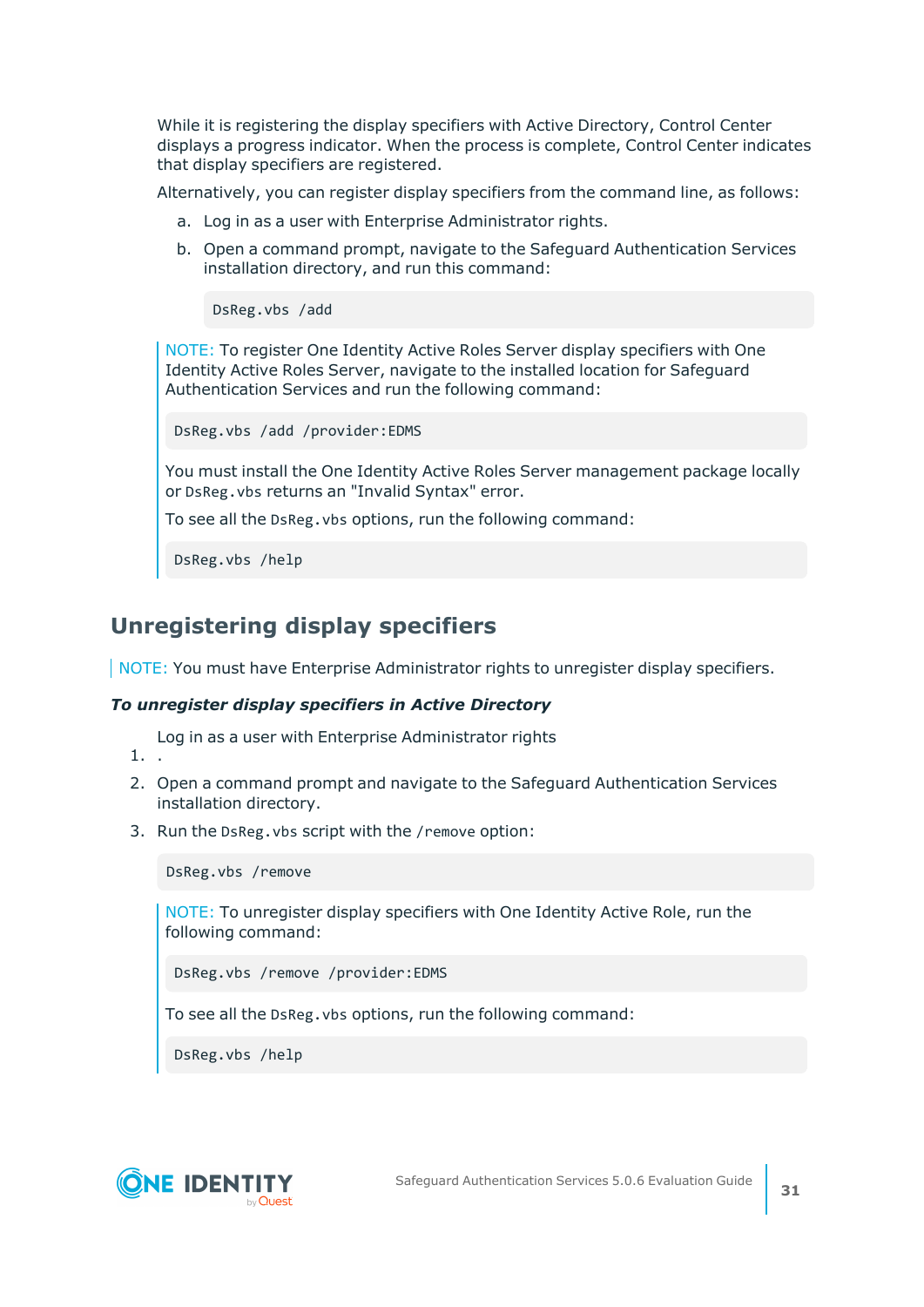A SUCCESS message appears indicating that the display specifiers were removed successfully.

### **Display specifier registration tables**

Display specifiers are stored in the Active Directory configuration partition under the DisplaySpecifiers container. The DisplaySpecifiers container has child containers named for a corresponding locale ID. US English display specifiers are in cn=409,cn=DisplaySpecifers,cn=Configuration,dc=domain. The following modifications are made for each locale by the display specifier registration script, DsReg.vbs.

| <b>Attribute</b>      | <b>Change</b><br>type | <b>Value</b>                                              | <b>Description</b>                                                                                                                                                 |
|-----------------------|-----------------------|-----------------------------------------------------------|--------------------------------------------------------------------------------------------------------------------------------------------------------------------|
| adminPropertyPages    | modify,<br>insert     | 10, {E399C9A2-<br>E7ED-4DDF-<br>9C5A-<br>BA4EACC34316}    | Registers the Unix Account<br>property page extension with<br>User objects.                                                                                        |
| adminPropertyPages    | modify,<br>insert     | 11, {53108A01-<br>9B68-4DFB-<br>$A16D -$<br>4945D26A38A9} | Registers the Unix Personality<br>property page extension with<br>User objects.                                                                                    |
| attributeDisplayNames | modify,<br>insert     | uidNumber, UID<br>Number                                  | Provides a more user-friendly<br>name for the Unix user ID<br>number attribute. Allows this<br>attribute to display in the<br>Unix Object find dialog<br>results.  |
| attributeDisplayNames | modify,<br>insert     | uid, Login Name                                           | Provides a more user-friendly<br>name for the Unix login name<br>attribute. Allows this attribute<br>to display in the Unix Object<br>find dialog results.         |
| attributeDisplayNames | modify,<br>insert     | gidNumber, GID<br>Number                                  | Provides a more user-friendly<br>name for the Unix group ID<br>number attribute. Allows this<br>attribute to display in the<br>Unix Object find dialog<br>results. |
| attributeDisplayNames | modify,<br>insert     | canonicalName,<br>Path                                    | Provides a more user-friendly<br>name for the Unix canonical<br>name attribute. Allows this<br>attribute to display in the<br>Unix Object find dialog<br>results.  |

#### **Table 11: Object: User-Display**

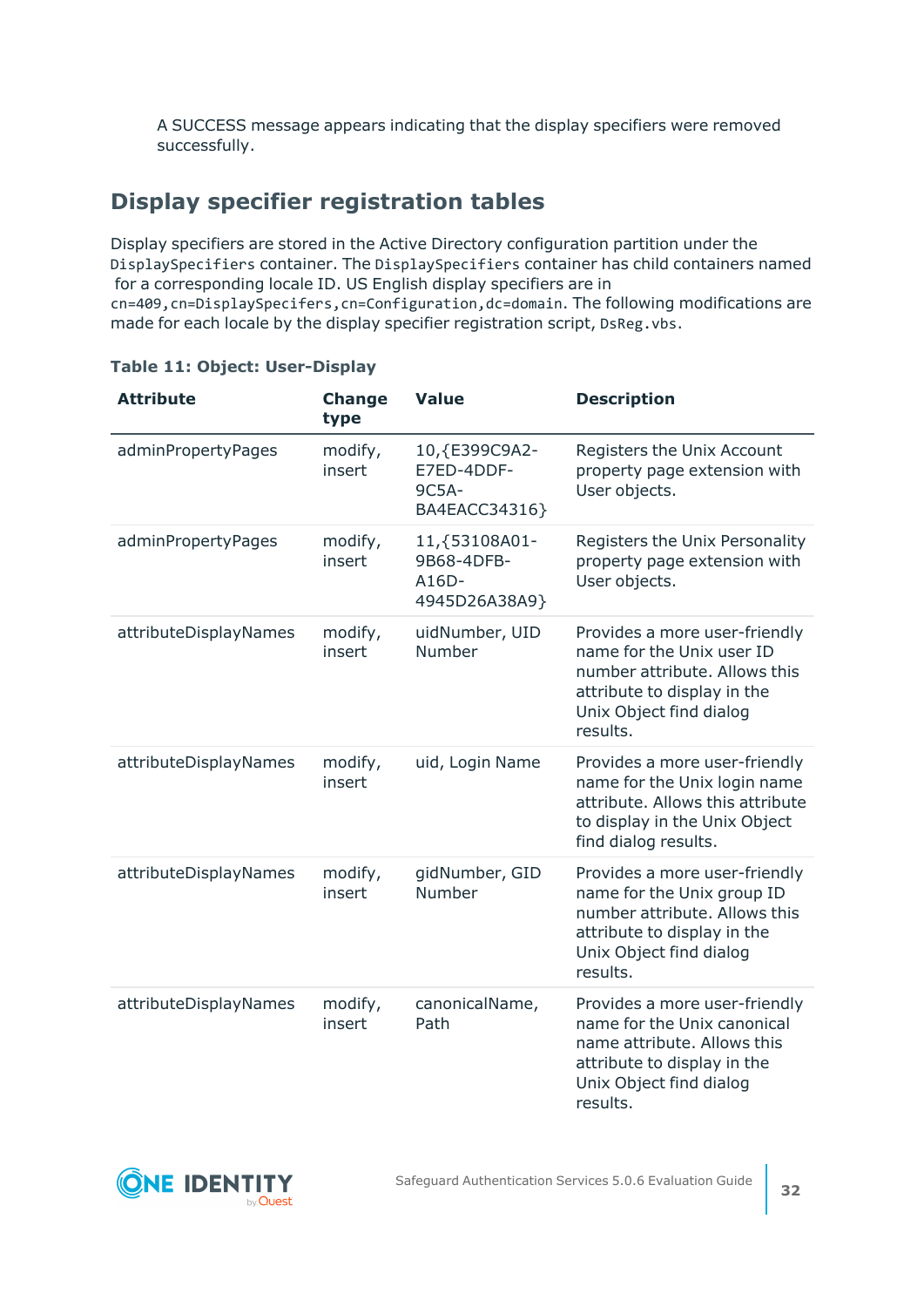#### **Table 12: Object: Group-Display**

| <b>Attribute</b>      | <b>Change</b><br>type | <b>Value</b>                                             | <b>Description</b>                                                                                                                                                 |
|-----------------------|-----------------------|----------------------------------------------------------|--------------------------------------------------------------------------------------------------------------------------------------------------------------------|
| adminPropertyPages    | modify,<br>insert     | 10, {E399C9A2-<br>E7ED-4DDF-<br>$9C5A-$<br>BA4EACC34316} | Registers the Unix Account<br>property page extension with<br>User objects.                                                                                        |
| attributeDisplayNames | modify,<br>insert     | gidNumber, GID<br><b>Number</b>                          | Provides a more user-friendly<br>name for the Unix group ID<br>number attribute. Allows this<br>attribute to display in the<br>Unix Object find dialog<br>results. |
| attributeDisplayNames | modify,<br>insert     | canonicalName,<br>Path                                   | Provides a more user-friendly<br>name for the Unix canonical<br>name attribute. Allows this<br>attribute to display in the<br>Unix Object find dialog<br>results.  |

#### **Table 13: Object: vintela-UnixUserPersonality-Display**

| <b>Attribute</b>   | <b>Change</b><br>type | <b>Value</b>                                       | <b>Description</b>                                                                                                                                                                                                                                  |
|--------------------|-----------------------|----------------------------------------------------|-----------------------------------------------------------------------------------------------------------------------------------------------------------------------------------------------------------------------------------------------------|
| cn                 | create<br>object      | vintela-UnixUser-<br>Personality-Display           | The display specifier<br>object is created.                                                                                                                                                                                                         |
| adminPropertyPages | modify,<br>insert     | 10, {E399C9A2-E7ED-<br>4DDF-9C5A-<br>BA4EACC34316} | This registers the Unix<br><b>User Personality property</b><br>page extension with user<br>personality objects.                                                                                                                                     |
| classDisplayName   | modify,<br>set        | Unix User Personality                              | Sets the friendly name of<br>the object class. This is<br>the text displayed in the<br>New Object menu and<br>elsewhere in ADUC.                                                                                                                    |
| creationWizard     | modify,<br>set        | {57AC8F6B-5EA8-<br>4DC9-AB9A-<br>C0ED6420C7F9}     | This registers the "New<br>Unix User Personality"<br>object creation wizard.<br>This creation wizard regis-<br>tration mechanism works<br>in ADUC, but is not yet<br>supported in ARS. To<br>create personality objects<br>in ARS, use the Advanced |

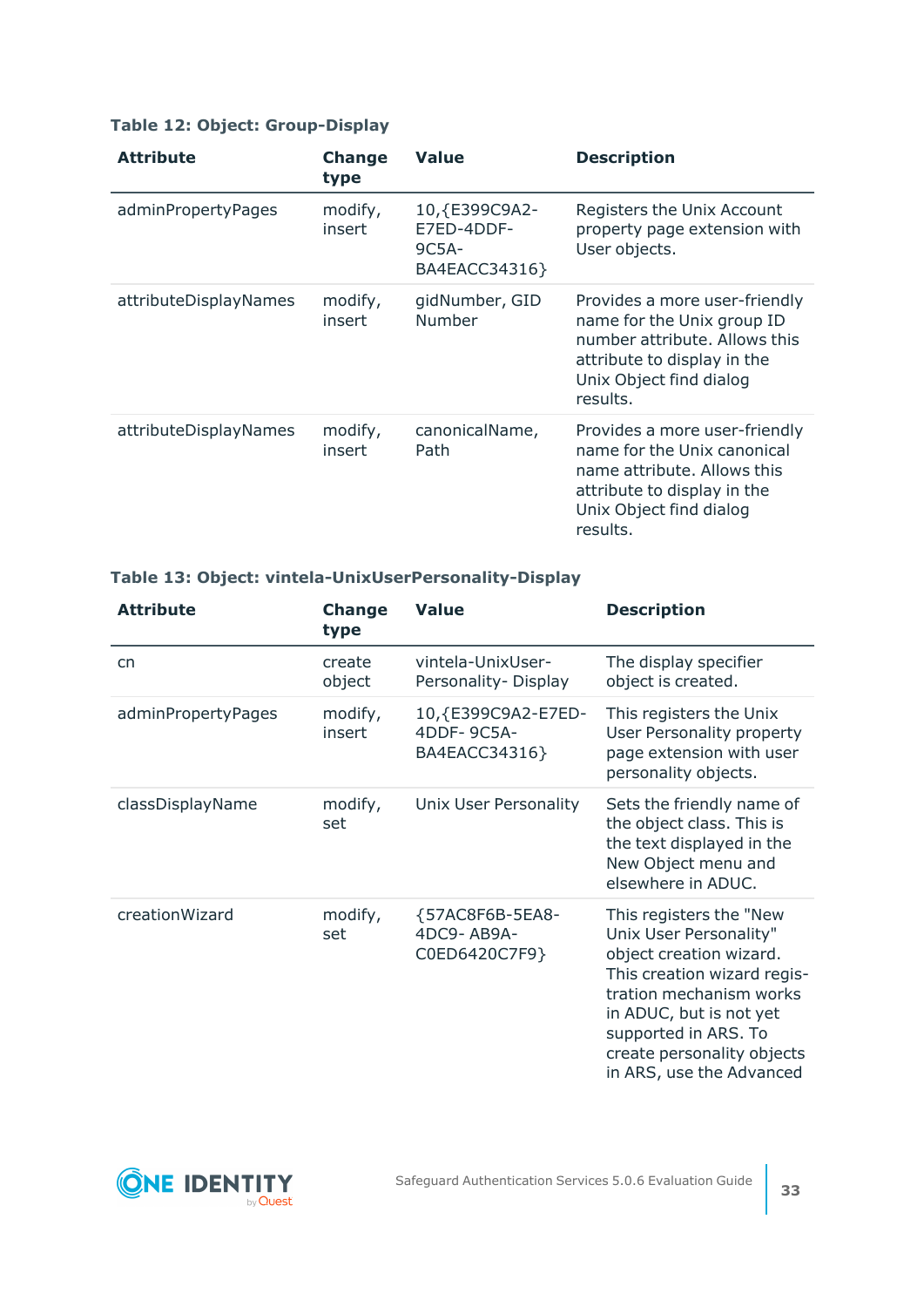| <b>Attribute</b>      | <b>Change</b><br>type | <b>Value</b>                     | <b>Description</b>                                                                                                                                                                                                                       |
|-----------------------|-----------------------|----------------------------------|------------------------------------------------------------------------------------------------------------------------------------------------------------------------------------------------------------------------------------------|
|                       |                       |                                  | Create Wizard and select<br>the Unix User Personality<br>object class.                                                                                                                                                                   |
| <i>iconPath</i>       | modify,<br>insert     | 0, vas_dua_user.ico              | This is the default person-<br>ality icon. This icon is<br>installed by Safeguard<br><b>Authentication Services in</b><br>the<br>%SYSTEMROOT%\system32<br>folder so that it is<br>available to all applic-<br>ations that might need it. |
| <i>iconPath</i>       | modify,<br>insert     | 1, vas_dua_user_<br>disabled.ico | This icon is not currently<br>used.                                                                                                                                                                                                      |
| iconPath              | modify,<br>insert     | 2, vas_dua_user_<br>orphaned.ico | This icon is not currently<br>used.                                                                                                                                                                                                      |
| attributeDisplayNames | modify,<br>insert     | uidNumber, UID<br>Number         | Provides a more user-<br>friendly name for the Unix<br>user ID number attribute.<br>Allows this attribute to<br>display in the Unix Object<br>find dialog results.                                                                       |
| attributeDisplayNames | modify,<br>insert     | gidNumber, GID<br>Number         | Provides a more user-<br>friendly name for the Unix<br>group ID number<br>attribute. Allows this<br>attribute to display in the<br>Unix Object find dialog<br>results.                                                                   |
| attributeDisplayNames | modify,<br>insert     | uid, Unix Login Name             | Provides a more user-<br>friendly name for the Unix<br>login name attribute.<br>Allows this attribute to<br>display in the Unix Object<br>find dialog results.                                                                           |
| attributeDisplayNames | modify,<br>insert     | description, Descrip-<br>tion    | Provides a more user-<br>friendly name for the<br>description attribute.<br>Allows this attribute to<br>display in the Unix Object<br>find dialog results.                                                                               |

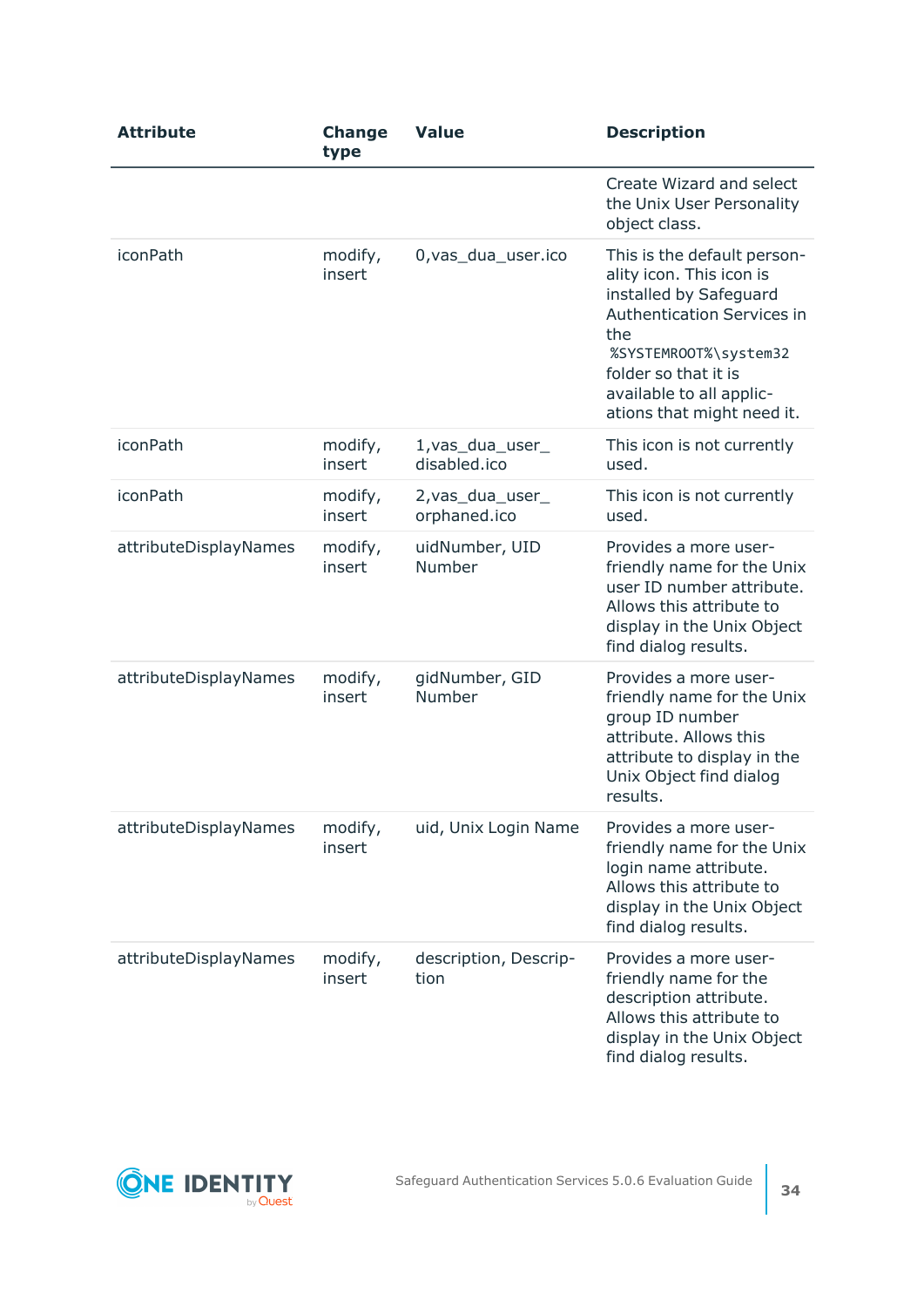| <b>Attribute</b>      | <b>Change</b><br>type | <b>Value</b>         | <b>Description</b>                                                                                                                                                                                                           |
|-----------------------|-----------------------|----------------------|------------------------------------------------------------------------------------------------------------------------------------------------------------------------------------------------------------------------------|
| attributeDisplayNames | modify,<br>insert     | canonicalName, Path  | Provides a more user-<br>friendly name for the Unix<br>canonical name attribute.<br>Allows this attribute to<br>display in the Unix Object<br>find dialog results.                                                           |
| attributeDisplayNames | modify,<br>insert     | managedBy, Linked To | Provides a more descript-<br>ive name for the managed<br>by attribute to indicate<br>how this attribute is used<br>on personality objects.<br>Allows this attribute to<br>display in the Unix Object<br>find dialog results. |

#### **Table 14: Object: vintela-UnixGroupPersonality-Display**

| <b>Attribute</b>   | <b>Change</b><br>type | <b>Value</b>                                       | <b>Description</b>                                                                                                                                                                                                                                                                                              |
|--------------------|-----------------------|----------------------------------------------------|-----------------------------------------------------------------------------------------------------------------------------------------------------------------------------------------------------------------------------------------------------------------------------------------------------------------|
| cn                 | create<br>object      | vintela-UnixGroupPer-<br>sonality-Display          | The display specifier<br>object is created.                                                                                                                                                                                                                                                                     |
| adminPropertyPages | modify,<br>insert     | 10, {E399C9A2-E7ED-<br>4DDF-9C5A-<br>BA4EACC34316} | This registers the Unix<br><b>User Personality</b><br>property page extension<br>with user personality<br>objects.                                                                                                                                                                                              |
| classDisplayName   | modify,<br>set        | Unix Group Personality                             | Sets the friendly name<br>of the object class. This<br>is the text displayed in<br>the New Object menu<br>and elsewhere in ADUC.                                                                                                                                                                                |
| creationWizard     | modify,<br>set        | {A7C4A545-C7C8-<br>49C8-8C96-<br>8C665E166D0C}     | This registers the "New<br>Unix User Personality"<br>object creation wizard.<br>This creation wizard<br>registration mechanism<br>works in ADUC, but is<br>not yet supported in<br>ARS. To create person-<br>ality objects in ARS, use<br>the Advanced Create<br>Wizard and select the<br>Unix User Personality |

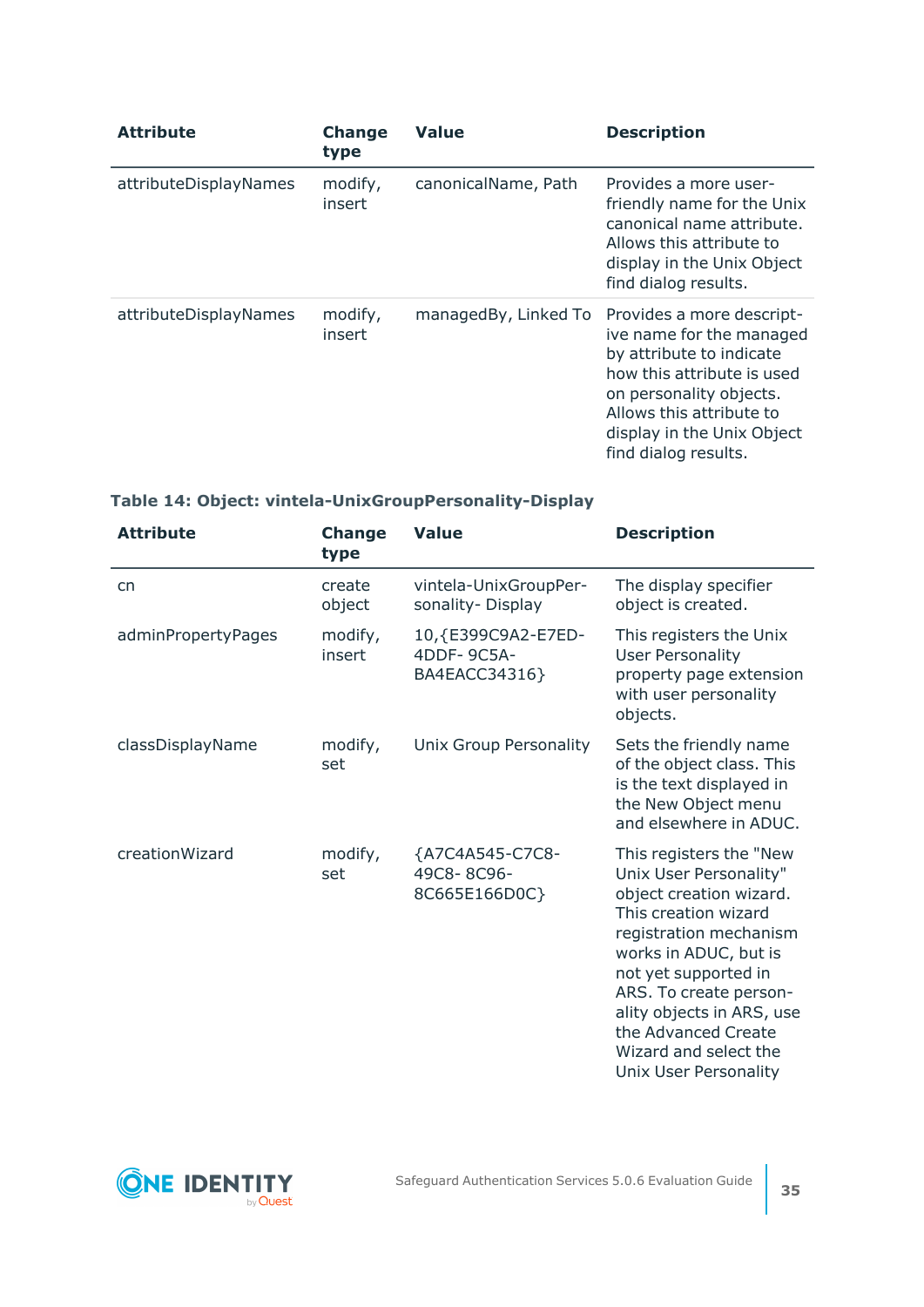| <b>Attribute</b>      | <b>Change</b><br>type | <b>Value</b>             | <b>Description</b>                                                                                                                                                                                                                   |
|-----------------------|-----------------------|--------------------------|--------------------------------------------------------------------------------------------------------------------------------------------------------------------------------------------------------------------------------------|
|                       |                       |                          | object class.                                                                                                                                                                                                                        |
| iconPath              | modify,<br>insert     | 0, vas_unix_group.ico    | This is the default<br>personality icon. This<br>icon is installed by<br>Safeguard Authentic-<br>ation Services in the<br>%SYSTEMROOT%\system32<br>folder so that it is<br>available to all applic-<br>ations that might need<br>it. |
| attributeDisplayNames | modify,<br>insert     | gidNumber, GID<br>Number | Provides a more user-<br>friendly name for the<br>Unix group ID number<br>attribute. Allows this<br>attribute to display in<br>the Unix Object find<br>dialog results.                                                               |
| attributeDisplayNames | modify,<br>insert     | cn, Name                 | Provides a more user-<br>friendly name for the<br>Unix login name<br>attribute. Allows this<br>attribute to display in<br>the Unix Object find<br>dialog results.                                                                    |
| attributeDisplayNames | modify,<br>insert     | description, Description | Provides a more user-<br>friendly name for the<br>description attribute.<br>Allows this attribute to<br>display in the Unix<br>Object find dialog<br>results.                                                                        |
| attributeDisplayNames | modify,<br>insert     | canonicalName, Path      | Provides a more user-<br>friendly name for the<br>Unix canonical name<br>attribute. Allows this<br>attribute to display in<br>the Unix Object find<br>dialog results.                                                                |
| attributeDisplayNames | modify,<br>insert     | managedBy, Linked To     | Provides a more descript-<br>ive name for the<br>managed by attribute to                                                                                                                                                             |

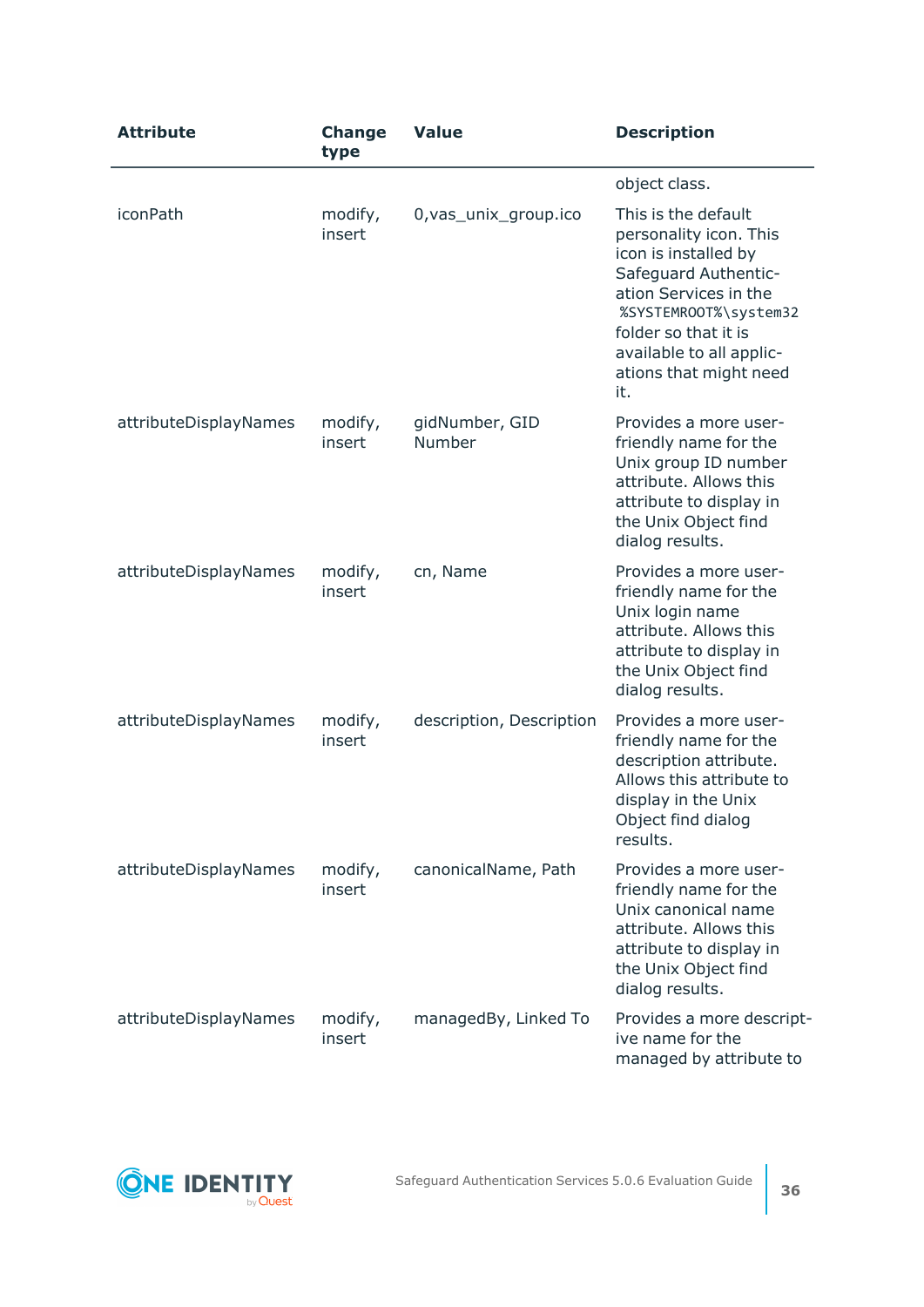indicate how this attribute is used on personality objects.

## <span id="page-36-0"></span>**Global Unix Options**

The **Global Unix Options** section displays the currently configured options for Unixenabling users and groups.

Click **Modify Global Unix Options** to change these settings.

NOTE: Safeguard Authentication Services uses the **Global Unix Options** when enabling users and groups for Unix login.

| <b>Option</b>                        | <b>Description</b>                                                                                                                                                     |
|--------------------------------------|------------------------------------------------------------------------------------------------------------------------------------------------------------------------|
| Require unique User<br><b>Names</b>  | Select to require a unique user login name attribute within the<br>forest.                                                                                             |
| Require unique UID<br><b>Numbers</b> | Select to require a unique user's Unix ID (UID) number within the<br>forest.                                                                                           |
| Minimum UID                          | Enter a minimum value for the Unix User ID (UID) number.                                                                                                               |
| Number                               | Typically, you set this to a value higher than the highest UID<br>among local Unix users to avoid conflicts with users in Active<br>Directory and local user accounts. |
| Maximum UID                          | Enter a maximum value for the Unix User ID (UID) number.                                                                                                               |
| Number                               | Typically, you would not change this value unless you have a<br>legacy Unix platform that does not support the full 32-bit integer<br>range for UID number.            |
| Default Primary GID<br>Number        | Enter the default value for the Primary GID number when Unix-<br>enabling a user.                                                                                      |
| Set primary GID to<br><b>UID</b>     | Select to set the primary GID number to the User ID number.                                                                                                            |
| Default Comments<br>(GECOS)          | Enter any text in this box.                                                                                                                                            |
| Default Login Shell                  | Enter the default value for the login shell used when Unix-enabling<br>a user.                                                                                         |
| Default Home<br>Directory            | Enter the default prefix used when generating the home directory<br>attribute when Unix-enabling a user.                                                               |

#### **Table 15: Unix user defaults**

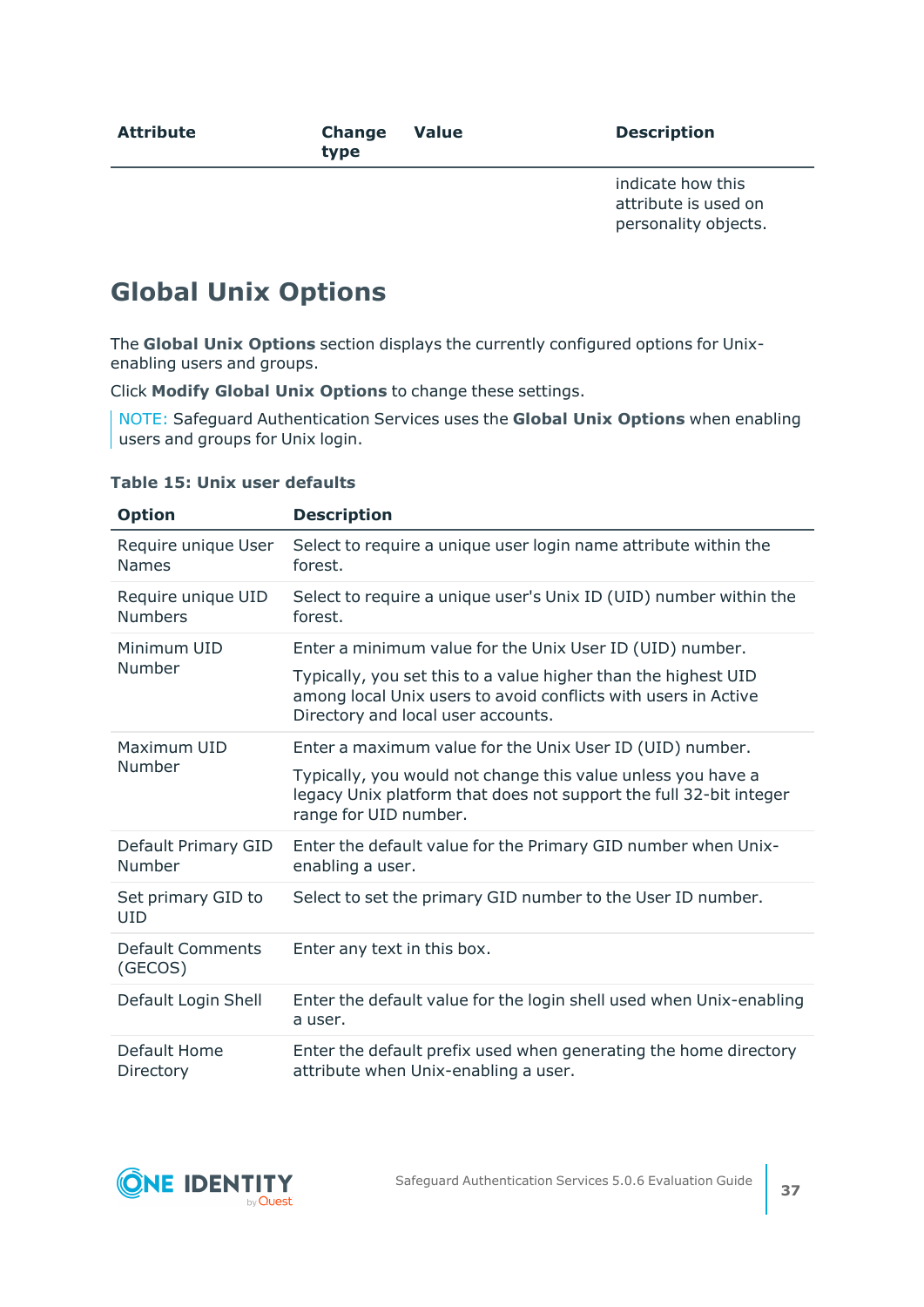| <b>Option</b>                                    | <b>Description</b>                                                                                                                                                                                                                                                    |  |  |
|--------------------------------------------------|-----------------------------------------------------------------------------------------------------------------------------------------------------------------------------------------------------------------------------------------------------------------------|--|--|
|                                                  | The default value is /home/; use a different value if your Unix user<br>home directories are stored in another location on the file system.<br>Safeguard Authentication Services uses the user's effective Unix<br>name when generating the full home directory path. |  |  |
| Use lowercase User<br>Name for Home<br>Directory | Select to use a lower-case representation of the user's effective<br>Unix name when generating the full home directory path as a user<br>is Unix-enabled.                                                                                                             |  |  |

| <b>Option</b>                        | <b>Description</b>                                                                                                                                                                                                               |
|--------------------------------------|----------------------------------------------------------------------------------------------------------------------------------------------------------------------------------------------------------------------------------|
| Require unique<br><b>Group Names</b> | Select to require a unique Unix group name attribute within the<br>forest.                                                                                                                                                       |
| Require unique GID<br><b>Numbers</b> | Select to require a unique Unix Group ID (GID) attribute within the<br>forest.                                                                                                                                                   |
| Minimum GID<br>Number                | Enter the minimum value for the Unix Group ID (GID).<br>Typically, this is set to a value higher than the highest GID among<br>local Unix groups to avoid conflicts with groups in Active Directory<br>and local group accounts. |
| Maximum GID<br>Number                | Enter the maximum value for the Unix Group ID (GID).<br>Typically, you would not change this value unless you have a<br>legacy Unix platform that does not support the full 32-bit integer<br>range for GID.                     |

#### **Table 16: Unix group defaults**

These options control the algorithms used to generate unique user and group IDs.

#### **Table 17: Unique IDs**

| <b>Option</b>              | <b>Description</b>                                                                                                                                                               |
|----------------------------|----------------------------------------------------------------------------------------------------------------------------------------------------------------------------------|
| <b>GUID Hash</b>           | An ID generated from a hash of the user or group object GUID<br>attribute.                                                                                                       |
|                            | This is a fast way to generate an ID that is usually unique. If the<br>generated value conflicts with an existing value, the ID is re-<br>generated by searching the forest.     |
| Samba Algorithm            | An ID generated from the SID of the domain and the RID of the<br>user or group object.                                                                                           |
|                            | This method works well when there are few domains in the forest.<br>If the generated value conflicts with an existing value, the ID is re-<br>generated by searching the forest. |
| Legacy Search<br>Algorithm | An ID generated by searching for existing ID values in the forest.<br>This method generates an ID that is not currently in use.                                                  |

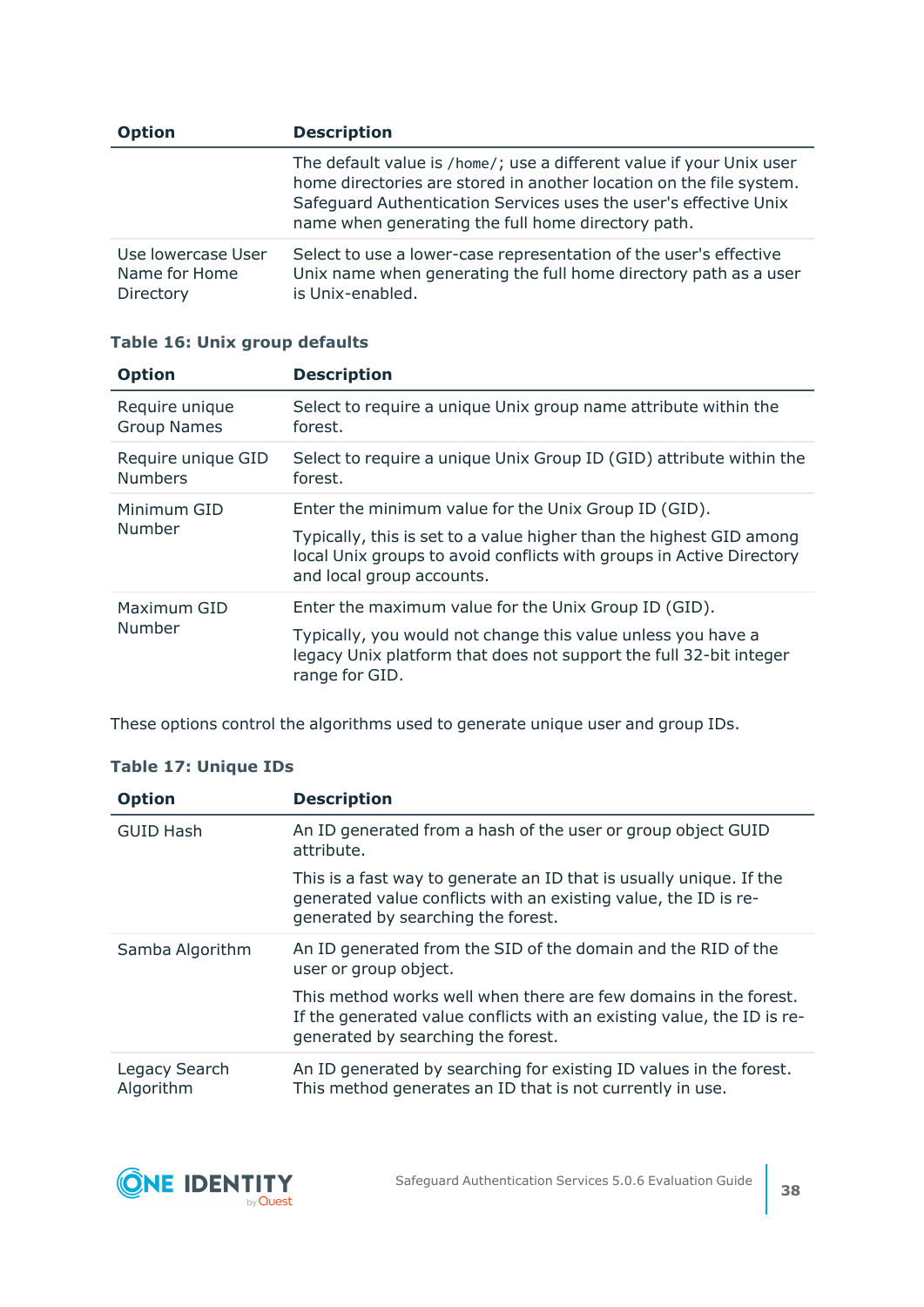Modifications you make to these **Global Unix Options** take effect after you restart the Microsoft Management Console (MMC).

BEST PRACTICE: It is a best practice to either use the generated default IDs or set the ID manually. Mixing the two methods can lead to ID conflicts.

## <span id="page-38-0"></span>**Logging Options**

The **Logging Options** section allows you to enable logging for all Safeguard Authentication Services Windows components. This setting only applies to the local computer. Logging can be helpful when trying to troubleshoot a particular problem. Because logging causes components to run slower and use more disk space, you should set the **Log Level** to **Disabled** when you are finished troubleshooting.

### <span id="page-38-2"></span>**Enabling debug logging on Windows**

#### *To enable debug logging for all Safeguard Authentication Services Windows components*

- 1. Open Control Center and click **Preferences** on the left navigation pane.
- 2. Expand the **Logging Options** section.
- 3. Open the **Log level** drop-down menu and set the log level to **Debug**.

**Debug** generates the most log output. Higher levels generate less output. You can set the **Log level** to **Disabled** to disable logging.

4. Click  $\blacksquare$  to specify a folder location where you want to write the log files.

Safeguard Authentication Services Windows components log information into the specified log folder the next time they are loaded. Each component logs to a text file named after the DLL or EXE that generates the log message.

## <span id="page-38-1"></span>**Starling Two-Factor Authentication**

From the Control Center, select **Preferences** then **Starling Two-Factor Authentication** to view and update configurations.

The following sections provide a comprehensive look at Starling Two-Factor Authentication.

From **Preferences | Starling Two-Factor Authentication**you can perform these actions.

- [Configuring](#page-42-0) Starling to use a proxy server
- Starling Attributes: Configure LDAP attributes for use with push [notifications](#page-48-0)
- [Unjoining](#page-44-0) from Starling

For more details on Starling Two-Factor Authentication, see the *Safeguard Authentication Services Administration Guide*, One Identity Starling [Integration](https://support.oneidentity.com/technical-documents/authentication-services/administration-guide/43#TOPIC-1468115).

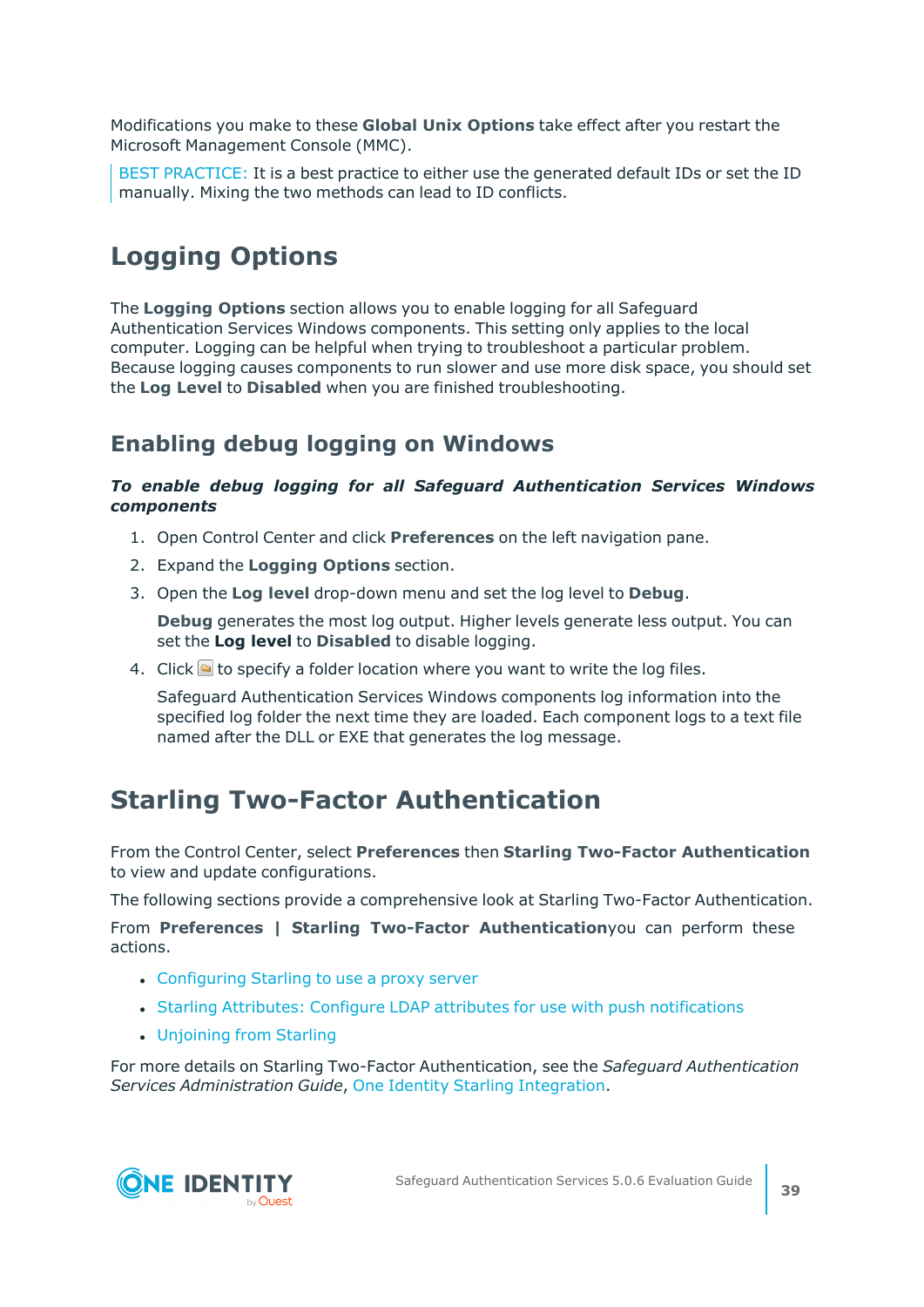### <span id="page-39-0"></span>**One Identity Starling integration**

One Identity Starling Two-Factor Authentication is a SaaS solution that provides two-factor authentication on a product enabling organizations to quickly and easily verify a user's identity. This service is provided as part of the One Identity Starling cloud platform. Joining Safeguard Authentication Services to One Identity Starling allows you to take advantage of these companion features from Starling services. For more information on Starling, see the One Identity Starling *User Guide*.

In order to use Starling 2FA with Safeguard Authentication Services, you must join Safeguard Authentication Services to Starling. This is done from the **Preferences | Starling Two-Factor Authentication** pane in the Control Center. From this pane, you can also configure Starling to use a proxy server and customize the attributes to be used in push notifications.

**Help** links that provide assistance with Starling are available on the dialogs displayed when setting up the **Starling Join Settings** or **Starling Proxy Settings**:

- <sup>l</sup> **Visit us Online** displays the Starling login page where you can create a new Starling account. This help link is available on both dialogs.
- <sup>l</sup> **Trouble Joining** displays the Starling support page with information on the requirements and process for joining with Starling. This help link is available on the **Starling Two-Factor Authentication** dialog.
- <sup>l</sup> **Trouble With Proxy** displays the Starling support page with additional information on troubleshooting the proxy configuration. This help link is available on the **Starling Proxy Configuration** dialog.

#### <span id="page-39-1"></span>**Starling Two-Factor Authentication requirements**

In order to use Starling Two-Factor Authentication with Safeguard Authentication Services, you will need the following:

- A valid license for Safeguard Authentication Services.
- A Starling Organization Admin account or a Collaborator account. For more information on Starling, see the One [Identity](https://support.oneidentity.com/technical-documents/one-identity-starling/hosted/user-guide) Starling Hosted User Guide.
- An Active Directory group for Starling users.

NOTE: All Starling users must have the following defined in order to work with Starling 2FA:

- Valid email address
- Valid mobile phone number in E.164 format. (that is,  $+$ <country code><area code><phone number>)
- Be a member of this Starling group dictated by GPO.

For more [information,](#page-40-0) see Setting up Starling users on page 41.

• Safeguard Authentication Services 4.2 (or later)

The following table provides a list of supported platforms for integrating Safeguard Authentication Services with Starling Two-Factor Authentication.

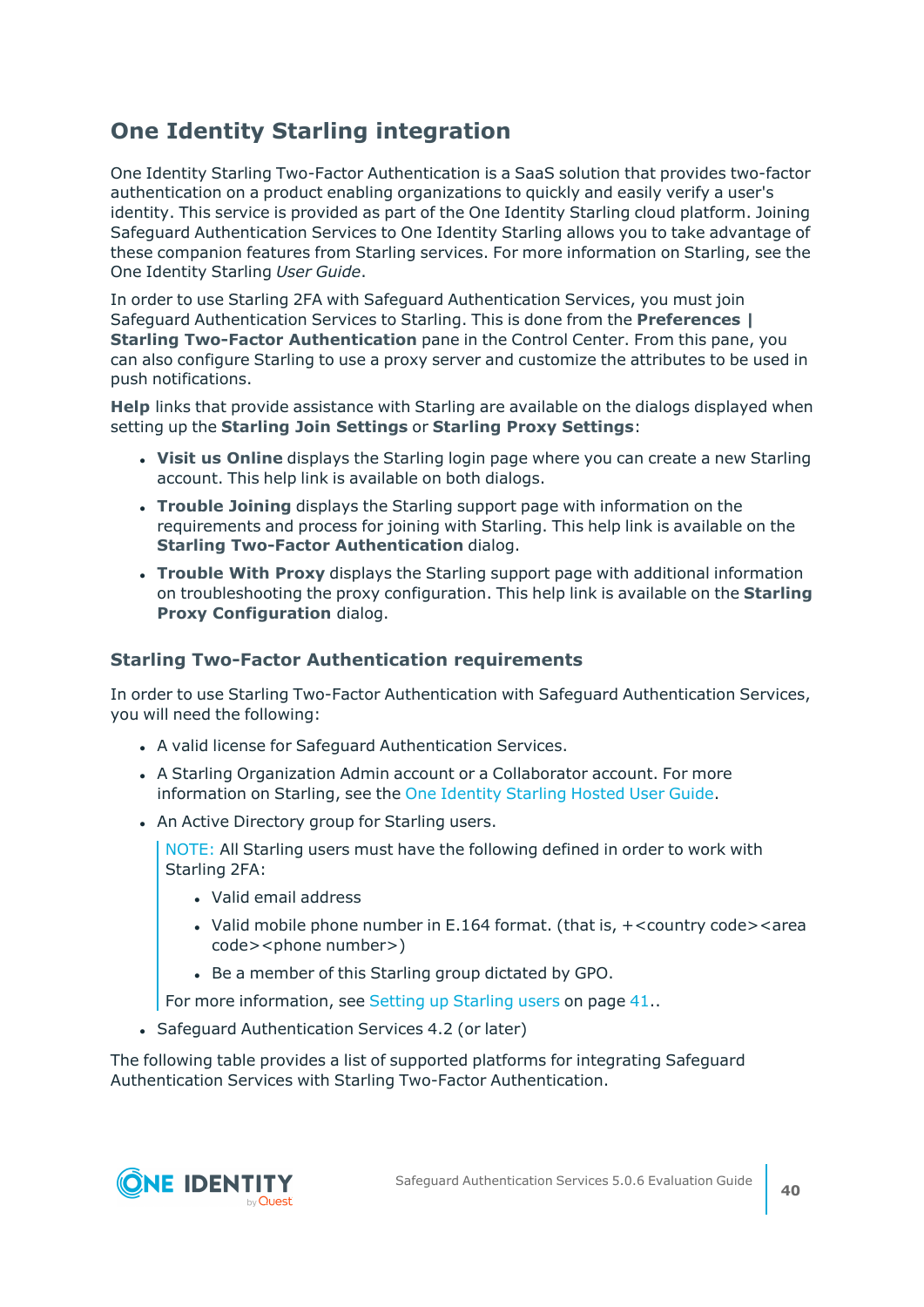NOTE: PPC64 and PPC64LE architectures require a kernel greater than 2.6.37.

| <b>Platform</b>                                                | <b>Version</b>                   | <b>Architecture</b>                                                                         |
|----------------------------------------------------------------|----------------------------------|---------------------------------------------------------------------------------------------|
| CentOS Linux                                                   | 5, 6, 7, 8                       | Current Linux architectures: s390, s390x,<br>PPC64, PPC64le, IA-64, x86, x86_64,<br>AARCH64 |
| Debian                                                         | Current<br>supported<br>releases | x86_64, x86, AARCH64                                                                        |
| Fedora Linux                                                   | Current<br>supported<br>releases | x86_64, x86, AARCH64                                                                        |
| FreeBSD                                                        | 10.x, 11.x                       | x32, x64                                                                                    |
| <b>IBM AIX</b>                                                 | 7.1, 7.2                         | Power 4+                                                                                    |
| OpenSuSE                                                       | Current<br>supported<br>releases | x86_64, x86, AARCH64                                                                        |
| Oracle Enterprise Linux<br>(OEL)                               | 5, 6, 7, 8                       | Current Linux architectures: s390, s390x,<br>PPC64, PPC64le, IA-64, x86, x86_64,<br>AARCH64 |
| <b>Oracle Solaris</b>                                          | 108/11,<br>11.x                  | SPARC, x64                                                                                  |
| Red Hat Enterprise Linux<br>(RHEL)                             | 5, 6, 7, 8                       | Current Linux architectures: s390, s390x,<br>PPC64, PPC64le, IA-64, x86, x86_64,<br>AARCH64 |
| <b>SuSE Linux Enterprise</b><br>Server (SLES)/Work-<br>station | 11, 12, 15                       | Current Linux architectures: s390, s390x,<br>PPC64, PPC64le, IA-64, x86, x86_64,<br>AARCH64 |
| Ubuntu                                                         | Current<br>supported<br>releases | x86_64, x86, AARCH64                                                                        |

**Table 18: Starling 2FA: Supported platforms**

#### <span id="page-40-0"></span>**Setting up Starling users**

A new Group Policy Object has been added to Safeguard Authentication Services to manage the group file for Starling, which is located in /etc/opt/quest/vas/users.starling.

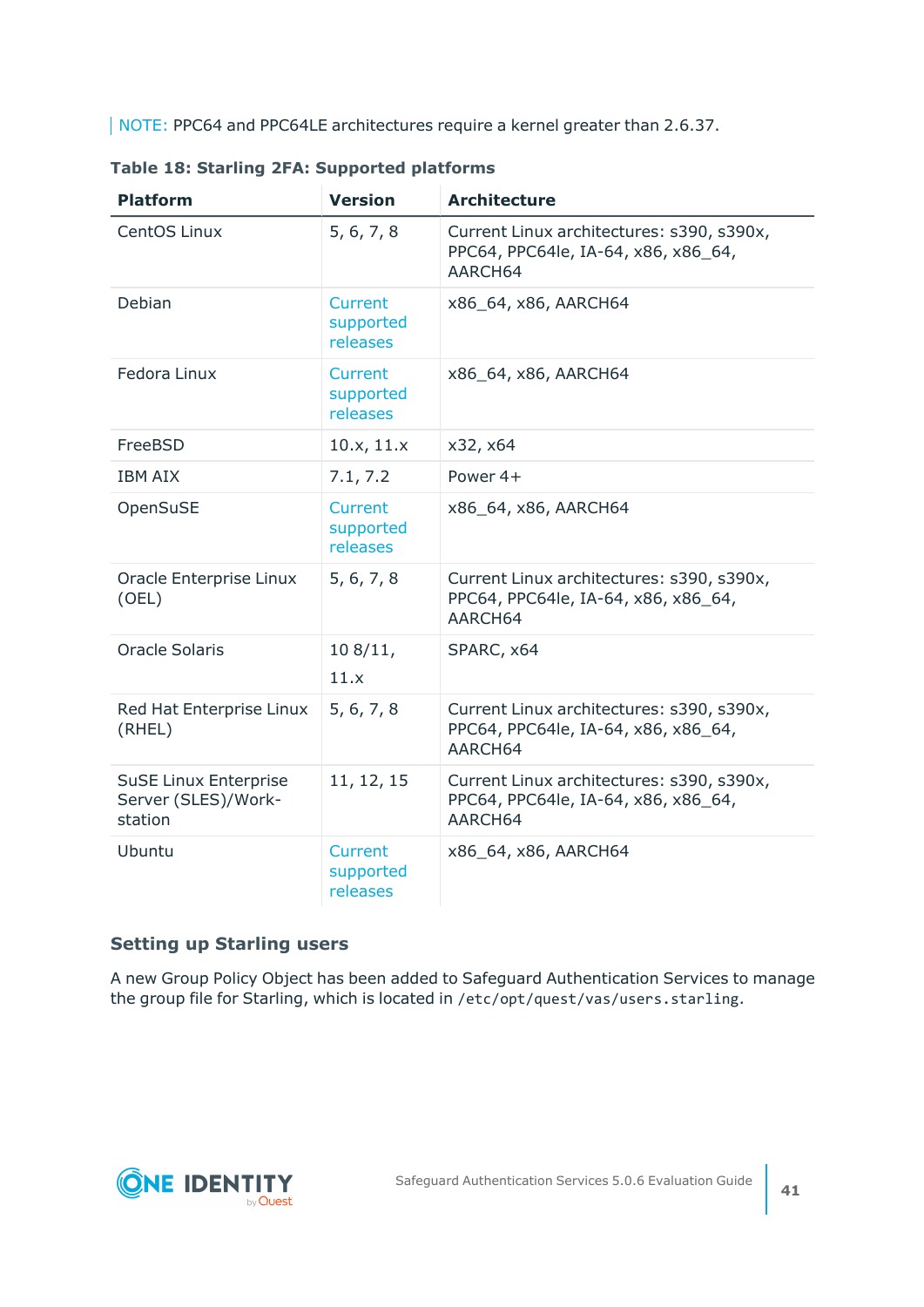#### **Sample users.starling file**

# This assumes that the host has been joined to the example.com domain.

# To validate the users.starling file, run:

# vastool info acl

#

# This file controls which user's have Starling appled to them during login based

# on group membership.

# For entries:

# If DOMAIN is omitted ( simple name given )it is assumed to be the joined domain.

# Entries are case insensitive.

# DOMAIN can be either long(fqdn) or short(netbios).

# Apply Starling to members of the sales and engineering groups.

# The entry DOMAIN\SamAccountName format is preferred.

EXAMPLE\sales

engineering

This file can be manually created or set using the GPO.

#### *To enable Starling for users using the GPO*

- 1. Open your Group Policy management system.
- 2. Select the applicable group policy.
- 3. Navigate to **Computer configuration | Unix Settings | Starling**.
- 4. Double-click **users.starling**.
- 5. Add the groups that contain the users to be enabled to use Starling 2FA.

It may take up to 90 minutes to apply this configuration change. Use vgptool apply to apply the changes quicker.

#### <span id="page-41-0"></span>**Joining Safeguard Authentication Services with Starling**

Joining Safeguard Authentication Services to Starling allows you to use features from Starling Two-Factor Authentication.

#### *To join Safeguard Authentication Services with Starling*

- 1. From the Control Center, navigate to **Preferences | Starling Two-Factor Authentication**.
- 2. In the **Join to Starling and enable Two-Factor Authentication** pane, click **Starling Join Settings**.

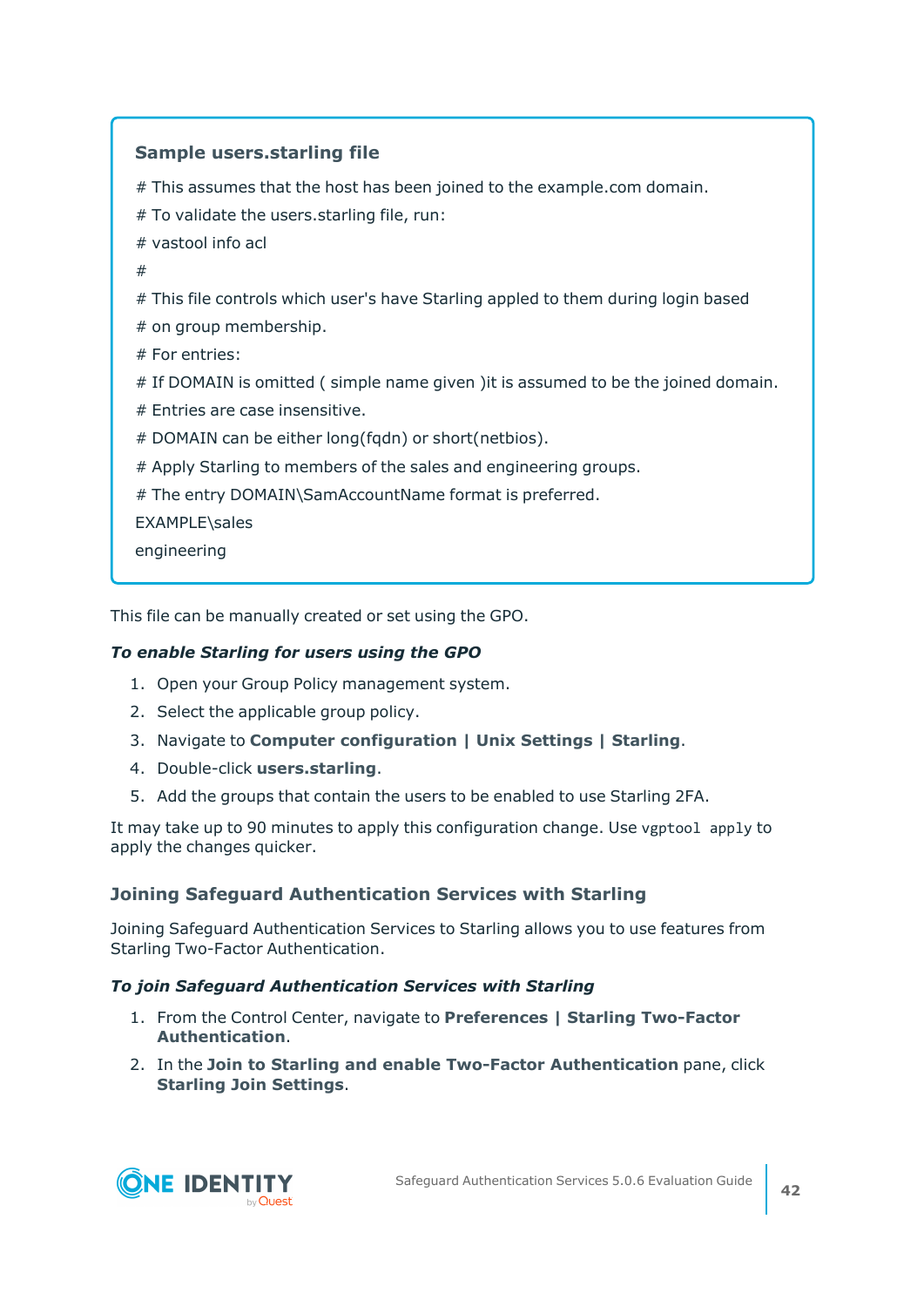3. On the **Starling Two-Factor Authentication** dialog, use the **Product TIMs** dropdown to select a valid Safeguard Authentication Services license.

NOTE: The other fields on this dialog are read-only and contain the following information after you successfully join to Starling:

- **Product Name: Displays Safeguard Authentication Services.**
- **Product Instance**: Displays the unique identifier for Starling.

#### 4. Click **Join to Starling**.

NOTE: The following additional information may be required:

- If you do not have an existing session with Starling, you will be prompted to authenticate.
- If your Starling account belongs to multiple organizations, you will be prompted to select which organization Safeguard Authentication Services will be joined with.

After the join has successfully completed, you will be returned to the Safeguard Authentication Services Control Center and the **Join to Starling and enable Two-Factor Authentication** pane will display the following:

- <sup>l</sup> **Product Instance**: Displays the unique identifier for Starling. You can click the **Copy** button to the right of this field to copy the product instance identifier to your desktop.
- <sup>l</sup> **Starling Join State**: Displays either **Joined** or **Unjoined**.

#### <span id="page-42-0"></span>**Configuring Starling to use a proxy server**

The **Starling Proxy Settings** must be configured if your company policies do not allow devices to connect directly to the web. Once configured, Safeguard Authentication Services uses the configured proxy server for outbound web requests to Starling.

NOTE: One Identity recommends you use an automatic configuration script (proxy PAC file). To specify a previously configured PAC file, select the **Use automatic configuration script** check box and enter the address of the proxy.pac file.

#### *To configure Starling to use a proxy server*

- 1. From the Control Center, navigate to **Preferences | Starling Two-Factor Authentication**.
- 2. In the **Starling Proxy Configuration** pane, click **Starling Proxy Settings**.
- 3. On the **Starling Proxy Configuration** dialog, enter the following information about the proxy server to be used:

To specify a previously configured PAC file (recommended):

- <sup>l</sup> **Use automatic configuration script**: Select this check box.
- **Address:** Enter the address of the proxy.pac file.

To use username/password to specify the proxy server:

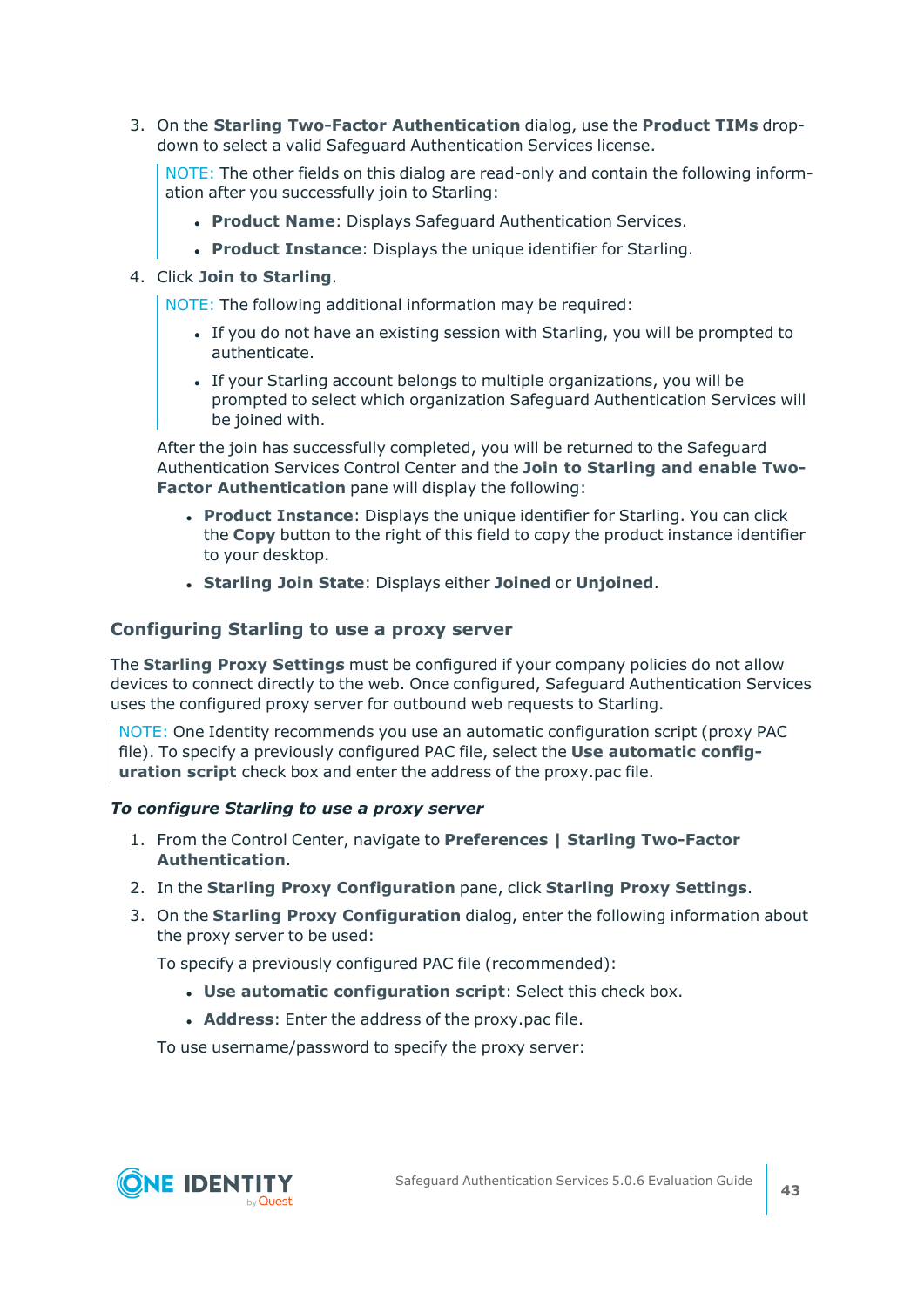- **Address**: Enter the URL for the proxy server.
- **Port:** Enter the port number to be used.
- **Username:** Enter the user name of a service account that is to be used to access the proxy server.
- **Password**: Enter the password associated with the user name specified. The password will be displayed in clear text.
- 4. Click **OK** to save your selections.

#### <span id="page-43-1"></span>**Starling Attributes: Configure LDAP attributes for use with push notifications**

You can specify the user mobile number and user email address attributes to be used by the Starling push notifications.

Modifications to the Starling schema attributes configuration are global and apply to all Safeguard Authentication Services clients in the forest. For users configured to use Starling, this could cause user logins to fail.

#### *To configure custom LDAP attributes for use with Starling push notifications*

- 1. From the Control Center, navigate to the Starling Attributes in one of the following two ways:
	- <sup>l</sup> **Preferences | Starling Two-Factor Authentication** and click the **Starling Attributes** link.
	- <sup>l</sup> **Preferences | Schema Attributes**
- 2. Click the **Unix Attributes** link in the upper right to display the Customize Schema Attributes dialog.
- 3. Enter the LDAP display name for one or both of the Starling attributes used by the Starling push notifications:
	- <sup>l</sup> **User Mobile Number**
	- <sup>l</sup> **User Email Address**
- 4. Click **OK**.
- 5. Click **Yes** to confirm that you want to modify the Starling schema attributes configuration.
- 6. Back on the **Starling Two-Factor Authentication** preference pane, the Starling attributes to be used are displayed.

#### <span id="page-43-0"></span>**Logging in with Starling Two-Factor Authentication**

Once Starling Two-Factor Authentication is enabled (that is, Safeguard Authentication Services is joined to Starling and users are authorized to use Starling Two-Factor Authentication), anytime an authorized user attempts to log in to an integrated Unix-based host, they will see an additional login screen informing them that an additional authentication step is required.

The default prompt contains the following:

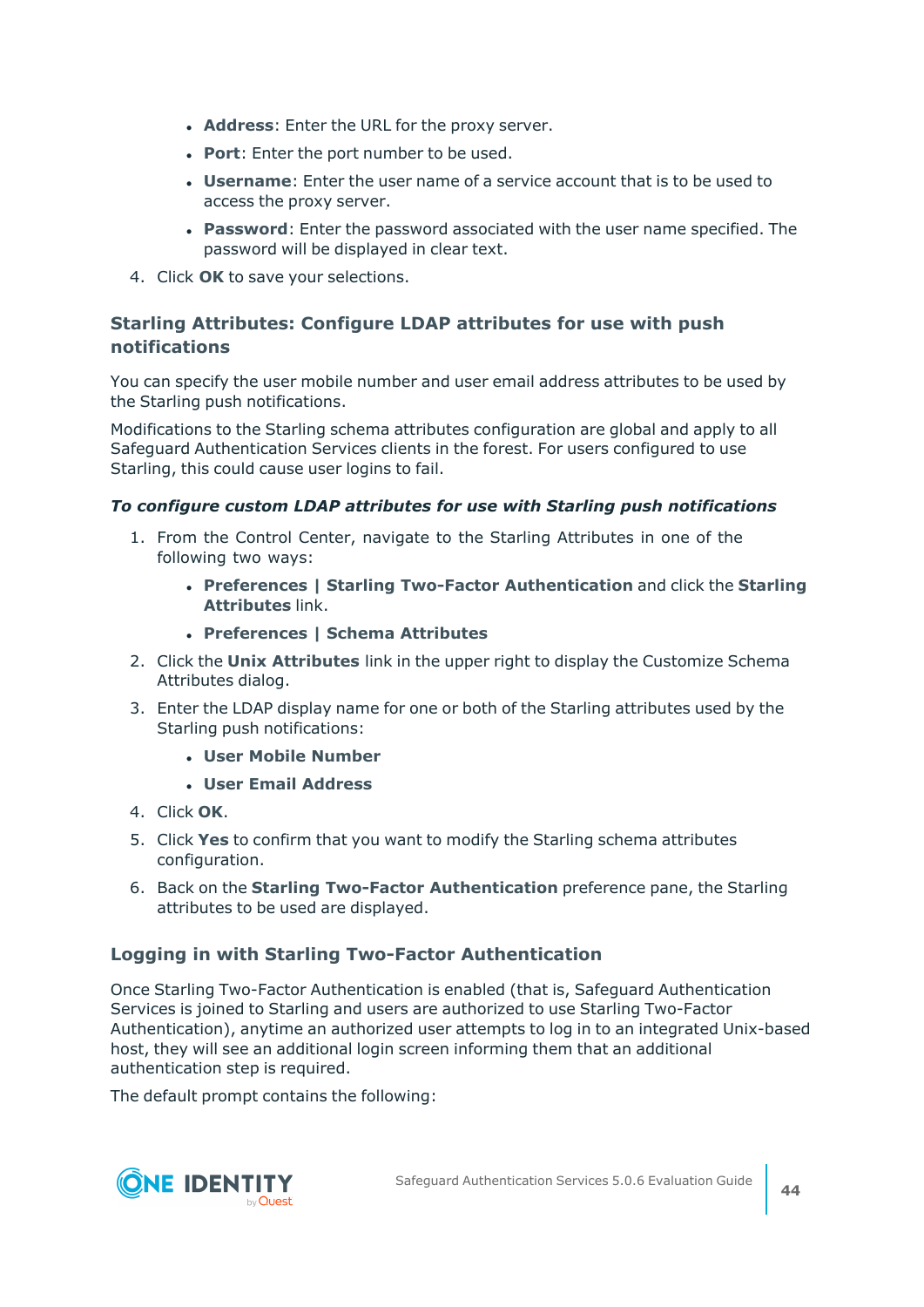Enter a token or select one of the following options:

- 1. Starling Push
- 2. Phone call
- 3. Send an SMS

Token or option (1-3) [1]: <Token or option number>

This default prompt can be modified in vas.conf.

#### **vas.conf example:**

#### [STARLING] OPTIONS

The behavior of QAS Starling can be modified by using the following options in the [starling] section.

[starling]

prompt = <br/> <br/>boolean>

prompt = <message-text>

Default value: "Enter a token or select one of the following options:\n\n 1. Starling Push\n 2. Phone

call\n 3. Send an SMS\n \nToken or option (1-3)[1]: "

This is the message that is initially displayed during a Starling authentication.

This prompt can span multiple lines, line separation is specified by adding \n to the prompt string.

NOTE: Changing the prompt will not change what is accepted as input.

[starling]

prompt = "Enter 1 for a push request, 2 for a phone call, 3 for a txt, or enter a token.\n "

NOTE: In order to display the prompts, the application must be able to handle pam conversations, such as sshd(keyboard-interactive). If the application can not handle pam conversations, such as sshd(password), a push authentication is sent instead of a prompt.

#### <span id="page-44-0"></span>**Unjoining from Starling**

Unjoining Safeguard Authentication Services from Starling disables Starling Two-Factor Authentication in Safeguard Authentication Services.

#### *To unjoin Safeguard Authentication Services from Starling*

1. From the Control Center, navigate to **Preferences | Starling Two-Factor Authentication**.

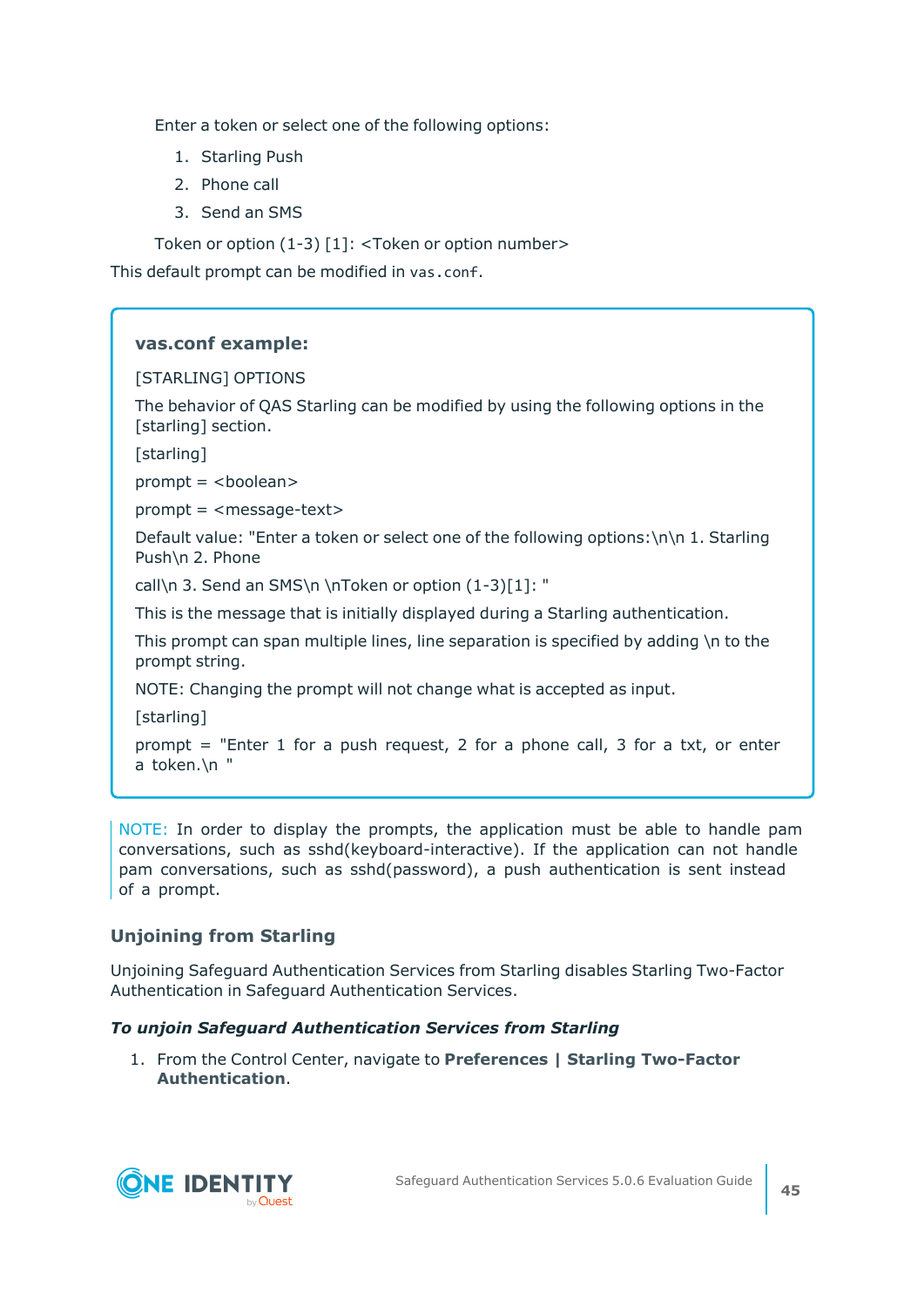- 2. In the **Join to Starling and enable Two-Factor Authentication** pane, click **Starling Join Settings**.
- 3. On the **Starling Two-Factor Authentication** dialog, click **Unjoin Starling**.

A Starling Organization Admin account or Collaborator account can rejoin Safeguard Authentication Services at any time.

#### <span id="page-45-2"></span>**Disabling Starling 2FA for a specific PAM service**

To disable Starling 2FA for a specific PAM service, edit the PAM configuration file (/etc/pam.conf or /etc/pam.d/<service>). Modify the auth pam\_vas line for the desired service.

#### *To disable Starling 2FA for a specific PAM service*

1. As root, add the following line to the PAM configuration file, on the first auth pam\_vas line for the service:

disable\_starling

### <span id="page-45-0"></span>**Schema Attributes**

From the Control Center, select **Preferences** then **Schema Attributes** to view and update schema configurations. These attribute mappings can be customized:

- Unix [Attributes](#page-45-1)
- Starling Attributes: Configure LDAP attributes for use with push [notifications](#page-48-0)

### <span id="page-45-1"></span>**Unix Attributes**

The Unix schema attributes are fully customizable in Safeguard Authentication Services. The **Unix Attributes** section allows you to see which LDAP attributes are mapped to Unix attributes. You can modify this mapping to enable Safeguard Authentication Services to work with any schema configuration. To customize the mapping, you select a schema template or specify your own custom attributes. A schema template is a pre-defined set of common mappings which adhere to common schema extensions for storing Unix data in Active Directory.

From the Control Center, select **Preferences | Schema Attributes**. Click the **Unix Attributes** link in the upper right to display the Customize Schema Attributes dialog.

Safeguard Authentication Services supports the following schema templates if the required schema is installed:

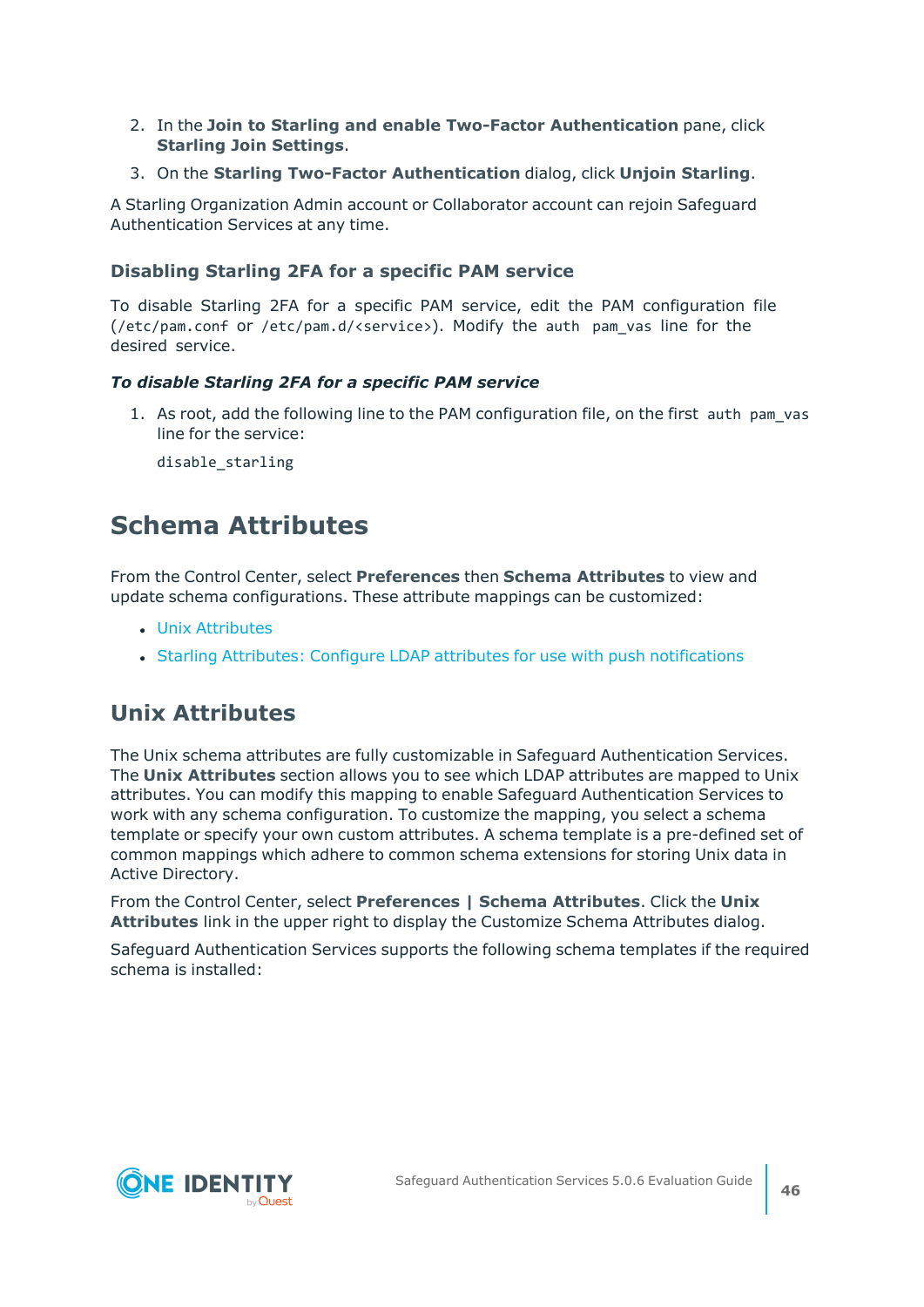#### **Table 19: Unix schema attributes**

| <b>Schema</b><br><b>Template</b> | <b>Description</b>                                                                     |
|----------------------------------|----------------------------------------------------------------------------------------|
| <b>Schemaless</b>                | A template that encodes Unix attribute data in an existing multi-<br>valued attribute. |
| Windows R <sub>2</sub>           | A template that uses attributes from the Windows 2003 R2 schema<br>extension.          |
| Services for Unix<br>2.0         | A template that uses attributes from the SFU 2.0 schema extension.                     |
| Services for Unix<br>3.0         | A template that uses attributes from the SFU 3.0 schema extension.                     |

BEST PRACTICE: Use a schema designed for storing Unix data in Active Directory whenever possible. Schemas designed for storing Unix data in Active Directory include: Windows 2003 R2, SFU 2, and SFU 3. Only use "schemaless" or custom mappings if it is impossible to make schema extensions in your environment.

NOTE: If you are running Safeguard Authentication Services without an application configuration in your forest and your domain supports Windows R2, you can enable Safeguard Authentication Services to use the Windows R2 schema. However, note that some functionality provided by the Safeguard Authentication Services application configuration will be unavailable.

#### <span id="page-46-1"></span><span id="page-46-0"></span>**Active Directory schema extensions**

Safeguard Authentication Services stores Unix identity and login information in Active Directory. One Identity designed Safeguard Authentication Services to provide support for the following standard Active Directory schema extensions.

#### **Table 20: Active Directory schema extensions**

#### **Schema extension Description**

| Windows 2003 R2<br>Schema | This schema extension is provided by Microsoft and adds support<br>for the PosixAccount auxiliary class, used to store Unix attributes<br>on user and group objects.                                           |
|---------------------------|----------------------------------------------------------------------------------------------------------------------------------------------------------------------------------------------------------------|
| Services for Unix 2.0     | Microsoft provides this schema extension with the Services for<br>Unix 2.0 set of tools. It adds custom attributes to user and group<br>objects, used to store Unix account information.                       |
|                           | Services for Unix 3.0 Microsoft provides this schema extension with the Services for<br>Unix 3.0 set of tools. It adds custom attributes to user and group<br>objects, used to store Unix account information. |

It is possible to customize the schema setup to work with any schema configuration with Safeguard Authentication Services. No schema extensions are necessary with the new "schemaless" storage feature. When you configure Safeguard Authentication Services for

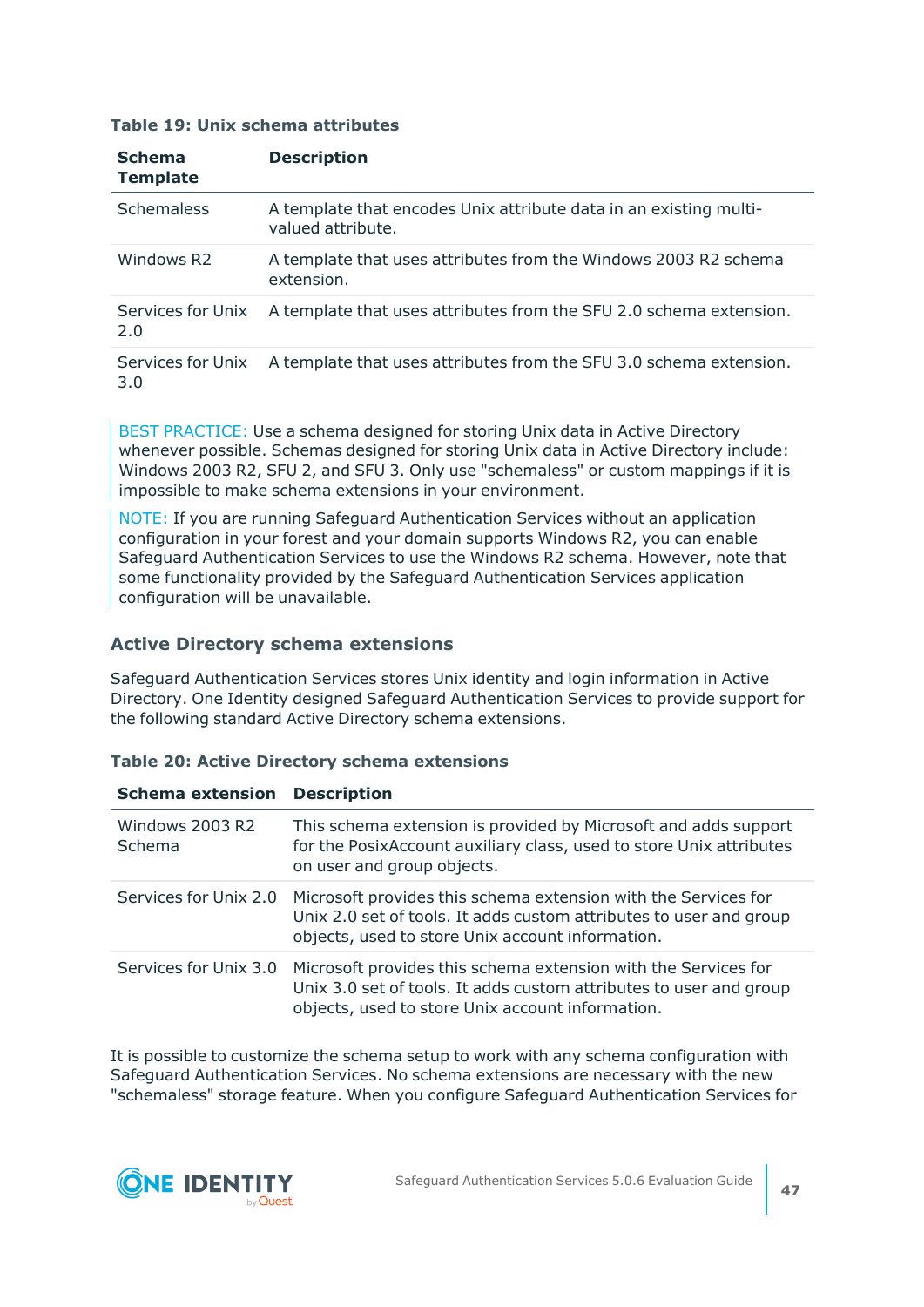the first time, Safeguard Authentication Services attempts to auto-detect the best schema configuration for your environment. The schema configuration is a global application setting that applies to all Safeguard Authentication Services management tools and Unix agents. You can change the detected settings at any time using Control Center.

#### <span id="page-47-1"></span>**Configuring a custom schema mapping**

If you do not have a schema that supports Unix data storage in Active Directory, you can configure Safeguard Authentication Services to use existing, unused attributes of users and groups to store Unix information in Active Directory.

#### *To configure a custom schema mapping*

- 1. Open the Control Center and click **Preferences** then **Schema Attributes** on the left navigation pane.
- 2. Click the **Unix Attributes** link in the upper right to display the Customize Schema Attributes dialog.
- 3. Type the LDAP display names of the attributes that you want to use for Unix data. All attributes must be string-type attributes except **User ID Number**, **User Primary Group ID**, and **Group ID Number**, which may be integers. If an attribute does not exist or is of the wrong type, the border will turn red indicating that the LDAP attribute is invalid.

NOTE: When customizing the schema mapping, ensure that the attributes used for **User ID Number** and **Group ID Number** are indexed and replicated to the global catalog.

For more information, see Active Directory [optimization](#page-47-0) on page 48. .

4. Click **OK** to validate and save the specified mappings in Active Directory.

#### <span id="page-47-0"></span>**Active Directory optimization**

Indexing certain attributes used by the Safeguard Authentication Services Unix agent can have a dramatic effect on the performance and scalability of your Unix and Active Directory integration project.

The Control Center, **Preferences** | **Schema Attributes** | **Unix Attributes** panel displays a warning if the Active Directory configuration is not optimized according to best practices.

One Identity recommends that you index the following attributes in Active Directory:

- User UID Number
- <sup>l</sup> User Unix Name
- Group GID Number
- Group Unix Name

NOTE: LDAP display names vary depending on your Unix attribute mappings.

It is also a best practice to add all Unix identity attributes to the global catalog. This reduces the number of Active Directory lookups that need to be performed by Safeguard Authentication Services Unix agents.

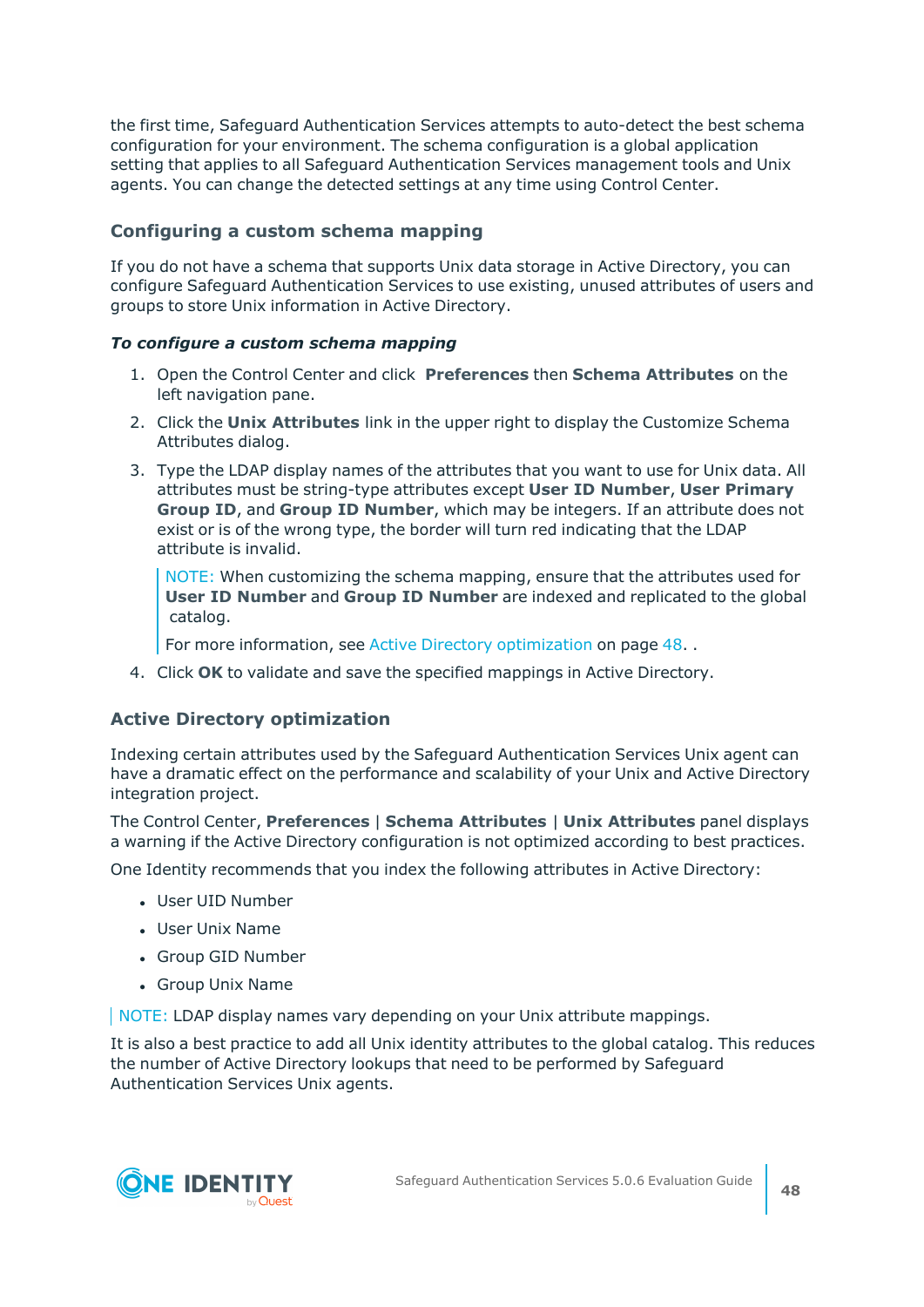Click the **Optimize Schema** link to run a script that updates these attributes as necessary. The **Optimize Schema** option is only available if you have not optimized the Unix schema attributes defined for use in Active Directory.

This operation requires administrative rights in Active Directory. If you do not have the necessary rights to optimize your schema, it generates a schema optimization script. You can send the script to an Active Directory administrator who has rights to make the necessary changes.

All schema optimizations are reversible and no schema extensions are applied in the process.

### <span id="page-48-0"></span>**Starling Attributes: Configure LDAP attributes for use with push notifications**

You can specify the user mobile number and user email address attributes to be used by the Starling push notifications.

Modifications to the Starling schema attributes configuration are global and apply to all Safeguard Authentication Services clients in the forest. For users configured to use Starling, this could cause user logins to fail.

#### *To configure custom LDAP attributes for use with Starling push notifications*

- 1. From the Control Center, navigate to the Starling Attributes in one of the following two ways:
	- <sup>l</sup> **Preferences | Starling Two-Factor Authentication** and click the **Starling Attributes** link.
	- <sup>l</sup> **Preferences | Schema Attributes**
- 2. Click the **Unix Attributes** link in the upper right to display the Customize Schema Attributes dialog.
- 3. Enter the LDAP display name for one or both of the Starling attributes used by the Starling push notifications:
	- <sup>l</sup> **User Mobile Number**
	- <sup>l</sup> **User Email Address**
- 4. Click **OK**.
- 5. Click **Yes** to confirm that you want to modify the Starling schema attributes configuration.
- 6. Back on the **Starling Two-Factor Authentication** preference pane, the Starling attributes to be used are displayed.

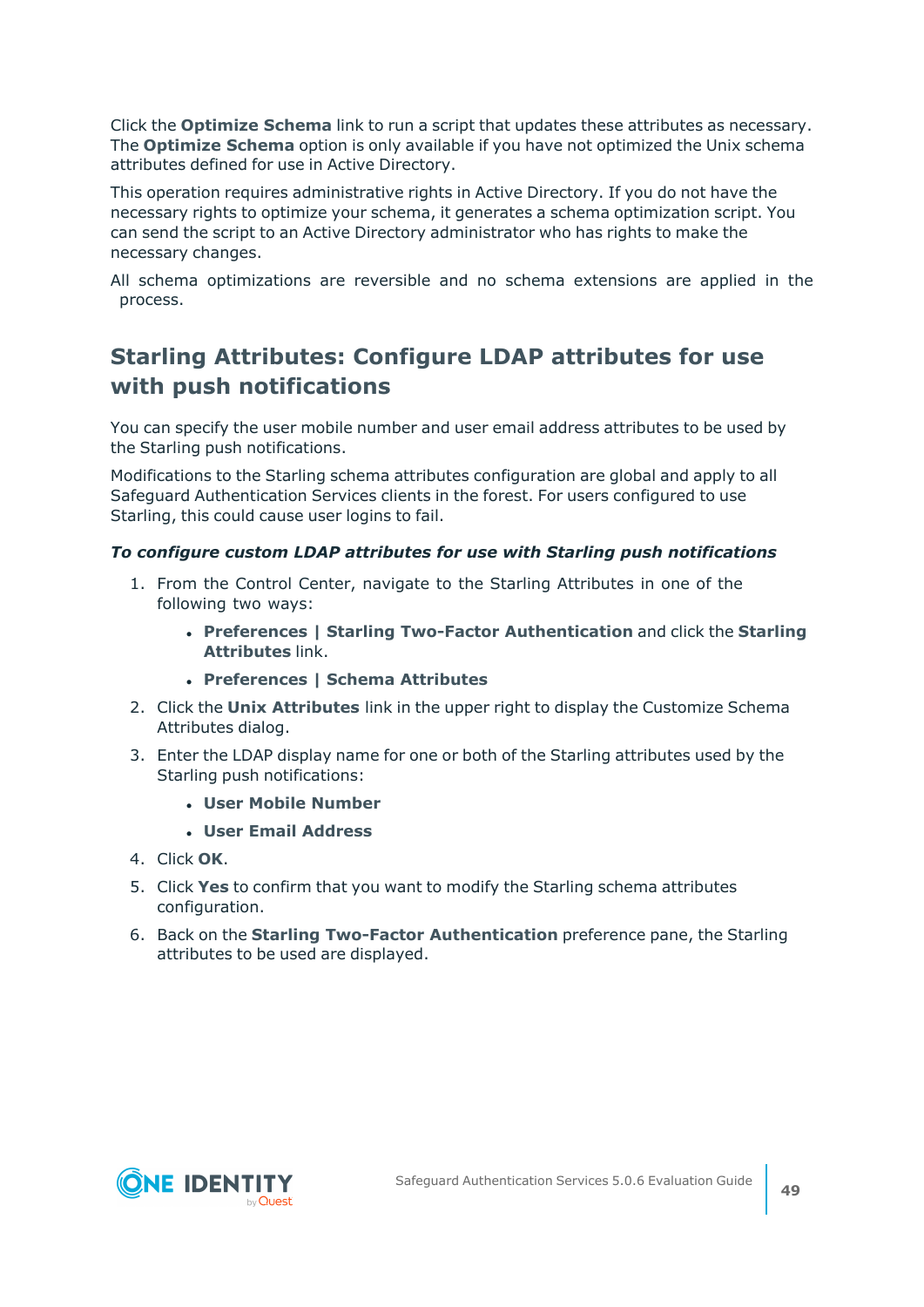# <span id="page-49-0"></span>**Use Safeguard Authentication Services PowerShell**

Safeguard Authentication Services includes PowerShell modules that provide a "scriptable" interface to many Safeguard Authentication Services management tasks. You can access a customized PowerShell console from the Control Center **Tools** navigation link.

You can perform the following tasks using PowerShell cmdlets:

- Unix-enable Active Directory users and groups
- Unix-disable Active Directory users and groups
- Manage Unix attributes on Active Directory users and groups
- Search for and report on Unix-enabled users and groups in Active Directory
- Install product license files
- Manage Safeguard Authentication Services global configuration settings
- Find Group Policy objects with Unix/macOS settings configured

Using the Safeguard Authentication Services PowerShell modules, it is possible to script the import of Unix account information into Active Directory.

# <span id="page-49-1"></span>**Unix-enabling a user and user group (PowerShell Console)**

The following procedure explains how to Unix-enable a user and user group using the Authentication Services PowerShell Console.

#### *To Unix-enable a user and user group*

- 1. From the Control Center, navigate to **Tools | Safeguard Authentication Services**.
- 2. Click **Safeguard Authentication Services PowerShell Console**.

NOTE: The first time you launch the PowerShell Console, it asks you if you want to run software from this untrusted publisher. Enter A at the PowerShell prompt to import the digital certificate to your system as a trusted entity. Once you have done this, you will never be asked this question again on this machine.

3. At the PowerShell prompt, enter the following:

Enable-QasUnixGroup UNIXusers | Set-QasUnixGroup -GidNumber 1234567

NOTE: You created the UNIXusers group in a previous exercise. See Add an [Active](../../../../../Content/Guides/AuthServices/AddADGroupAcct.htm) [Directory](../../../../../Content/Guides/AuthServices/AddADGroupAcct.htm) group account.

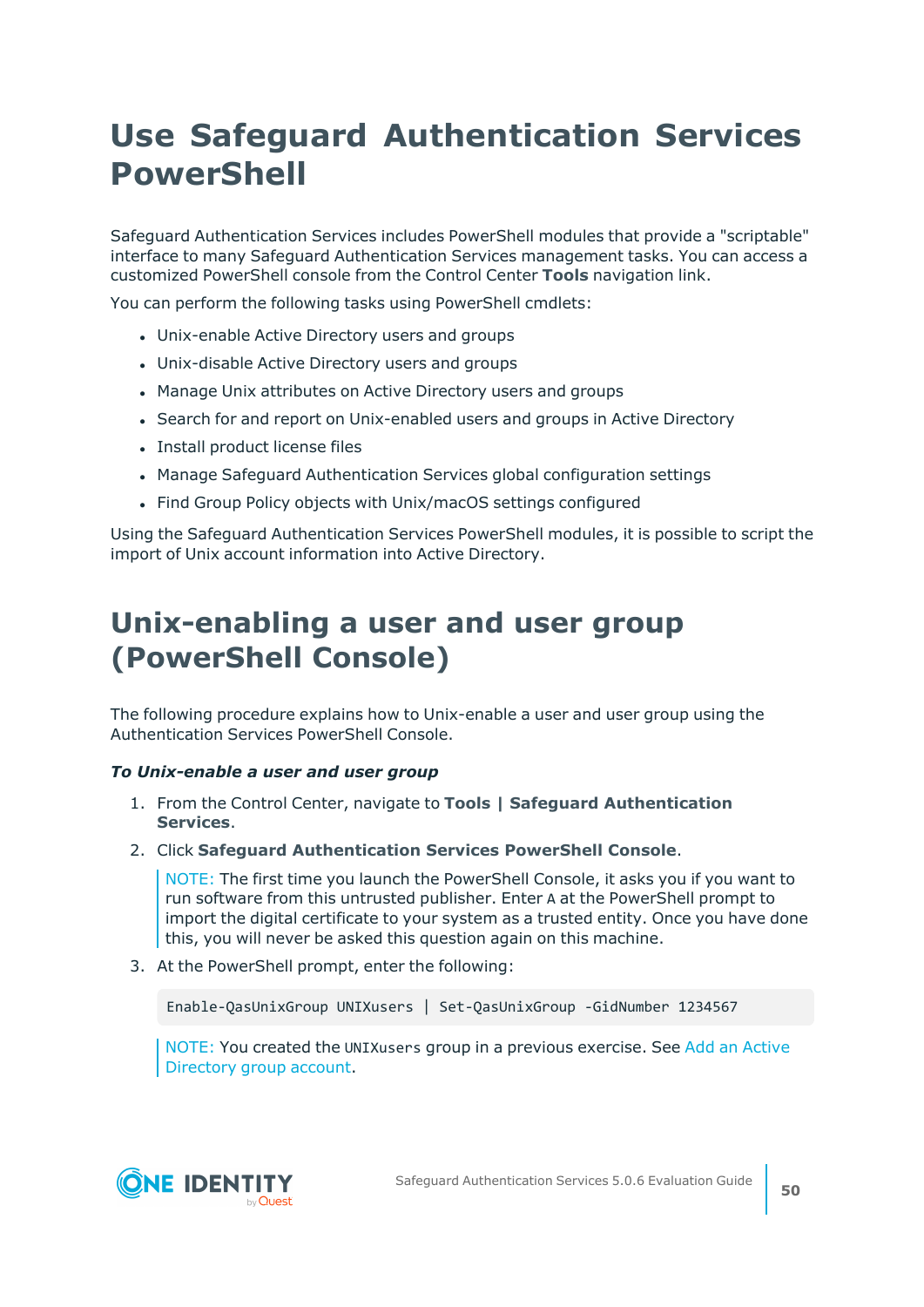Unix attributes are generated automatically based on the Default Unix Attributes settings that were configured earlier and look similar to the following:

| ObjectClass                                       | $:$ group                                    |
|---------------------------------------------------|----------------------------------------------|
| DistinguishedName                                 | : CN=UNIXusers, CN=Users, DC=example, DC=com |
| ObjectGuid                                        | : 71aaa88-d164-43e4-a72a-459365e84a25        |
| GroupName                                         | : UNIXusers                                  |
| UnixEnabled                                       | : True                                       |
| GidNumber                                         | : 1234567                                    |
| AdsPath                                           |                                              |
| LDAP://windows.example.com/CN=UNIXusers,CN=Users, |                                              |
|                                                   | DC=example, DC=com                           |
| CommonName                                        | UNIXusers                                    |

4. At the PowerShell prompt, to Unix-enable an Active Directory user using the default Unix attribute values, enter:

Enable-QasUnixUser ADuser | Seet-QasUnixUser -PrimaryGidNumber 1234567

The Unix properties of the user display:

| ObjectClass       | : user                                           |
|-------------------|--------------------------------------------------|
| DistinguishedName | : CN=ADuser, CN=Users, DC=example, DC=com        |
| ObjectGuid        | : 5f83687c-e29d-448f-9795-54d272cf9f25           |
| UserName          | : ADuser                                         |
| UnixEnabled       | : True                                           |
| UidNumber         | : 80791532                                       |
| PrimaryGidNumber  | : 1234567                                        |
| Gecos             |                                                  |
| HomeDirectory     | : /home/ADuser                                   |
| LoginShell        | : /bin/sh                                        |
| AdsPath           | : LDAP://windows.example.com/CN=ADuser,CN=Users, |
|                   | DC=example, DC=com                               |
| CommonName        | : ADuser                                         |

5. To disable the ADuser user for Unix login, at the PowerShell prompt enter:

Disable-QasUnixUser ADuser

NOTE: To clear all Unix attribute information, enter:

Clear-QasUnixUser ADuser

Now that you have Unix-disabled the user, that user can no longer log in to systems running the Safeguard Authentication Services agent.

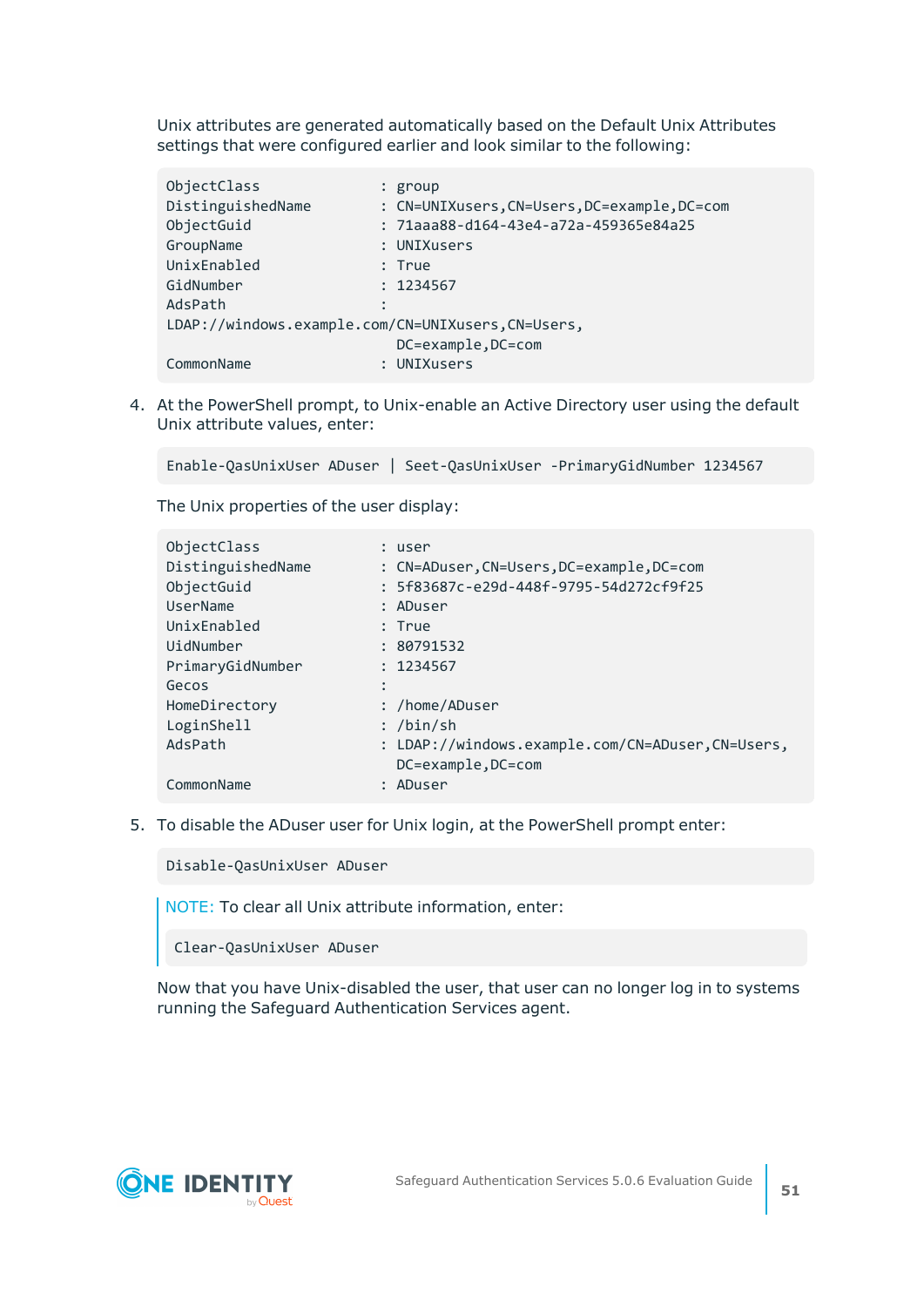- 6. From the Control Center, under **Login to remote host**, enter:
	- **. Host name:** The Unix host name.
	- <sup>l</sup> **User name**: The Active Directory user name, **ADuser**.

Click **Login** to log in to the Unix host with your Active Directory user account.

A PuTTY window displays.

NOTE: PuTTY attempts to log in using Kerberos, but will fail over to password authentication if Kerberos is not enabled or properly configured for the remote SSH service.

7. Enter the password for the Active Directory user account.

You will receive a message that says Access denied.

# <span id="page-51-0"></span>**PowerShell cmdlets**

Safeguard Authentication Services supports the flexible scripting capabilities of PowerShell to automate administrative, installation, and configuration tasks. A wide range of new PowerShell cmdlets are included in Safeguard Authentication Services.

| cmdlet name          | <b>Description</b>                                                                                                                                                                                                 |
|----------------------|--------------------------------------------------------------------------------------------------------------------------------------------------------------------------------------------------------------------|
| Add-QasLicense       | Installs an Safeguard Authentication Services license file<br>in Active Directory. Licenses installed this way are<br>downloaded by all Unix clients.                                                              |
| Clear-QasUnixGroup   | Clears the Unix identity information from group object in<br>Active Directory. The group is no longer Unix-enabled<br>and will be removed from the cache on the Safeguard<br>Authentication Services Unix clients. |
| Clear-QasUnixUser    | Clears the Unix identity information from a user object in<br>Active Directory. The user is no longer Unix-enabled will<br>be removed from the cache on the Safeguard Authentic-<br>ation Services Unix clients.   |
| Disable-QasUnixGroup | Unix-disables a group and will be removed from the<br>cache on the Safeguard Authentication Services Unix<br>clients. Similar to Clear-QasUnixGroup except the Unix<br>group name is retained.                     |
| Disable-QasUnixUser  | Removes an Active Directory user's ability to log in on<br>Unix hosts. (The user will still be cached on the Safeguard<br>Authentication Services Unix clients.)                                                   |
| Enable-QasUnixGroup  | Enables an Active Directory group for Unix by giving a<br>Unix GID number. The GID number is automatically                                                                                                         |

#### **Table 21: PowerShell cmdlets**

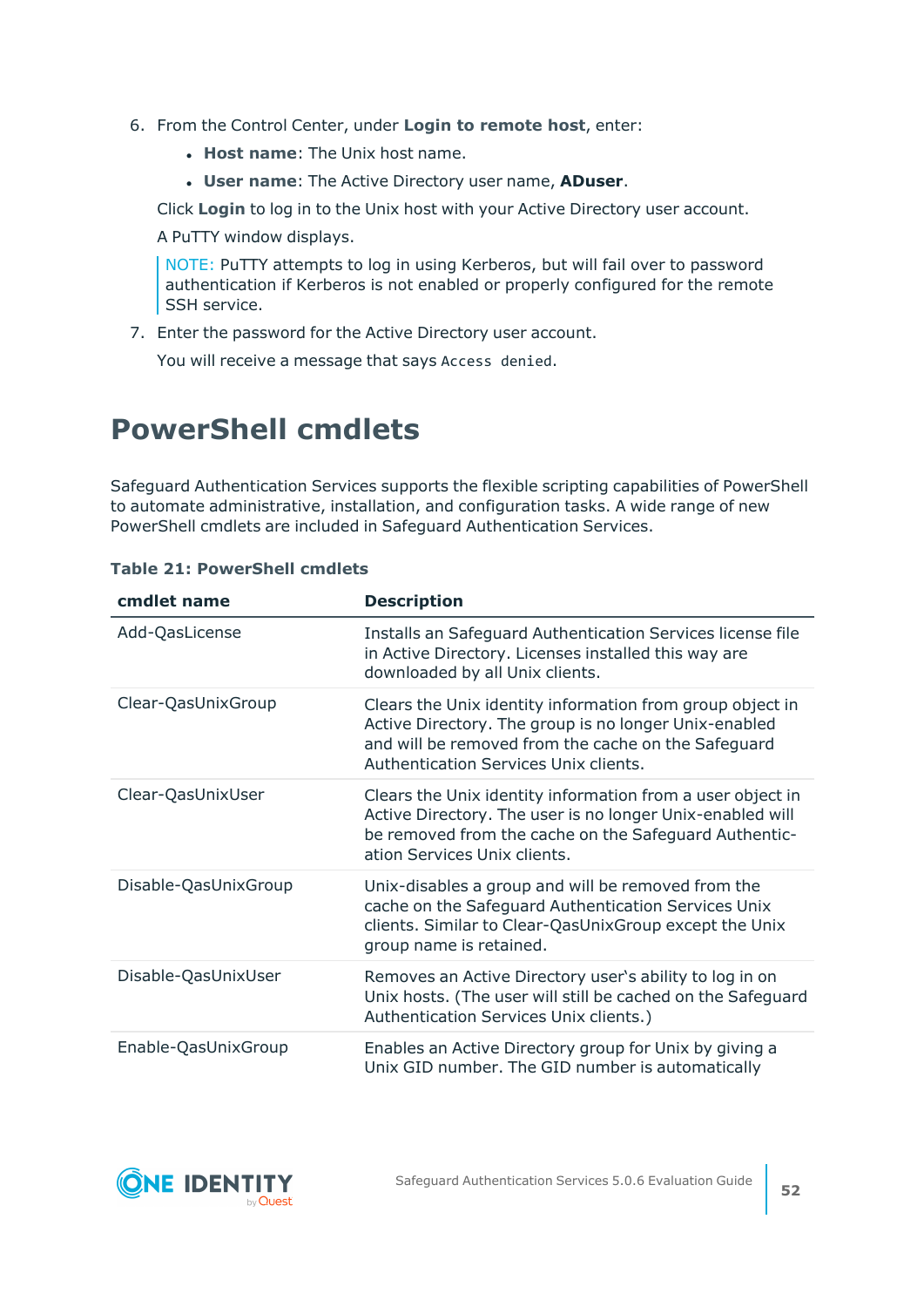| cmdlet name             | <b>Description</b>                                                                                                                                                                                                                              |
|-------------------------|-------------------------------------------------------------------------------------------------------------------------------------------------------------------------------------------------------------------------------------------------|
|                         | generated.                                                                                                                                                                                                                                      |
| Enable-QasUnixUser      | Enables an Active Directory user for Unix. The required<br>account attributes UID number, primary GID number,<br>GECOS, login shell, and home directory are generated<br>automatically.                                                         |
| Get-QasConfiguration    | Returns an object representing the Safeguard Authentic-<br>ation Services application configuration data stored in<br>Active Directory.                                                                                                         |
| Get-QasGpo              | Returns a set of objects representing GPOs with Unix<br>and/or macOS settings configured. This cmdlet is in the<br>Quest.AuthenticationServices.GroupPolicy module.                                                                             |
| Get-QasLicense          | Returns objects representing the Safeguard Authentic-<br>ation Services product licenses stored in Active Directory.                                                                                                                            |
| Get-QasOption           | Returns a set of configurable global options stored in<br>Active Directory that affect the behavior of Safeguard<br>Authentication Services.                                                                                                    |
| Get-QasSchema           | Returns the currently configured schema definition from<br>the Safeguard Authentication Services application config-<br>uration.                                                                                                                |
| Get-QasSchemaDefinition | Returns a set of schema templates that are supported by<br>the current Active Directory forest.                                                                                                                                                 |
| Get-QasUnixGroup        | Returns an object that represents an Active Directory<br>group as a Unix group. The returned object can be piped<br>into other cmdlets such as Clear-QasUnixGroup or<br>Enable-QasUnixGroup.                                                    |
| Get-QasUnixUser         | Returns an object that represents an Active Directory<br>user as a Unix user. The returned object can be piped into<br>other cmdlets such as Clear-QasUnixUser or Enable-<br>QasUnixUser.                                                       |
| Get-QasVersion          | Returns the version of Safeguard Authentication Services<br>currently installed on the local host.                                                                                                                                              |
| Move-QasConfiguration   | Moves the Safeguard Authentication Services application<br>configuration information from one container to another<br>in Active Directory.                                                                                                      |
| New-QasAdConnection     | Creates an object that represents a connection to Active<br>Directory using specified credentials. You can pass a<br>connection object to most Safeguard Authentication<br>Services cmdlets to execute commands using different<br>credentials. |

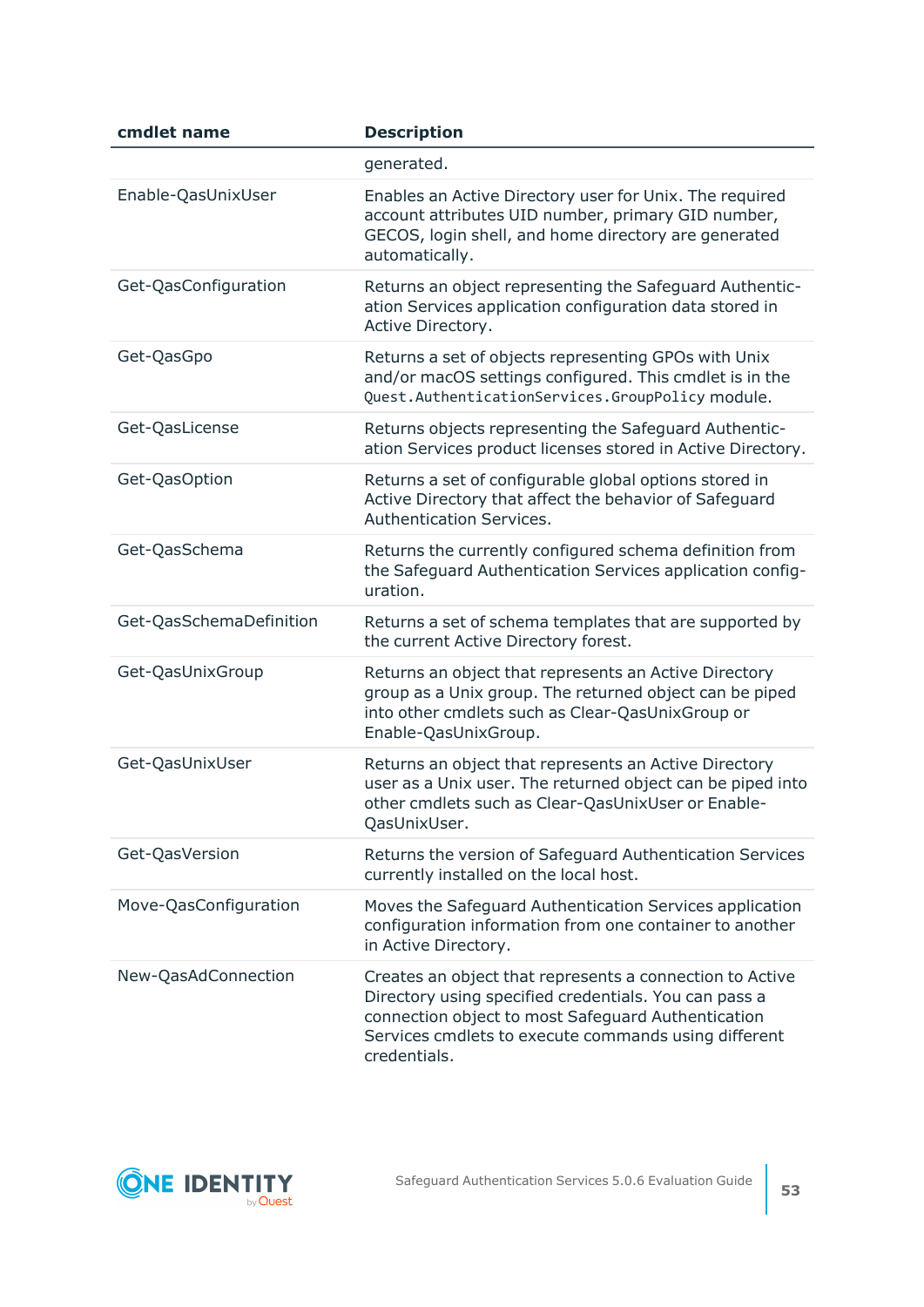| cmdlet name             | <b>Description</b>                                                                                                                                                                                                                                        |
|-------------------------|-----------------------------------------------------------------------------------------------------------------------------------------------------------------------------------------------------------------------------------------------------------|
| New-QasArsConnection    | Creates an object that represents a connection to an<br>Active Roles Server using the specified credentials. You<br>can pass a connection object to most Safeguard<br>Authentication Services cmdlets to execute commands<br>using different credentials. |
| New-QasConfiguration    | Creates a default Safeguard Authentication Services<br>application configuration in Active Directory and returns<br>an object representing the newly created configuration.                                                                               |
| Remove-QasConfiguration | Accepts a Safeguard Authentication Services application<br>configuration object as input and removes it from Active<br>Directory. This cmdlet produces no output.                                                                                         |
| Remove-QasLicense       | Accepts an Safeguard Authentication Services product<br>license object as input and removes the license from<br>Active Directory. This cmdlet produces no output.                                                                                         |
| Set-QasOption           | Accepts an Safeguard Authentication Services options set<br>as input and saves it to Active Directory.                                                                                                                                                    |
| Set-QasSchema           | Accepts an Safeguard Authentication Services schema<br>template as input and saves it to Active Directory as the<br>schema template that will be used by all Safeguard<br>Authentication Services Unix clients.                                           |
| Set-QasUnixGroup        | Accepts a Unix group object as input and saves it to<br>Active Directory. You can also set specific attributes using<br>command line options.                                                                                                             |
| Set-QasUnixUser         | Accepts a Unix user object as input and saves it to Active<br>Directory. You can also set specific attributes using<br>command line options.                                                                                                              |

Safeguard Authentication Services PowerShell cmdlets are contained in PowerShell modules named Quest.AuthenticationServices and

Quest.AuthenticationServices.GroupPolicy. Use the Import-Module command to import the Safeguard Authentication Services commands into an existing PowerShell session.

# <span id="page-53-0"></span>**Change Auditor for Authentication Services**

Change Auditor for Authentication Services allows you to track changes and send alerts on:

- Changes to Active Directory objects and attributes
- Changes to Unix and macOS settings in Group Policy Objects

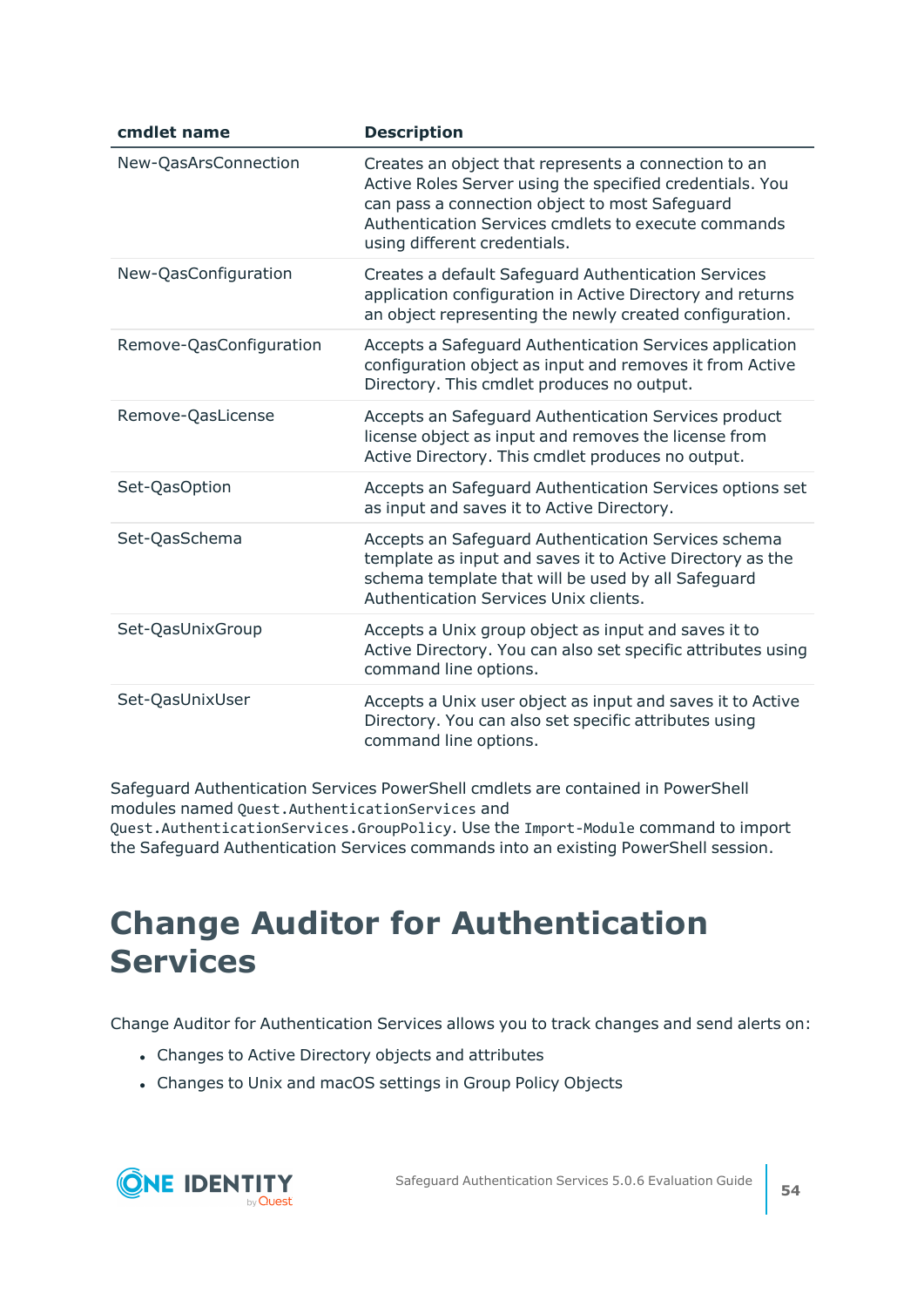• Changes to product settings and configuration

# <span id="page-54-0"></span>**Installing Change Auditor for Authentication Services**

The following steps outline the basic procedure for installing Change Auditor for Authentication Services. See the *Change Auditor Installation Guide* to obtain detailed steps for installing Change Auditor for Authentication Services.

#### *To install Change Auditor for Authentication Services*

1. Insert the Safeguard Authentication Services distribution media.

The Autorun **Home** page displays.

NOTE: If the Autorun **Home** page does not display, navigate to the root of the distribution media and double-click **autorun.exe**.

2. Click the **Setup** tab and select **Change Auditor for Authentication Services**.

The **Change Auditor for Authentication Services for Active Directory** web page opens.

- 3. Click **Download** on the left navigation panel.
- 4. Follow the online instructions to gain access to the **Trial Download** page.
- 5. From the **Trial Download: Change Auditor for Active Directory** page, click the **Installation Guide** link.

# <span id="page-54-1"></span>**One Identity Defender**

One Identity Defender, another One Identity product, provides strong authentication functionality that makes it possible for an Active Directory user to use a hardware or software token to authenticate to Unix, Linux, or macOS platforms.

# <span id="page-54-2"></span>**Installing Defender**

In order to use strong authentication, you must download and install Safeguard Authentication Services Defender. See the *Defender Installation Guide* to obtain detailed steps for installing Safeguard Authentication Services Defender.

NOTE: Defender installation requires a license file. A fully-functional 25-user license for it is included with Safeguard Authentication Services.

The following steps outline the basic procedure for installing Defender. See the

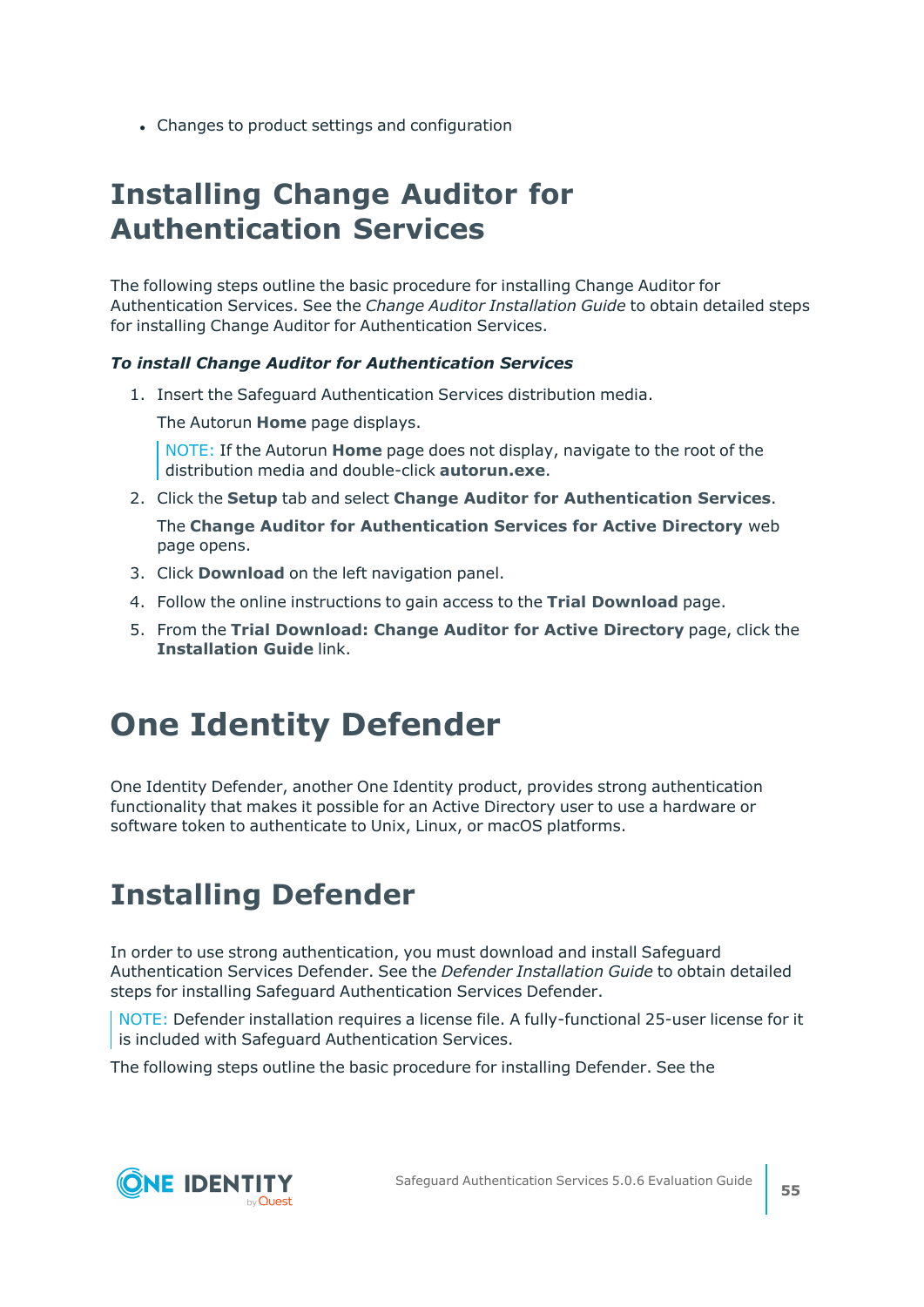#### *To install Defender*

1. Insert the Safeguard Authentication Services distribution media.

The Autorun **Home** page displays.

NOTE: If the Autorun **Home** page does not display, navigate to the root of the distribution media and double-click **autorun.exe**.

- 2. From the **Home** page, click the **Setup** tab.
- 3. From the **Setup** tab, click **One Identity Defender**.

The **One IdentityDefender** web page opens.

- 4. Click the **Download** on the left navigation panel.
- 5. Follow the online instructions to gain access to the **Trial Download** page.
- 6. From the **Trial Download: Defender** page, click the **Defender Documentation Archive** link.
- 7. Once you have installed One Identity Defender, see the *One Identity Defender Integration Guide* for detailed configuration instructions about integrating Safeguard Authentication Services Defender with Safeguard Authentication Services.

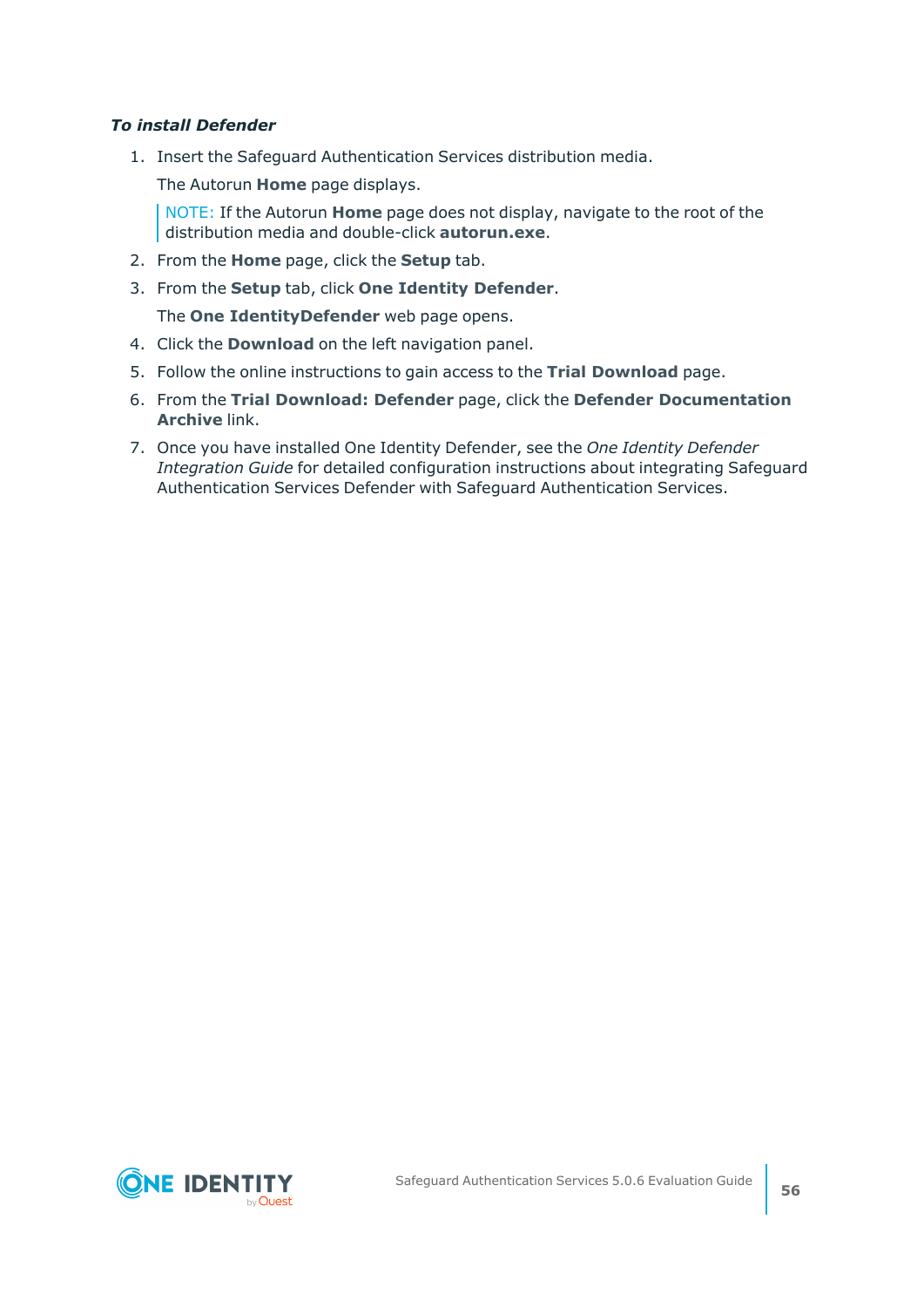<span id="page-56-0"></span>One Identity solutions eliminate the complexities and time-consuming processes often required to govern identities, manage privileged accounts and control access. Our solutions enhance business agility while addressing your IAM challenges with on-premises, cloud and hybrid environments.

# <span id="page-56-1"></span>**Contacting us**

For sales and other inquiries, such as licensing, support, and renewals, visit [https://www.oneidentity.com/company/contact-us.aspx.](https://www.oneidentity.com/company/contact-us.aspx)

# <span id="page-56-2"></span>**Technical support resources**

Technical support is available to One Identity customers with a valid maintenance contract and customers who have trial versions. You can access the Support Portal at [https://support.oneidentity.com/.](https://support.oneidentity.com/)

The Support Portal provides self-help tools you can use to solve problems quickly and independently, 24 hours a day, 365 days a year. The Support Portal enables you to:

- Submit and manage a Service Request
- View Knowledge Base articles
- Sign up for product notifications
- Download software and technical documentation
- View how-to videos at [www.YouTube.com/OneIdentity](http://www.youtube.com/OneIdentity)
- Engage in community discussions
- Chat with support engineers online
- View services to assist you with your product

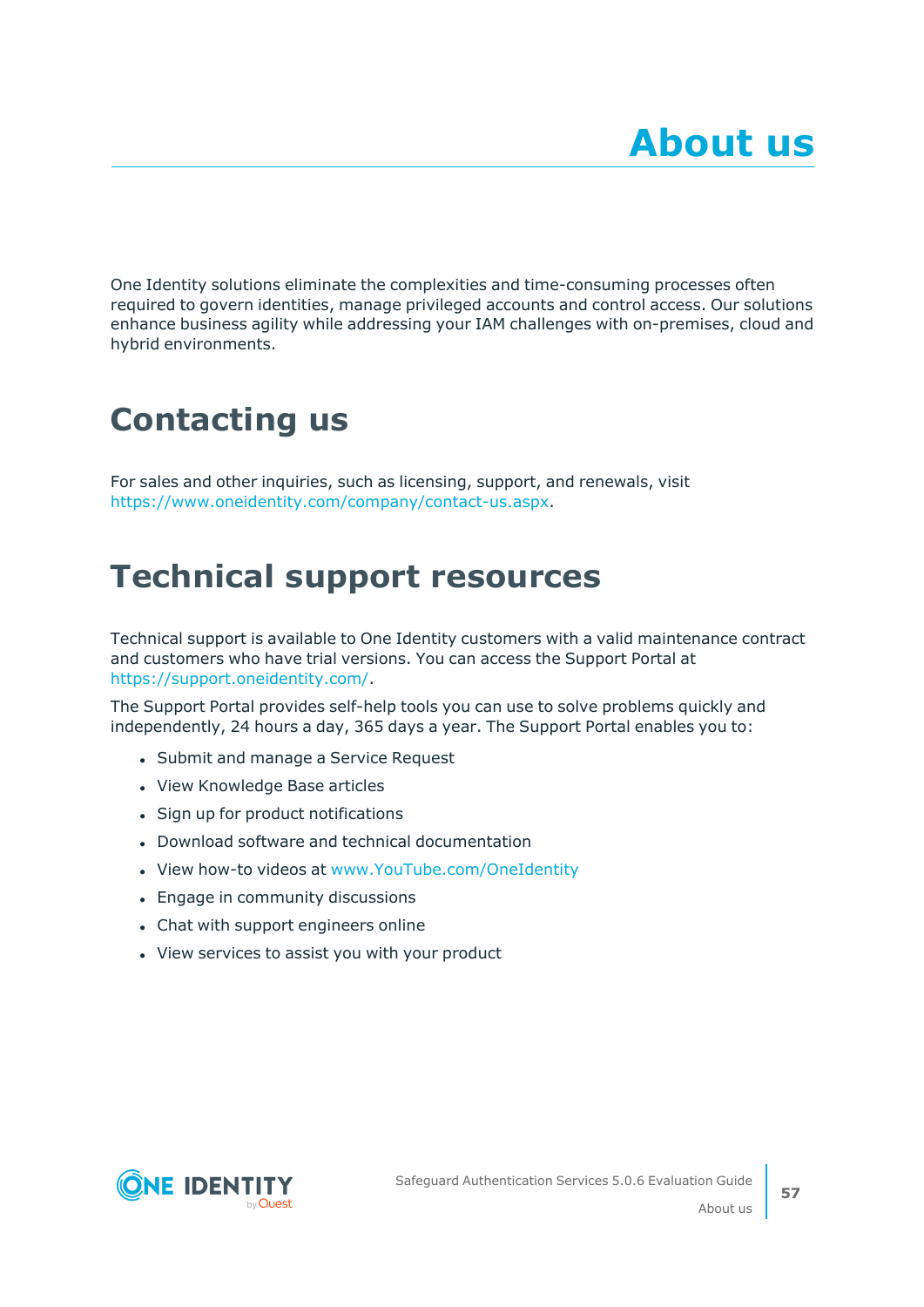

### <span id="page-57-0"></span>**A**

Active Directory configuration changing configuration settings  [9](#page-8-1) determines schema mappings  [22](#page-21-0) moving the configuration data  [22](#page-21-0) purpose defined  [22](#page-21-0) updating  [22](#page-21-0) validates license information  [22](#page-21-0) Active Directory schema how uses  [47](#page-46-0) ActiveRoles Server option not available if ActiveRoles Server agent is not installed  [21](#page-20-0) application configuration overriding requirement  [23](#page-22-0) application integration installing Change Auditor  [55](#page-54-0) installing Defender  [55](#page-54-2) One Identity Starling  [40](#page-39-0)

### **B**

Best Practice: add Unix identity attributes to global catalog  [48](#page-47-0) do not install or run Windows components on AD domain controllers  [8](#page-7-1) index attributes in Active Directory  [48](#page-47-0) install only one managment console per environment  [25](#page-24-1) use generated UIDs and GIDs  [37](#page-36-0)

use schema designed for storing Unix data in AD [46](#page-45-1)

### **C**

change Active Directory configuration settings  [22](#page-21-0) Change Auditor integration installing  [55](#page-54-0) Control Center adding license  [29](#page-28-1) described  [25](#page-24-1) must be logged in as domain user  [25](#page-24-1) customize the schema mapping  [48](#page-47-1)

### **D**

debug logging enabling  [39](#page-38-2) Defender installing  [55](#page-54-2) Display specifiers defined  [30](#page-29-0)

### **E**

Edit GPO  [27](#page-26-0) enable debug logging  [39](#page-38-2)

### **F**

Filter Options  [26](#page-25-1)



Safeguard Authentication Services 5.0.6 Evaluation Guide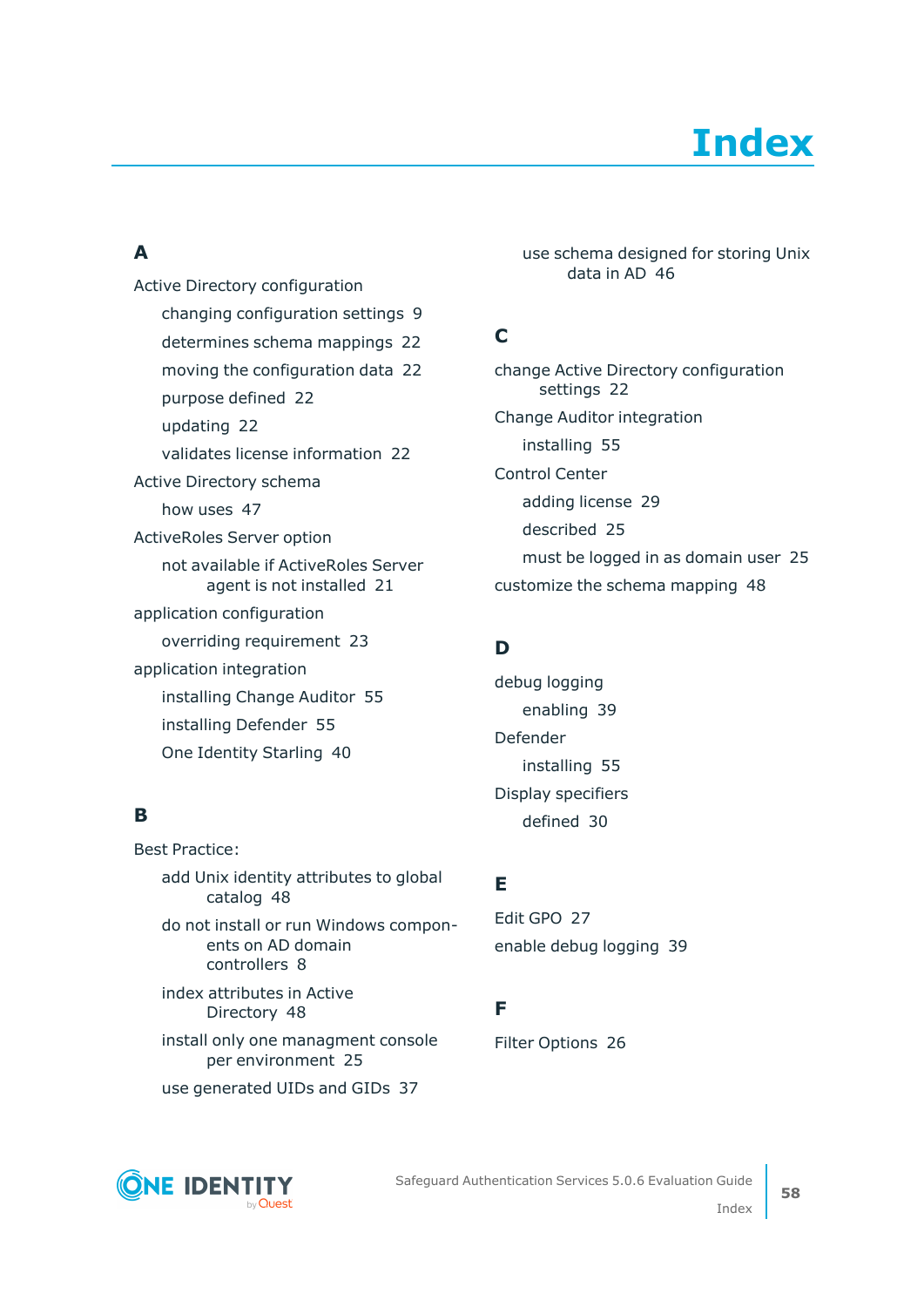### **G**

Generating  [27](#page-26-1) global settings modifications  [25](#page-24-1) Global Unix Options Unique IDs  [37](#page-36-0) Unix group defaults  [37](#page-36-0) Unix user defaults  [37](#page-36-0) where to set  [37](#page-36-0) Group Policy editing GPO  [27](#page-26-0) filtering list of GPOs  [26](#page-25-1) launching GPMC  [27](#page-26-3) showing templates for GPO  [27](#page-26-2)

### **J**

Join to Starling  [42](#page-41-0)

### **L**

Launch GPMC  [27](#page-26-3) LDAP attributes mapped to Unix attributes  [46](#page-45-1) license adding using Control Center  [29](#page-28-1) Any VAS 3.x or higher license is valid for 4.x.  [7](#page-6-1) installing  [7](#page-6-1) updating in the console  [7](#page-6-1) Limitations Microsoft does not support (GPMC) on 64-bit platforms of Windows  [8](#page-7-1) logging enabling  [39](#page-38-0) enabling debug logging in Windows  [39](#page-38-2)

setting options  [39](#page-38-0)

### **O**

Optimize Schema requires AD administrator rights  [48](#page-47-0)

### **P**

patch level requirements  [10](#page-9-0) performance and scalability  [48](#page-47-0) Permissions required  [9,](#page-8-1) [12](#page-11-1) PosixAccount auxiliary class schema extension  [47](#page-46-0) PowerShell cmdlets  [52](#page-51-0) PowerShell modules  [50](#page-49-0) Preferences configuring settings  [28](#page-27-1) Global Unix Options  [37](#page-36-0) Licensing  [29](#page-28-0) Logging Options  [39](#page-38-0) Schema Attributes  [39](#page-38-1), [46](#page-45-0) Unix Attributes  [46](#page-45-1)

### **R**

register display specifiers  [30](#page-29-1) required AD rights  [25](#page-24-1) required rights  [22](#page-21-0) Requirements: encryption types  [17](#page-16-0) network ports  [17](#page-16-1) Permissions  [12](#page-11-1) Windows Management Tools  [8](#page-7-1) Windows Permissions  [9](#page-8-1)